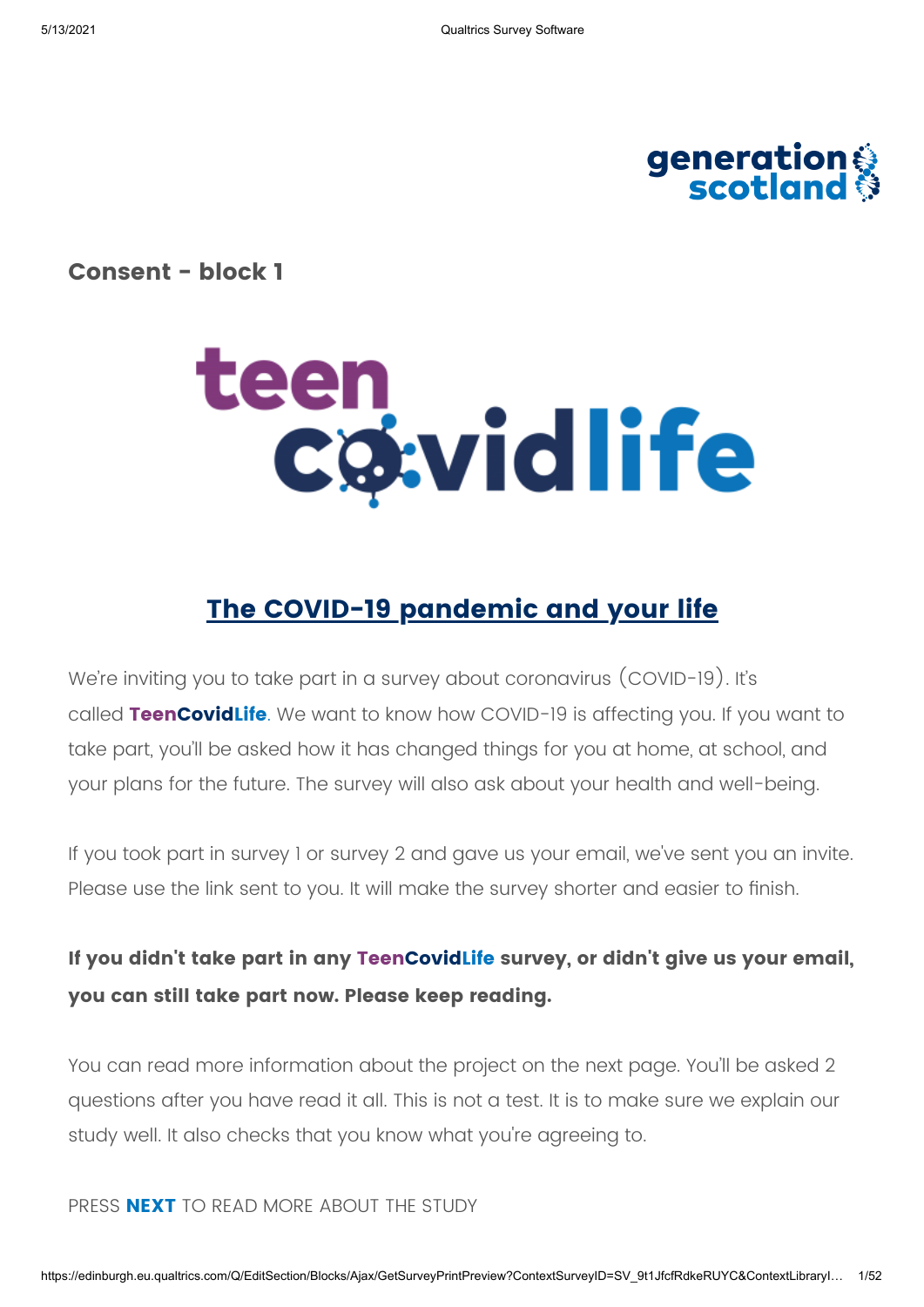### **Why are we doing this research?**

Our survey wants to know how COVID-19 is affecting you. Once we know, we can think about how to address the concerns of young people. We can then support young people where necessary and prepare for the future. You can find out more about the survey at the link below.

### **What is [CovidLife? |](https://www.ed.ac.uk/generation-scotland/generation-scotland-volunteers/covidlife-volunteers/what-is-covidlife) The University of Edinburgh**

### **What is involved?**

We'll start by asking some general questions about you. We'll ask for your email address. You don't need to provide an email address if you don't want to. We won't ask for any other details that identify you. We will also want to know your age. If you go to school, we'll ask which year you are in at school. Most questions will ask you to pick your answer from a list of options. Some questions are specific to COVID-19. Other questions are more general. We'll ask about how your life has changed and how you are coping with these changes. We hope you'll be able to answer them all. You can skip any you don't want to answer.

This survey will take about 20-25 minutes to complete.

We'll email you about future surveys, if you provide an email address. This allows us to see the long term effects of COVID-19. We'll do a final survey after the restrictions are lifted. It's up to you whether you do any other surveys.

The information you provide will be looked at by the **Generation Scotland** team. They work at the **University of Edinburgh**. Other researchers and **NHS** partners will also be able to work on this information. Only anonymised data will be shared with other researchers, which means that no-one will know which responses were yours. You can find more information about these groups at the links below.

# **[Generation](https://www.ed.ac.uk/generation-scotland/) Scotland | The University of Edinburgh University of [Edinburgh](https://www.ed.ac.uk/) | The University of Edinburgh**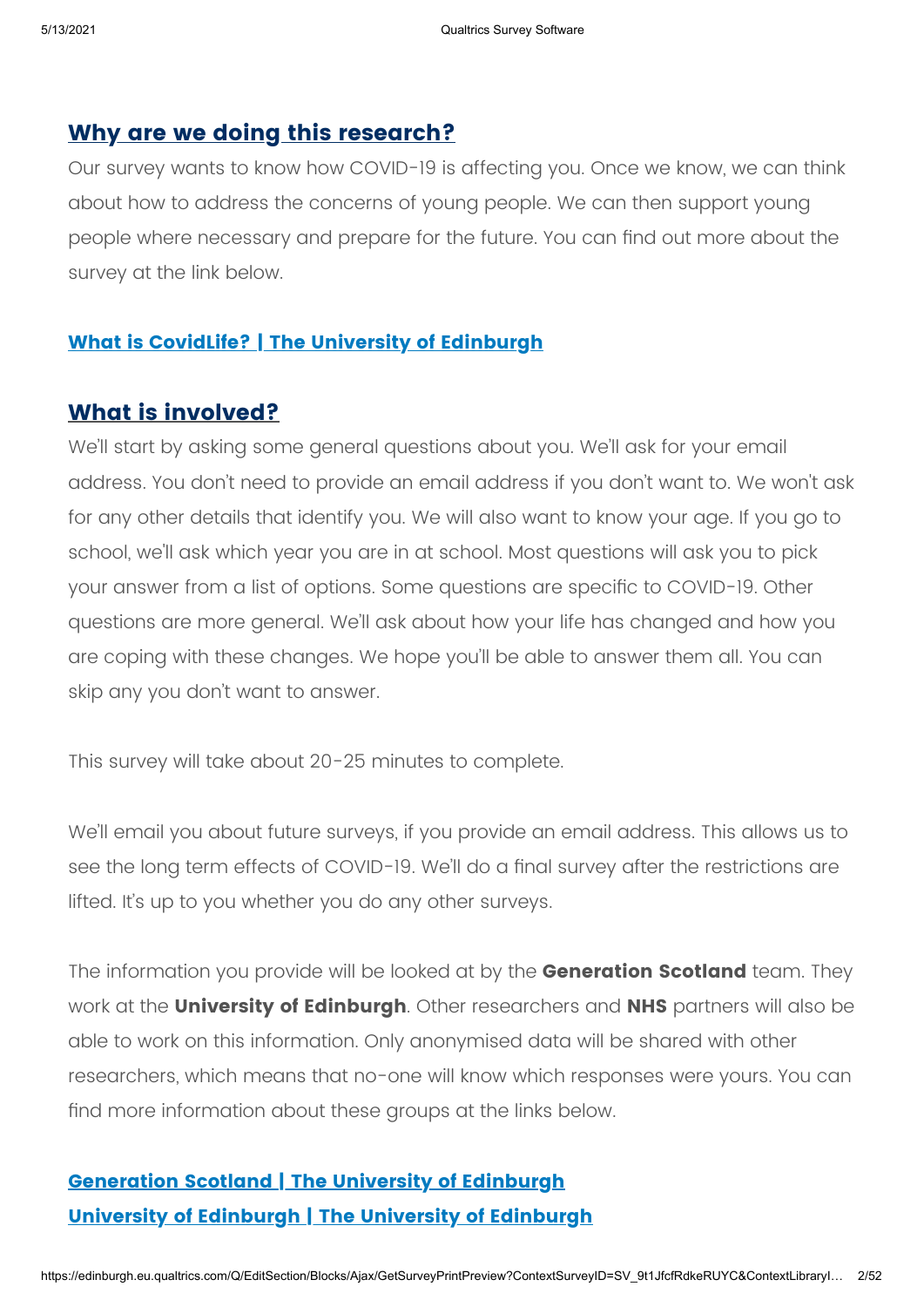### **NHS [sites](https://www.nhs.uk/nhs-sites/) | NHS**

### **Who can take part?**

Taking part is open to **anyone in Scotland aged 12-17 years old**. You must have access to the internet to join.

### **What will happen to the details I give you?**

All of your details will be safely and securely stored. If you provide your email address, it will be kept separate from your answers. Your email won't be given to anyone. We'll also ask for the first part of your home postcode and the name of your school. This will tell us about the area you live in. It can tell us about shops, transport and parks.

We'll remove any identifying information before researchers can look at it. We'll report what we find in tables and graphs. These will be found on **our website** and social media. The local government may also receive a report. We'll also write a final report which you'll be able to read online. The report will be at the link below:

### **What we've found | The University of [Edinburgh](https://www.ed.ac.uk/generation-scotland/what-found)**

### **How do I stop taking part?**

You can email us to stop taking part at any time. You don't have to give a reason.

### **Ethics approval**

In the UK, **ethics committees** must review health research studies before they start. They check that our research is well made and protects our volunteers. This study was approved by the **East of Scotland NHS Research Ethics Committee**. They have said it is OK for us to do this research. You can read more at the link below.

### **East of Scotland NHS Research Ethics [Committee](https://www.nhstayside.scot.nhs.uk/YourHealthBoard/TheBoardanditsCommittees/EastofScotlandResearchEthicsService/index.htm) | NHS Tayside**

### **How long will my data be stored for?**

Once the study has finished, your answers will be **securely stored**. They will stay with the University of Edinburgh for at least ten years. You can read more at the link below.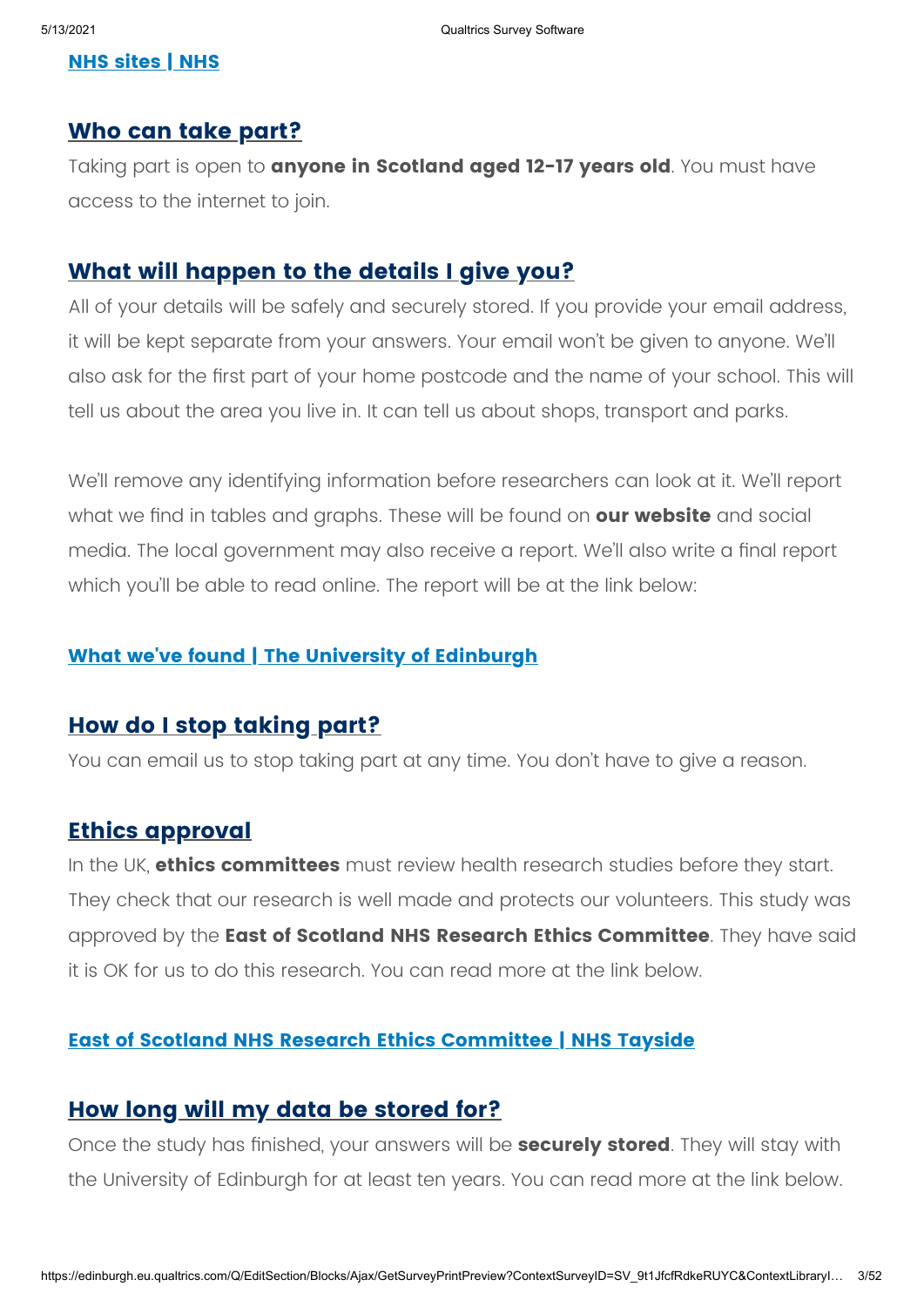### **FAQs | The University of [Edinburgh](https://www.ed.ac.uk/generation-scotland/generation-scotland-volunteers/covidlife-volunteers/faqs)**

### **Concerns**

If you're worried about how your data is looked after, you can email the University of Edinburgh at *[dpo@ed.ac.uk](mailto:dpo@ed.ac.uk)*. You can also email *dpo@ed.ac.uk* if you'd like to talk to someone about your rights.

If you have any other worries about the study, you can get in touch with the Generation Scotland team at: [genscot@ed.ac.uk](mailto:genscot@ed.ac.uk)

### **Questions for you**

Once you've answered these questions correctly, you can complete the consent page. Don't worry if you get a question wrong. You can read the information again and come back to the questions. You can always get in touch to ask us for more information. If there's anything we need to explain more clearly, we'd be happy to help. If you agree to take part, you'll be taken directly to the survey. You can start answering questions straight away.

### **Question 1**

After reading the information above, which statement do you understand to be **TRUE**? Please select **one** option:

- All survey questions will be about COVID-19
- The survey will include questions about COVID-19 and some more general questions
- There will only be one survey
- The survey will take an hour to complete

### **Question 2**

After reading the information above, which statement do you understand to be

### **FALSE**?

Please select **one** option: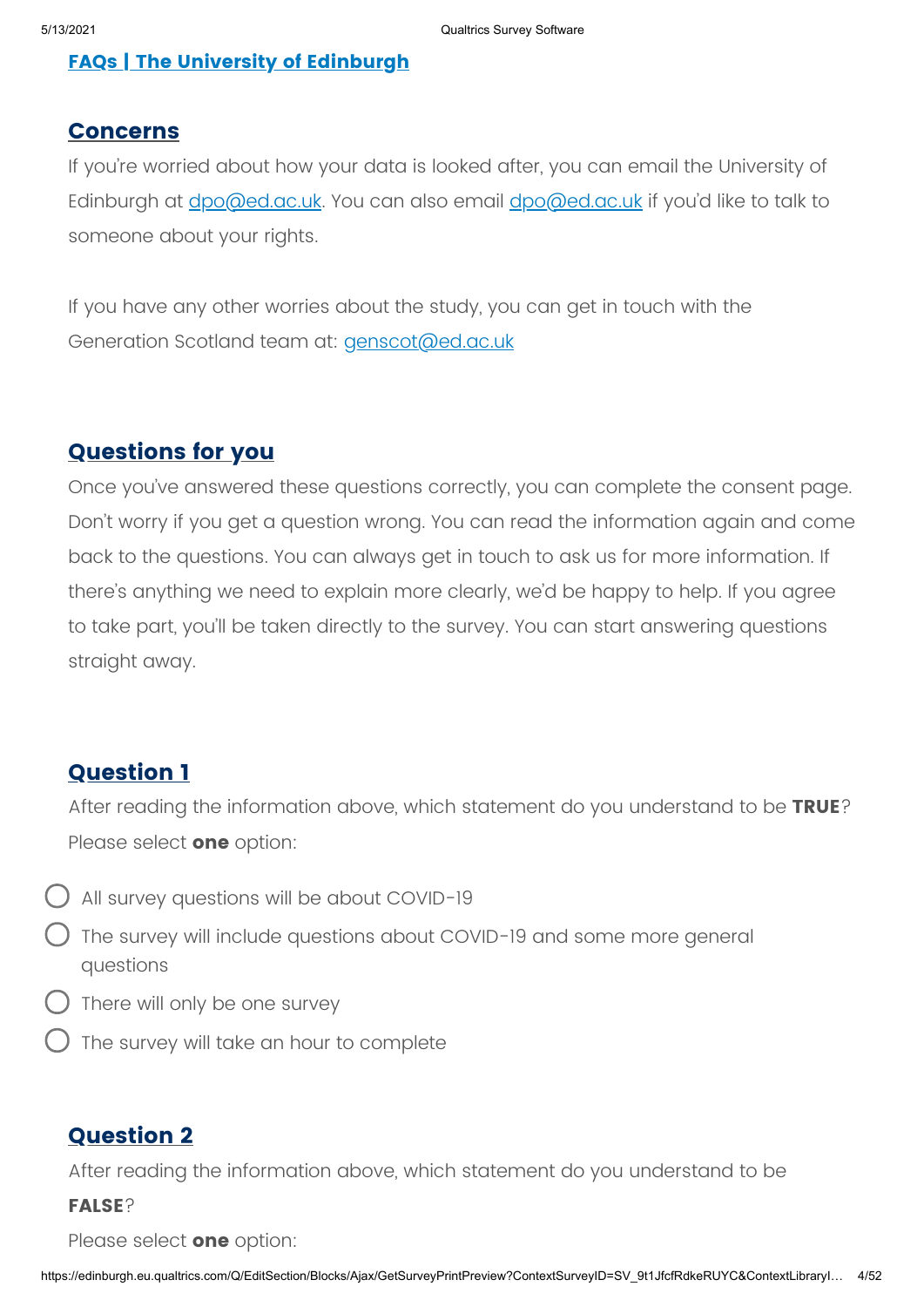- $\bigcirc$  In the future, I may be contacted to complete more surveys
- $\bigcirc$  I do not have to take part in additional surveys or studies in the future
- $\bigcap$  I can withdraw consent at any time by contacting Generation Scotland
- If I am re-contacted by Generation Scotland, I must complete additional surveys

To take part you must complete the **consent form**. After this, we can take you to the study.

PRESS **NEXT** TO BE TAKEN TO THE CONSENT FORM

### **Consent form**

Please read the following statements and tick the boxes to agree

- $\Box$  1 I understand that taking part in this project is voluntary.
- $\Box$  2 I live in Scotland.
- $\Box$  3 I am aged 12 17 years old.
- $\Box$  4 I understand that if I wish to be sent future surveys, I need to provide an email address.
- $\Box$  5 I understand that my results will not identify me. I know they will be included in research. I also understand it will not be possible to remove or change my answers once submitted.
- $\overline{\Box}$  6 I understand I can stop taking part in future surveys at any point.
- $\Box$  7 I understand that the data gathered in this study will be stored securely. I know it will not be possible to identify me in any reports from this research.
- $\Box$  8 I agree to take part in this Generation Scotland survey. I understand that by checking this box I am giving my signature to this agreement.

## **IntroNEW - block 1**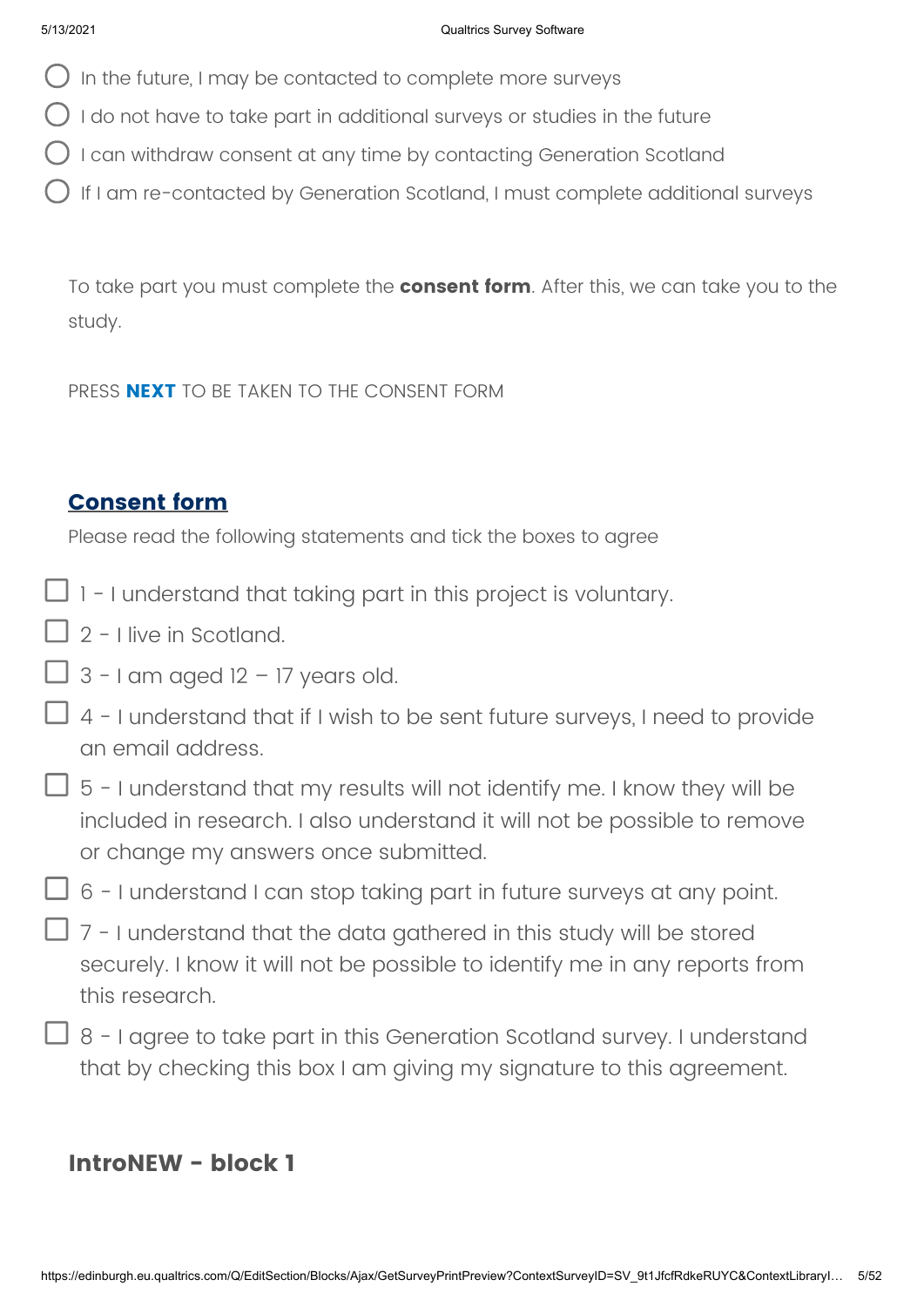## **Introduction**

Thank you for agreeing to complete this **TeenCovidLife** survey.

Please answer all questions as well as you can. Your answers will **not be used to identify you**. We will not share your answers with your parents or quardians.

Some questions are personal. We hope that you will answer them all. Some questions have a 'prefer not to answer' option. You can choose this if you don't want to tell us this information. You can skip any question you don't want to answer.

This survey will take **about 20 minutes** to complete. Please complete the survey in one sitting.

Responses cannot be changed once you have pressed the 'Next' button. **Please be sure you are happy with your answers before proceeding.**

PRESS **NEXT** TO START THE SURVEY

**Background Info - block 1**

### **Information about you**

To start, we are going to ask you for some information about you.

Please enter your email address

Your email address will only be used to send you TeenCovidLife surveys and to keep you informed of our results. We **will not** pass this on to third parties.

Email address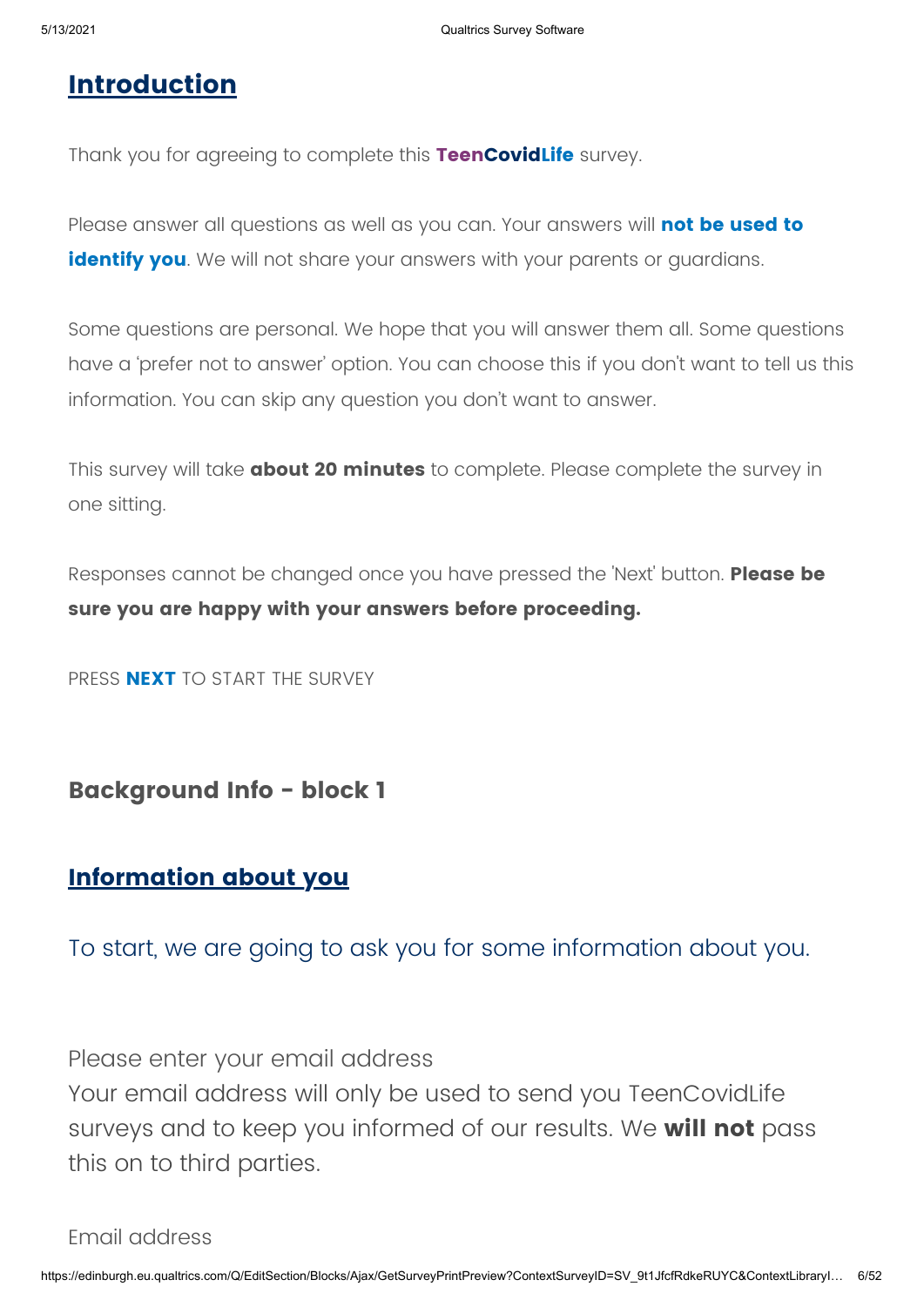

Confirm email address

| What are the first 5 digits of your postcode? $(e.g., AB12 3**)$ |  |
|------------------------------------------------------------------|--|
|------------------------------------------------------------------|--|

What was the sex you were assigned at birth?

- $\bigcirc$  Male
- Female
- Prefer not to answer

Is this the same as your gender identity?

|--|--|

 $\bigcirc$  No

What is your gender identity?

- O Male / Man
- Female / Woman
- O Non-binary

Other (please specify)

Prefer not to answer

### How old are you?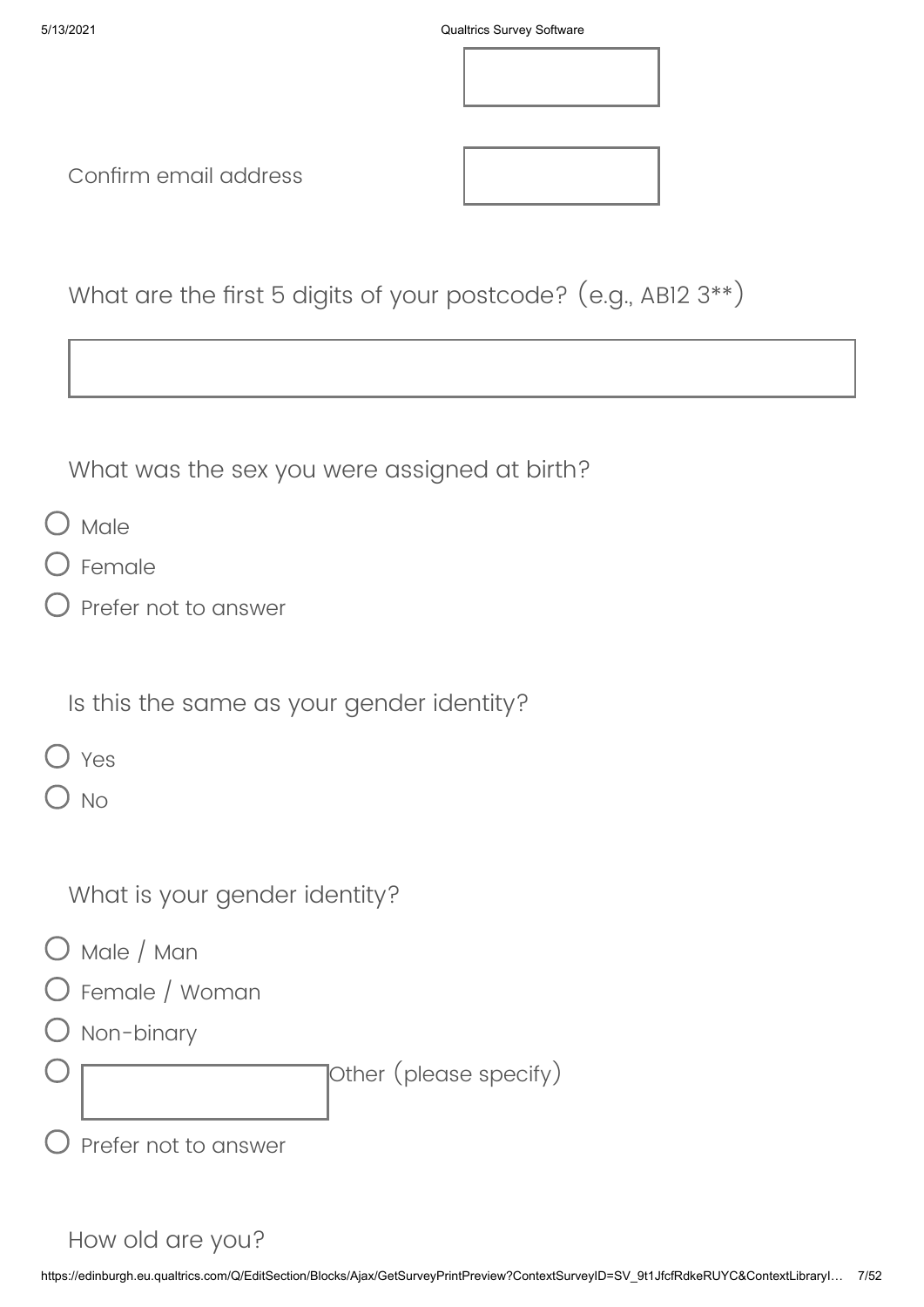Are you a secondary school pupil?

O Yes

No

### **School and Work - block 1**

Which year are you in at school?

2020)?

Yes

 $\overline{\phantom{a}}$  No

What are you doing now or planning to do next?

Were you a school pupil last year (i.e., did you leave school in

- $\Box$  Studying at college
- $\exists$  Studying at university
- In employment
- Apprentice
- **J** Something else
- Don't know

Have your education or employment plans changed as a result of COVID-19?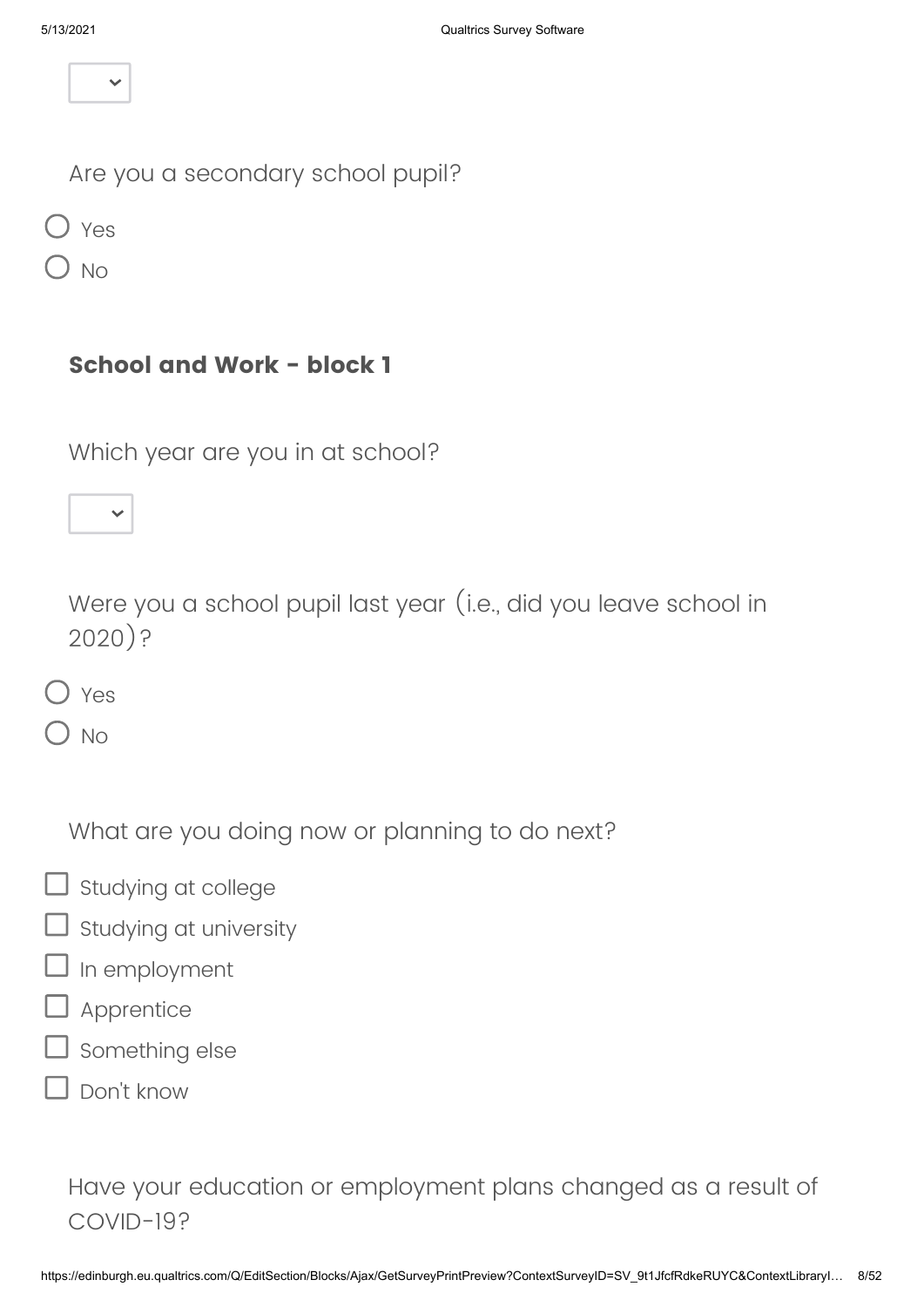- Yes
- $\bigcirc$  No
- $\bigcup$  Don't know
- $\big)$  Prefer not to say

Did you have a job **before** the first COVID-19 lockdown?

- $\bigcap$  Yes
- $\bigcap$  No

Do you have a job **at the moment**?

- O Yes
- $\bigcirc$  No

Have any of the following happened to you **since** the COVID-19 pandemic started?

- $\Box$  Lost job
- **D** Furloughed
- Pay cut
- Assigned as a key worker
- None of the above

Does your work require you to be in **close contact (i.e., within 2 meters) with others**, who you do not live with, including while travelling to work?

- $\bigcap$  All of the time
- $\bigcirc$  Most of the time
- Some of the time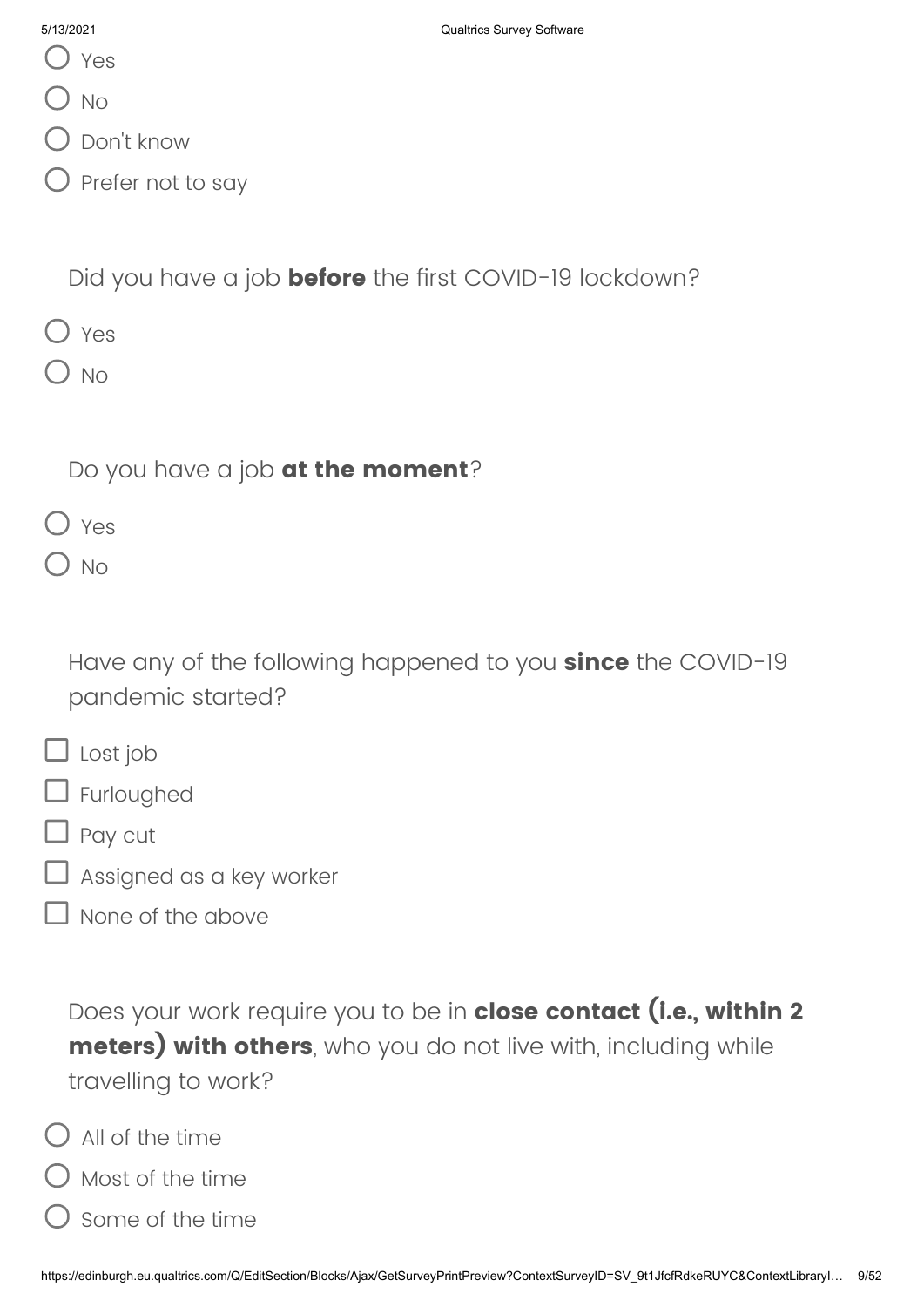- Q Rarely
- $\bigcirc$  Not at all
- $\mathcal D$  Doesn't apply to me

In your place of work, do you have access to necessary personal protective equipment (PPE)?

- $\bigcirc$  All of the time
- $\bigcap$  Most of the time
- $\bigcirc$  some of the time
- O Rarely
- Not at all
- $\bigcirc$  Doesn't apply to me

### **You and your family - block 1**

## **You and your family**

We would like to know a little about the people that you live with.

**Including yourself,** how many people live in your household at the moment?

If you are part of more than one household, please choose the one you spend the most time in.



Who lives in your household with you? If you are part of more than one household, please choose the one you spend the most time in.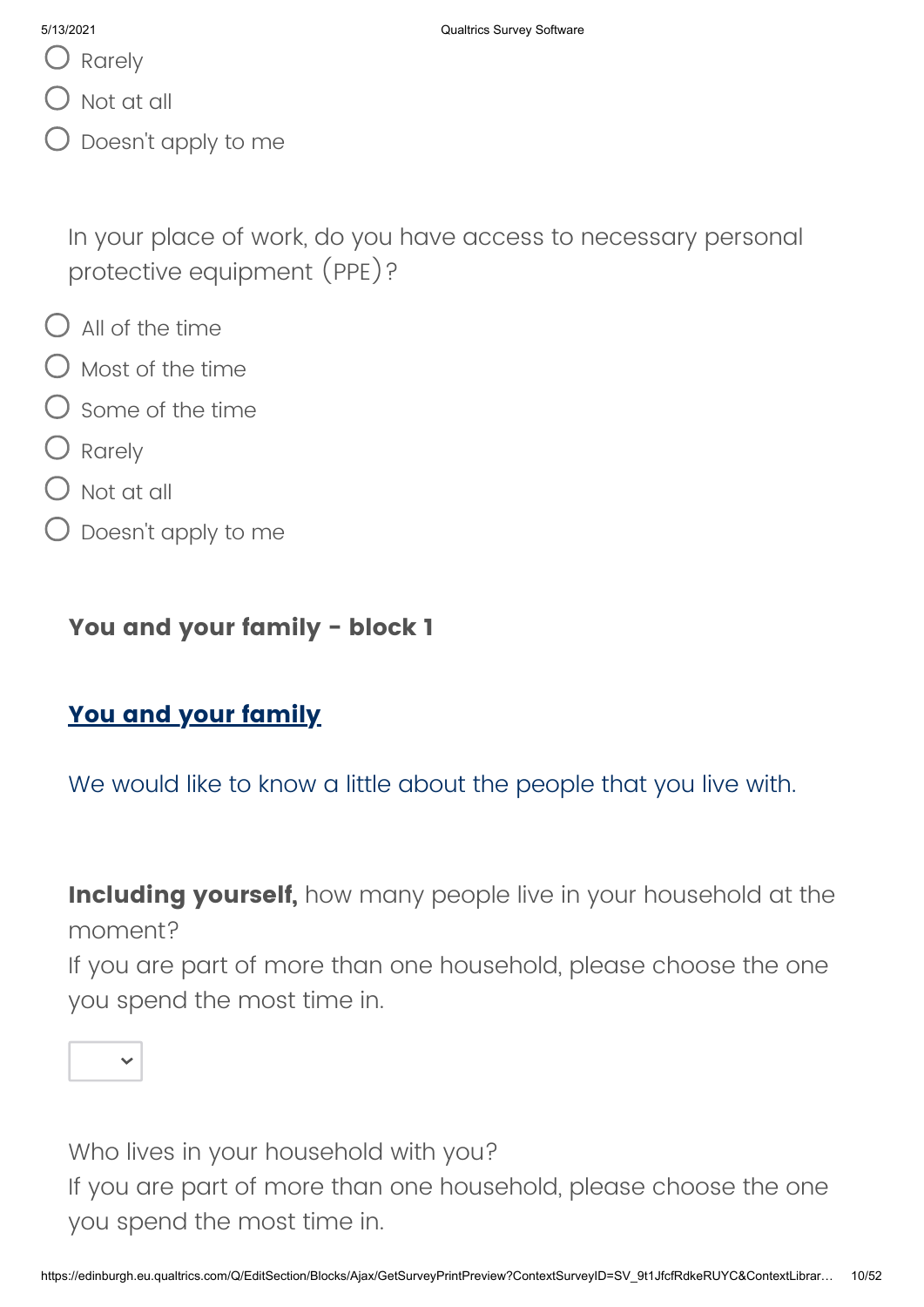Please select all that apply

- $\Box$  Parent(s)
- $\Box$  stepparent(s)
- $\square$  Parent's girlfriend or boyfriend
- $\Box$  Guardian $(s)$  for example, a foster carer
- $\Box$  Brother(s) and/or sister(s)
- $\sf J$  Stepbrother(s) and/or stepsister(s)
- $\Box$  Grandparent(s)
- $\Box$  other family member(s)
- $\Box$  Child/children
- $\overline{\mathsf{J}}$  Paid caregiver $(s)$  for example, a nanny
- $\exists$  Friend(s) or other non-family member(s)

I live alone

## **Pets - block 1**

Do you have any pets?

Yes

) No

 $\bigcirc$  Prefer not to say

What kind of pet(s) do you have?

 $\Box$  Dog(s)

 $\exists$  Cat(s)

 $J$  other pet(s)

Please indicate how much you agree with the following statements.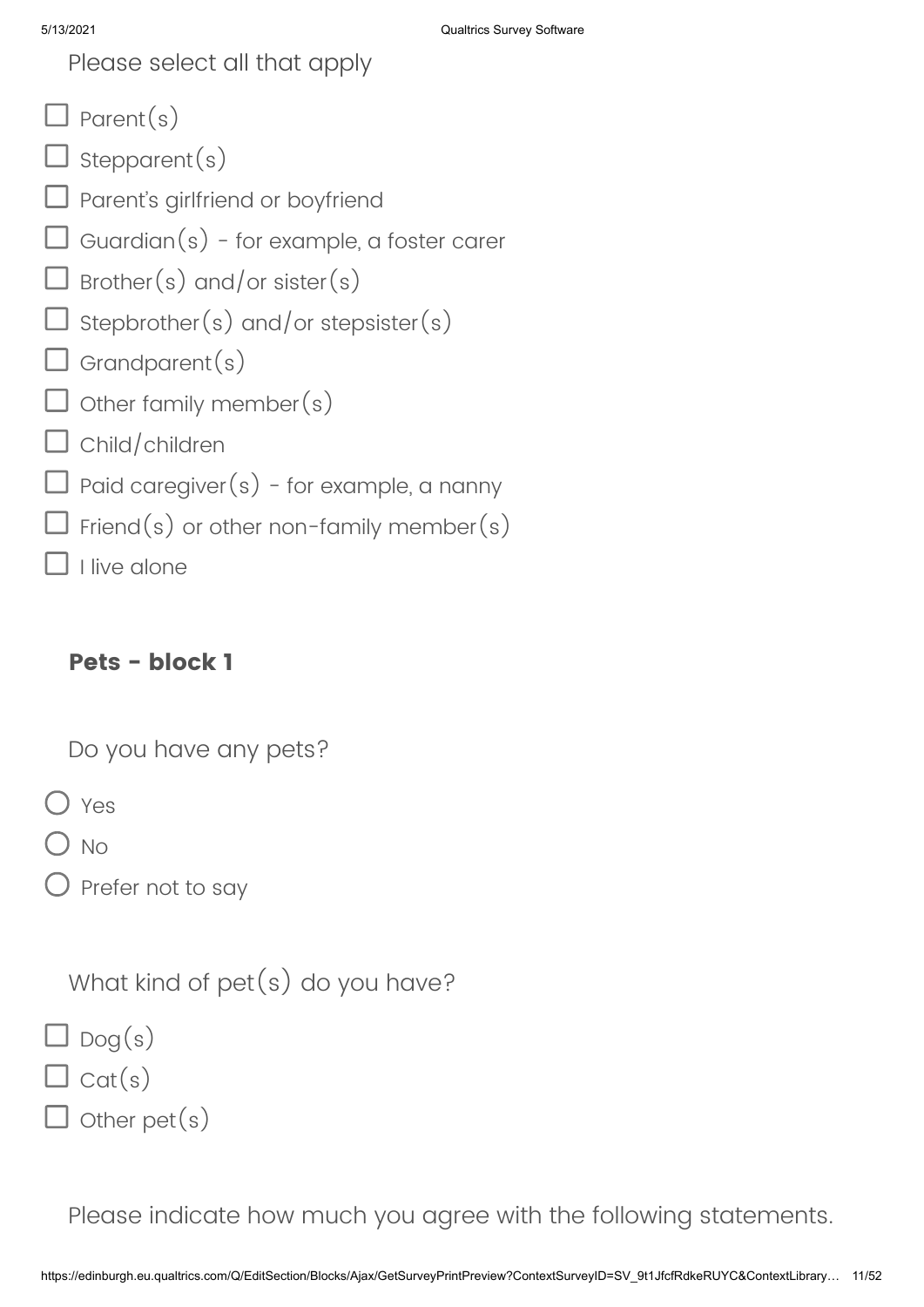My pet(s) helps me cope emotionally during the COVID-19 pandemic.

- $\bigcirc$  Strongly disagree
- Disagree
- Neutral
- Agree
- $\mathsf D$  strongly agree

My pet(s) keeps me fit and active during the COVID-19 pandemic.

- $\bigcirc$  Strongly disagree
- Disagree
- Neutral
- Agree
- ) Strongly agree

My pet(s) has **positive effects** on my family at this time.

- $\bigcirc$  strongly disagree
- Disagree
- **Neutral**
- ) Agree
- ) Strongly agree

My pet(s) **causes problems** in my family at this time.

- $\bigcirc$  strongly disagree
- Disagree
- **Neutral**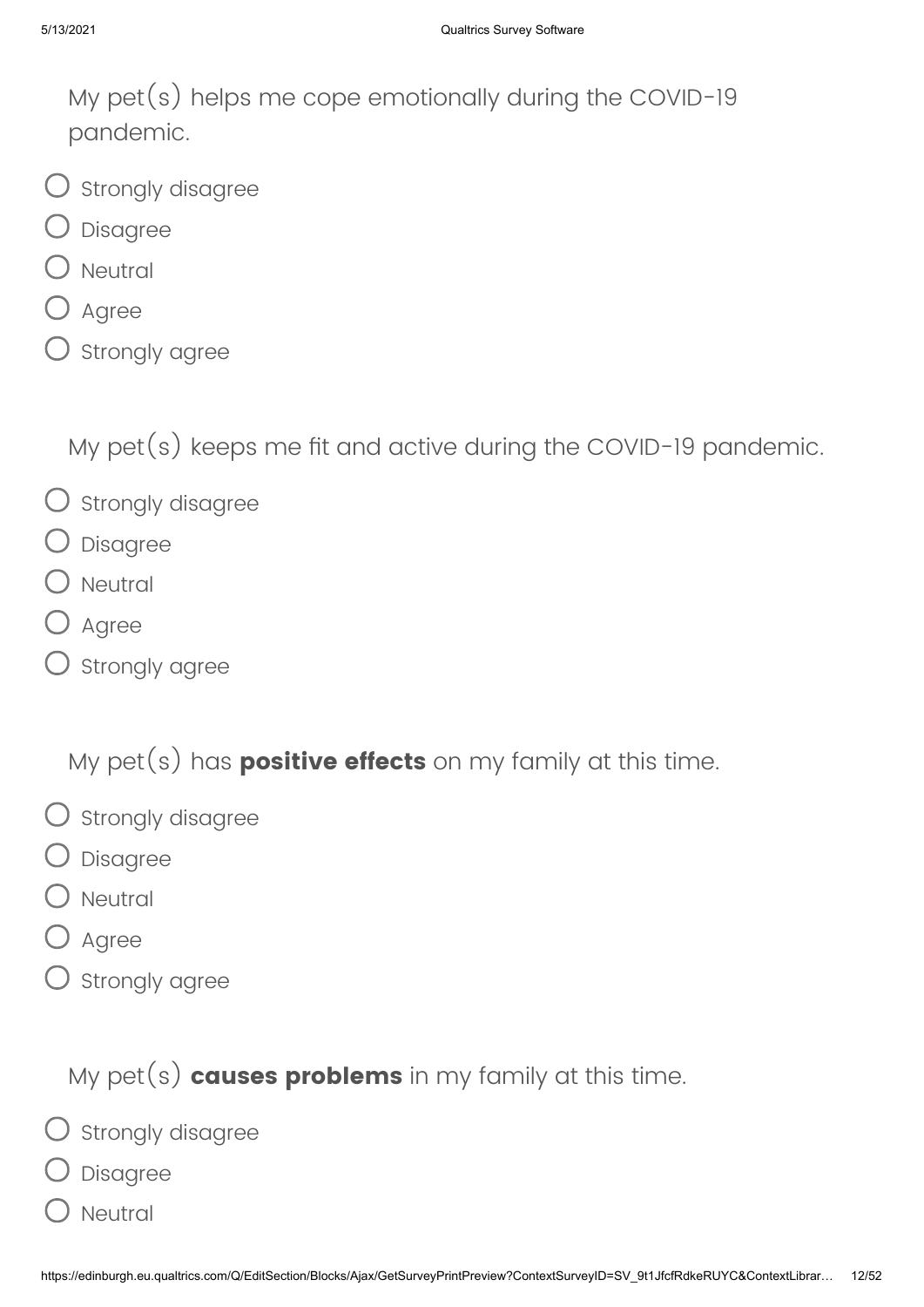### **Covid-19 and your life - block 1**

## **COVID-19 and your life**

Now we would like to ask you some questions about how you are feeling about COVID-19 and what effect it has had on your life.

Do you think that **you** have had, or currently have COVID-19?

 $\bigcirc$  Yes, I was tested for COVID-19 and it was positive

 $\bigcirc$  Yes, I think I had COVID-19 but was not tested

 $O$  No

Do you think **anyone else** that you live with has had, or currently has COVID-19?

- $\bigcirc$  Yes, they were tested for COVID-19 and it was positive
- $\bigcirc$  Yes, they think they had COVID-19 but were not tested

No

On a scale of 1 (no threat at all) to 10 (very serious public health threat), how serious a **public health threat** do you think COVID-19 is or might become?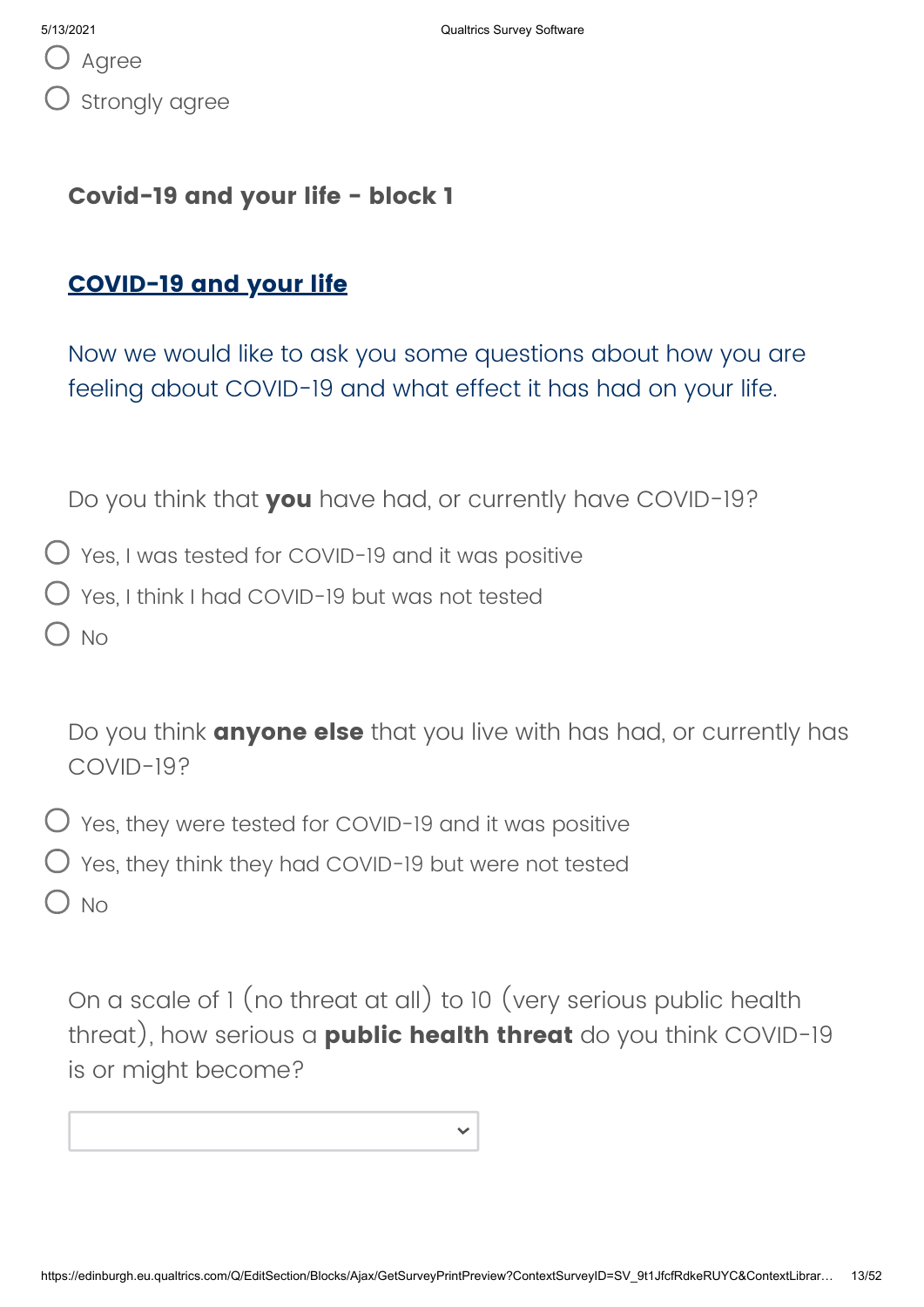Do you find the **Scottish Government** guidance on COVID-19 **easy** to understand?

- $\bigcup$  Extremely easy
- $\bigcirc$  somewhat easy
- $\bigcirc$  Neither easy nor difficult
- $\bigcirc$  Somewhat difficult
- $\bigcirc$  Extremely difficult
- $\bigcirc$  I haven't seen or read any of the Scottish Government guidance

Do you find the **UK Government** guidance on COVID-19 **easy** to understand?

- $\bigcirc$  Extremely easy
- $O$  Somewhat easy
- $\bigcirc$  Neither easy nor difficult
- Somewhat difficult
- $\bigcirc$  Extremely difficult
- $\bigcirc$  I haven't seen or read any of the UK Government guidance

Overall, what type of impact has the COVID-19 pandemic had on your life?

- Very negative impact
- $\bigcirc$  quite negative impact
- $\bigcirc$  Neither negative nor positive impact
- $\bigcirc$  Quite positive impact
- $\bigcirc$  Very positive impact

## **Your feelings - block 1**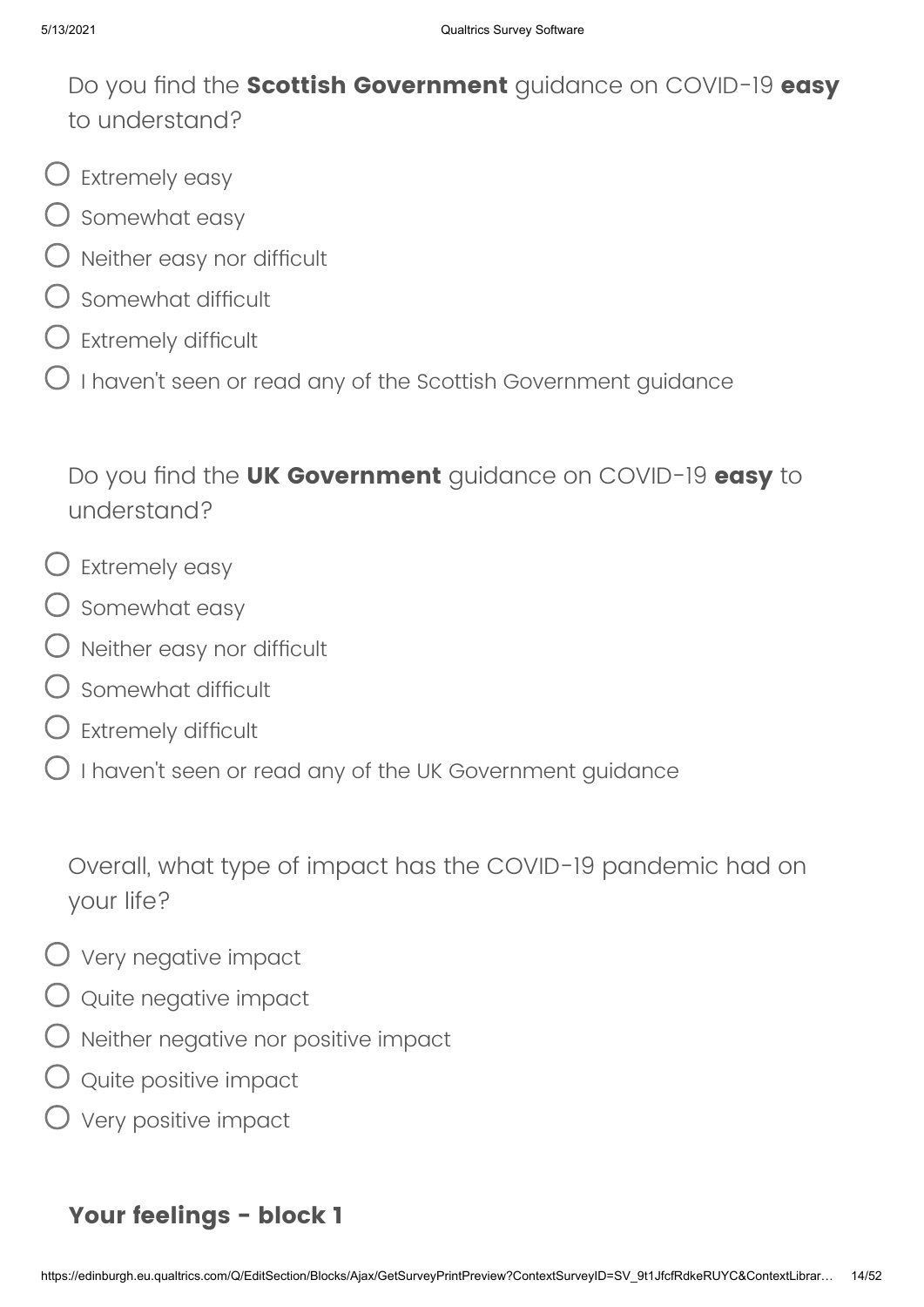# **Your feelings**

Now we are going to ask you some questions to understand how you have been feeling recently.

How often have you felt lonely **during the past week**?

- $\bigcirc$  None of the time
- $\bigcirc$  some of the time
- Most of the time
- $O$  All of the time
- Don't know
- Prefer not to answer

**Over the past week**, how often have you felt nervous or stressed because of COVID-19?

- O Never
- $\bigcirc$  Some of the time
- $\bigcap$  Most of the time
- All of the time
- Prefer not to answer

Please indicate for each of the five statements, which is **closest** to how you have been feeling during the **last two weeks**.

I have felt cheerful and in good spirits

## At no time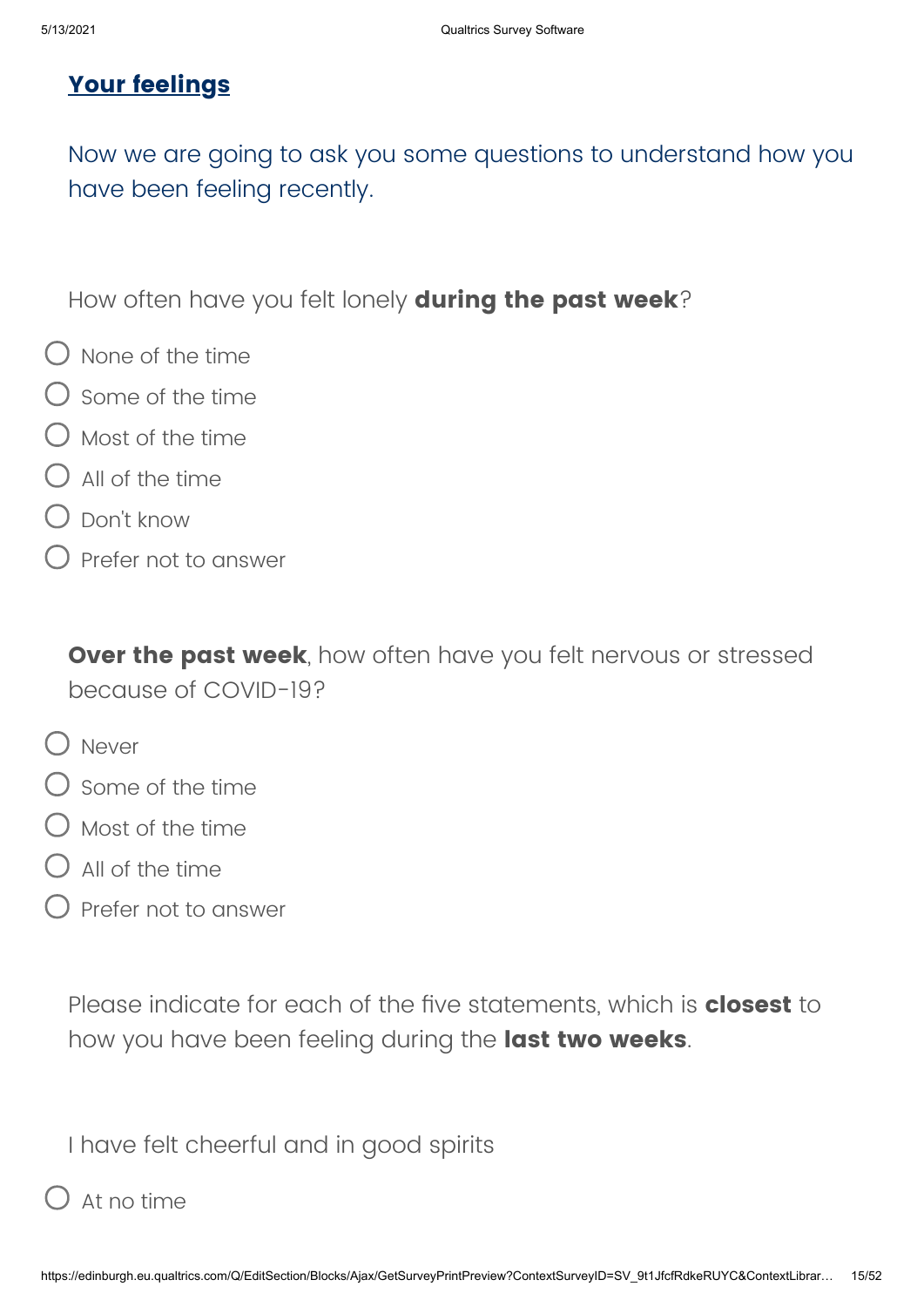- Some of the time
- Less than half of the time
- $\bigcirc$  More than half of the time
- Most of the time
- All of the time
- $\bigcirc$  Prefer not to say

I have felt calm and relaxed

- $O$  At no time
- $\bigcap$  Some of the time
- Less than half of the time
- More than half of the time
- Most of the time
- All of the time
- $\bigcirc$  Prefer not to say

I have felt active and vigorous

- $\bigcap$  At no time
- Some of the time
- $\ell$  Less than half of the time
- More than half of the time
- Most of the time
- All of the time
- $\bigcirc$  Prefer not to say

I woke up feeling fresh and rested

# At no time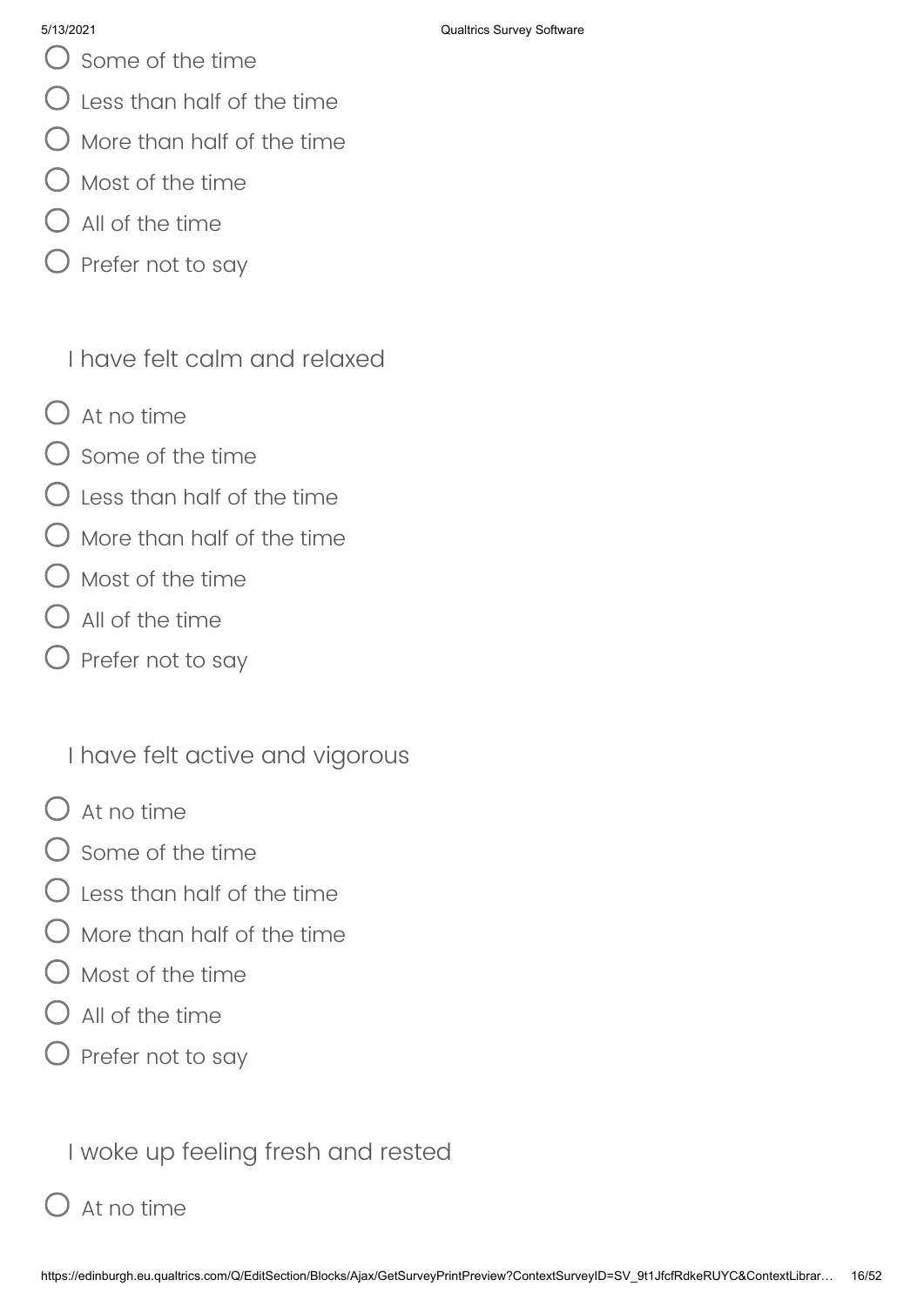- Some of the time
- $\bigcirc$  Less than half of the time
- $\bigcirc$  More than half of the time
- Most of the time
- All of the time
- $\bigcirc$  Prefer not to say

My daily life has been filled with things that interest me

- $O$  At no time
- $\bigcap$  Some of the time
- $\bigcirc$  Less than half of the time
- More than half of the time
- () Most of the time
- $\bigcup$  All of the time
- Prefer not to say

# **Your feelings - block 2**

Select one option to indicate how much you disagree or agree with each of the statements.

I tend to bounce back quickly after hard times

- O strongly Disagree
- Disagree
- Neutral
- Agree
- $\mathcal D$  Strongly Agree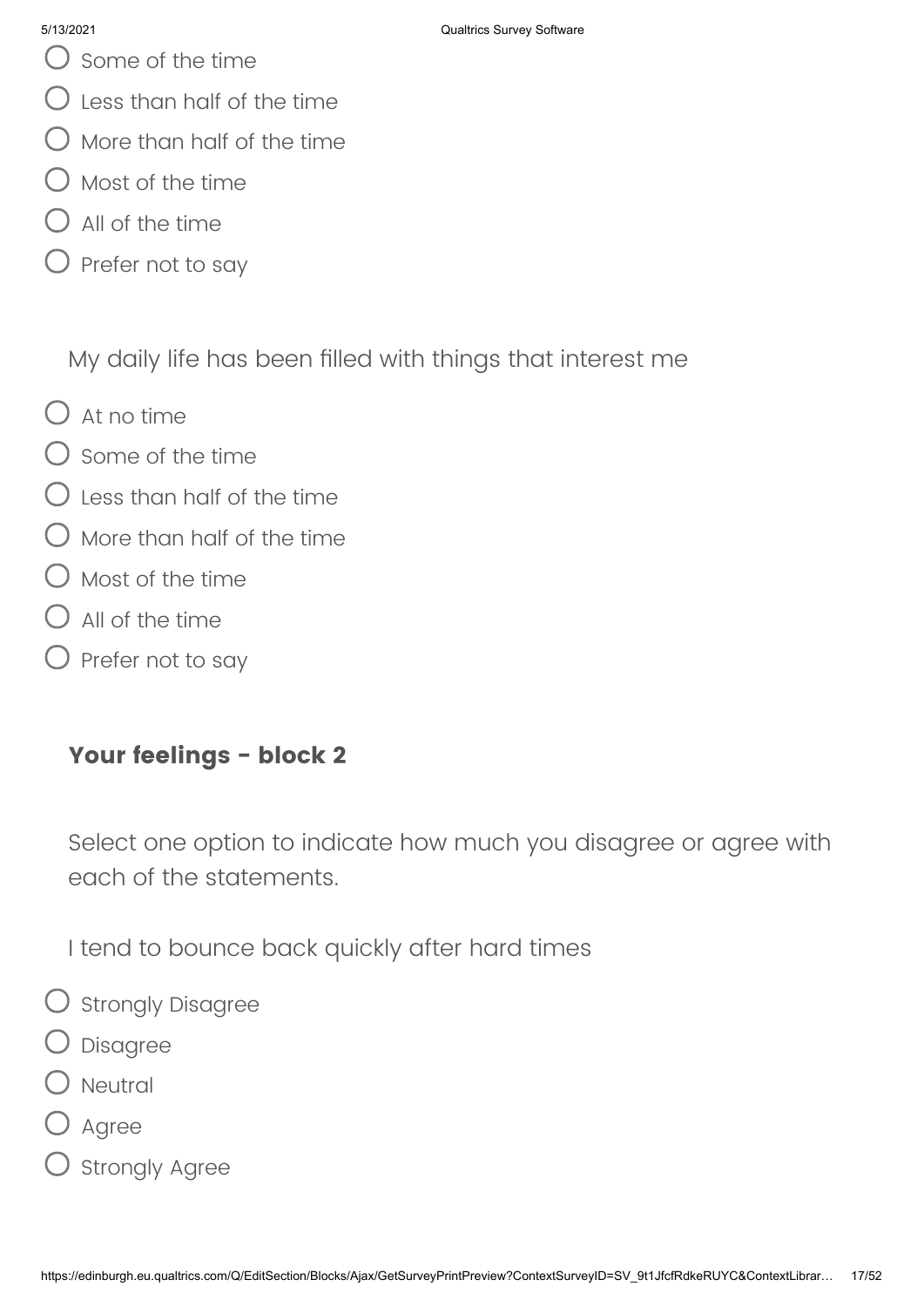I have a hard time making it through stressful events

- O Strongly Disagree
- Disagree
- ) Neutral
- $O$  Agree
- $\overline{\mathsf{C}}$  Strongly Agree

It does not take me long to recover from stressful events

- $\bigcirc$  Strongly Disagree
- Disagree
- ) Neutral
- **O** Agree
- $O$  Strongly Agree

It is hard for me to snap back when something bad happens

- $\bigcirc$  Strongly Disagree
- Disagree
- ) Neutral
- ) Agree
- $O$  Strongly Agree

I usually come through difficult times with little trouble

- O strongly Disagree
- Disagree
- ) Neutral
- Agree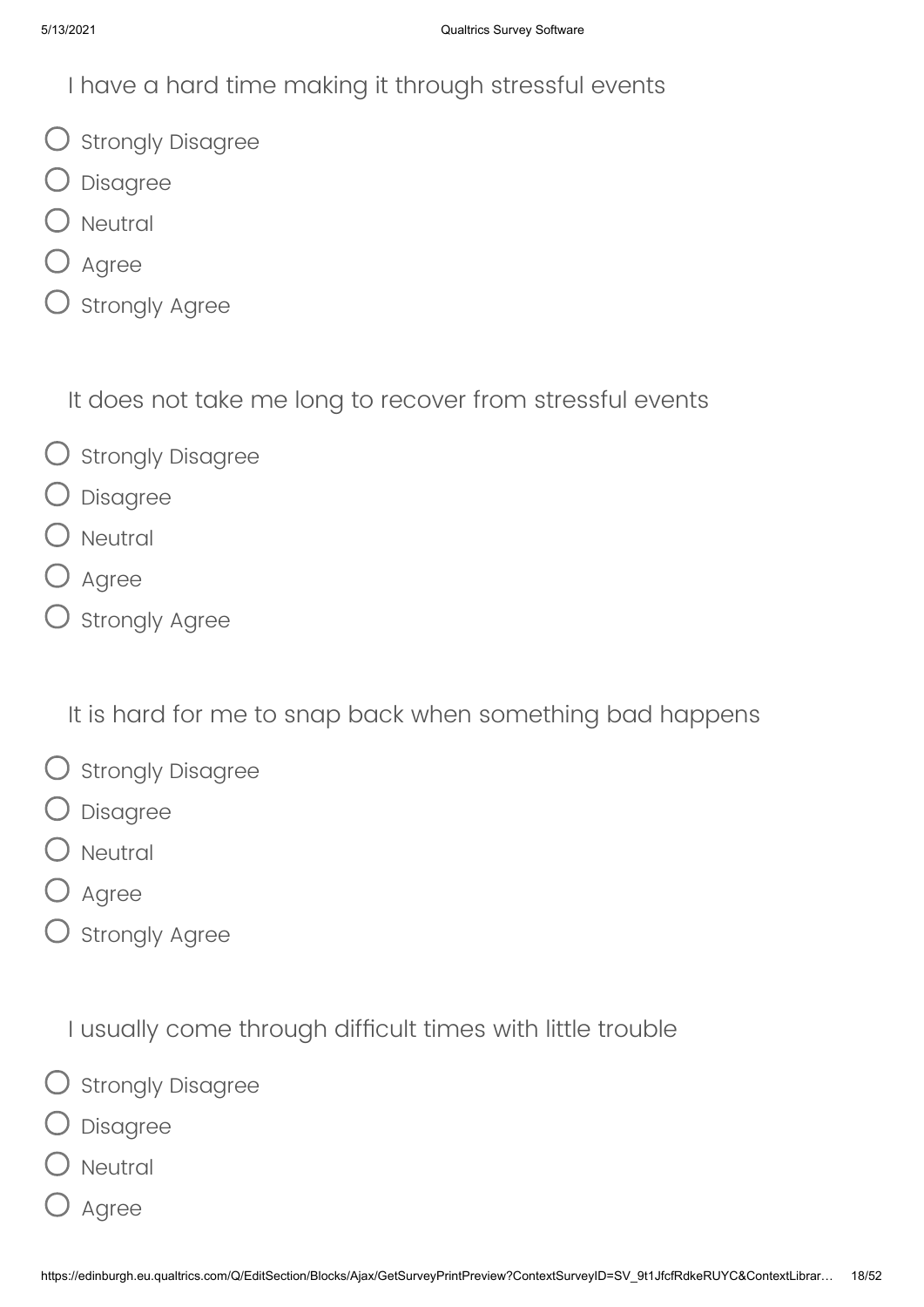I tend to take a long time to get over set-backs in life

- O Strongly Disagree
- Disagree
- $\bigcirc$  Neutral
- $O$  Agree
- ) Strongly Agree

# **Your feelings - block 3**

The questions in the next section ask you about your feelings and thoughts **during the last month**. In each case, you will be asked to indicate by selecting how often you felt or thought a certain way.

**In the last month** how often have you...

- ...felt that you were unable to control the important things in your life?
- O Never
- Almost never
- Sometimes
- Fairly often
- O Very often

...felt confident about your ability to handle your personal problems?

- Never
- Almost never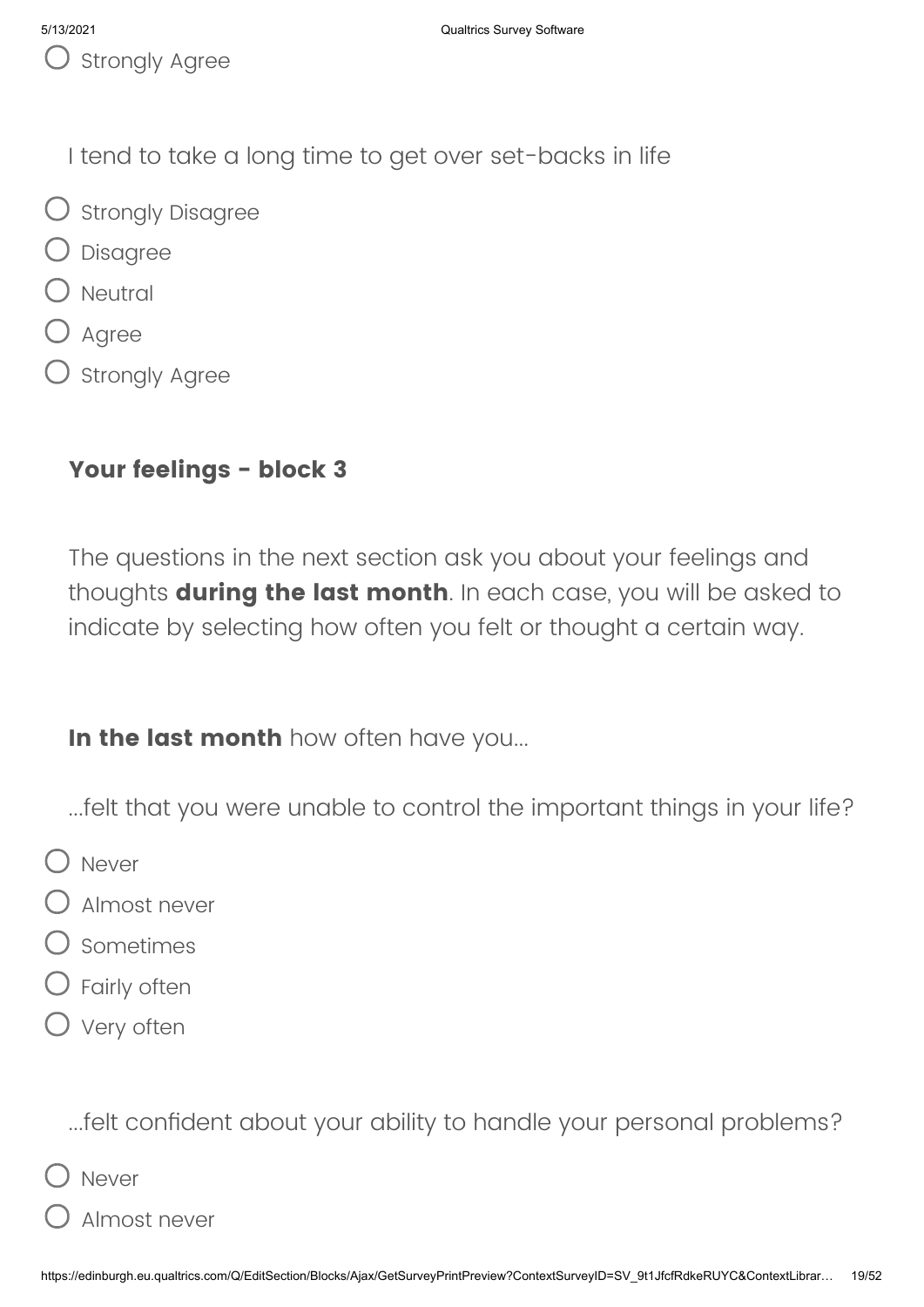- Sometimes
- Fairly often
- O Very often

...felt that things were going your way?

- O Never
- Almost never
- Sometimes
- Fairly often
- O Very often

...felt difficulties were piling up so high that you could not overcome them?

- O Never
- Almost never
- Sometimes
- Fairly often
- O Very often

## **Life Satisfaction - Block 1**

## **How satisfied are you with your life**

Next, we'd like to know how you feel about things in your life **now**.

These questions use a scale from 0 to 10. On this scale 0 means 'very unhappy', 5 means 'not happy or unhappy', and 10 means 'very happy'.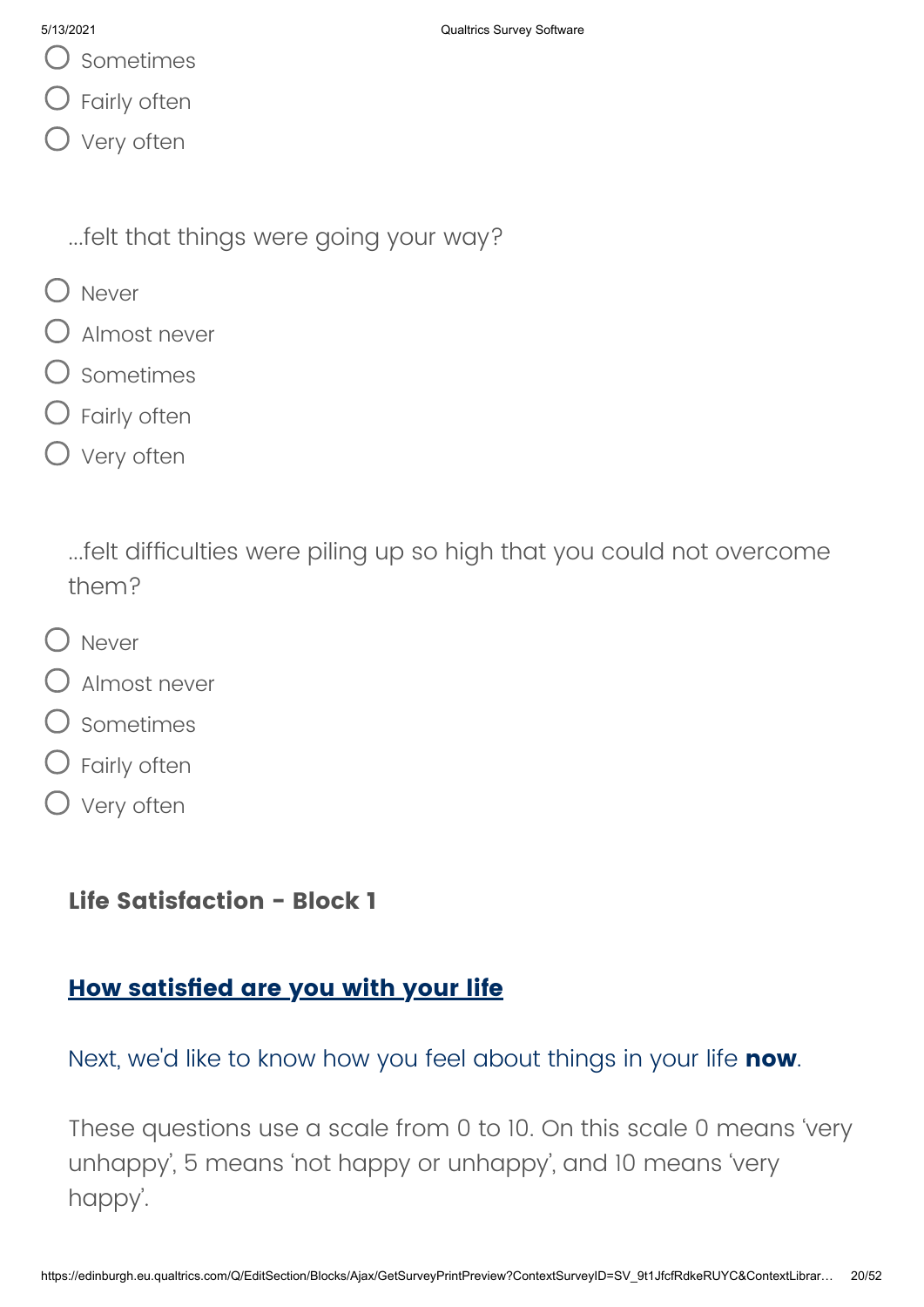Select the answer that best fits how you feel about things in your life.

How happy are you with your life as a whole?

How happy are you with your relationships with your family?

How happy are you with your relationships with your friends?

How happy are you with what may happen to you later in your life (in the future)?

How happy are you with the school that you go to?

**Covid worry - block 1**

**In the past month**, have you been worried about:

Your plans for the future?

Not at all worried

Slightly worried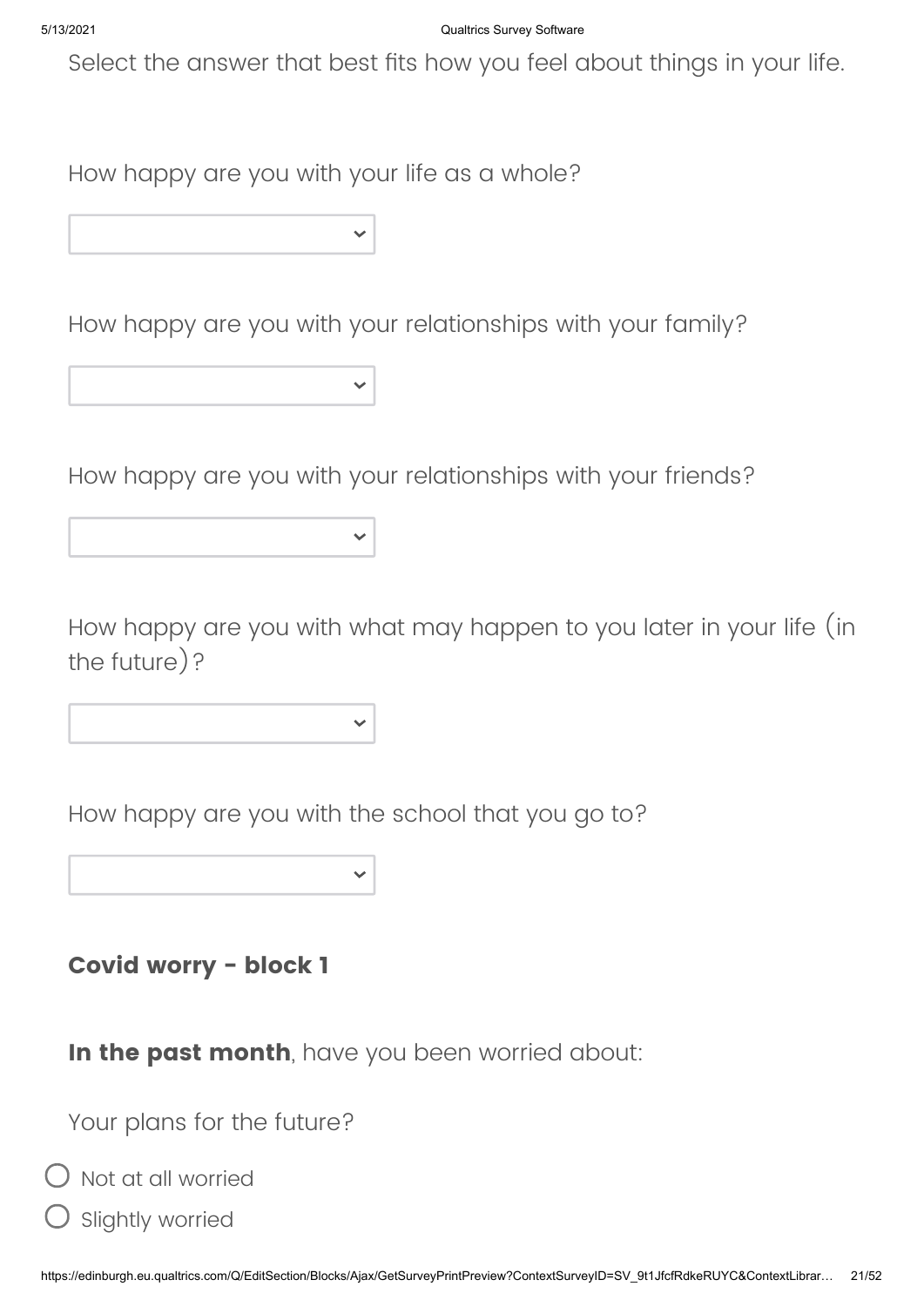- $\bigcup$  Moderately worried
- Very worried
- $\bigcirc$  Extremely worried
- Doesn't apply to me

Losing your job?

- $\bigcirc$  Not at all worried
- $\bigcirc$  Slightly worried
- $\bigcirc$  Moderately worried
- Very worried
- Extremely worried
- $\bigcirc$  Doesn't apply to me

## **School - block 1 - Demographics**

## **School**

The next questions are about school.

We would like to understand how you feel about school.

What is the local authority (council) for your school? This question is about **where your school is**.

What school do you attend within Aberdeen City? Schools are listed in alphabetical order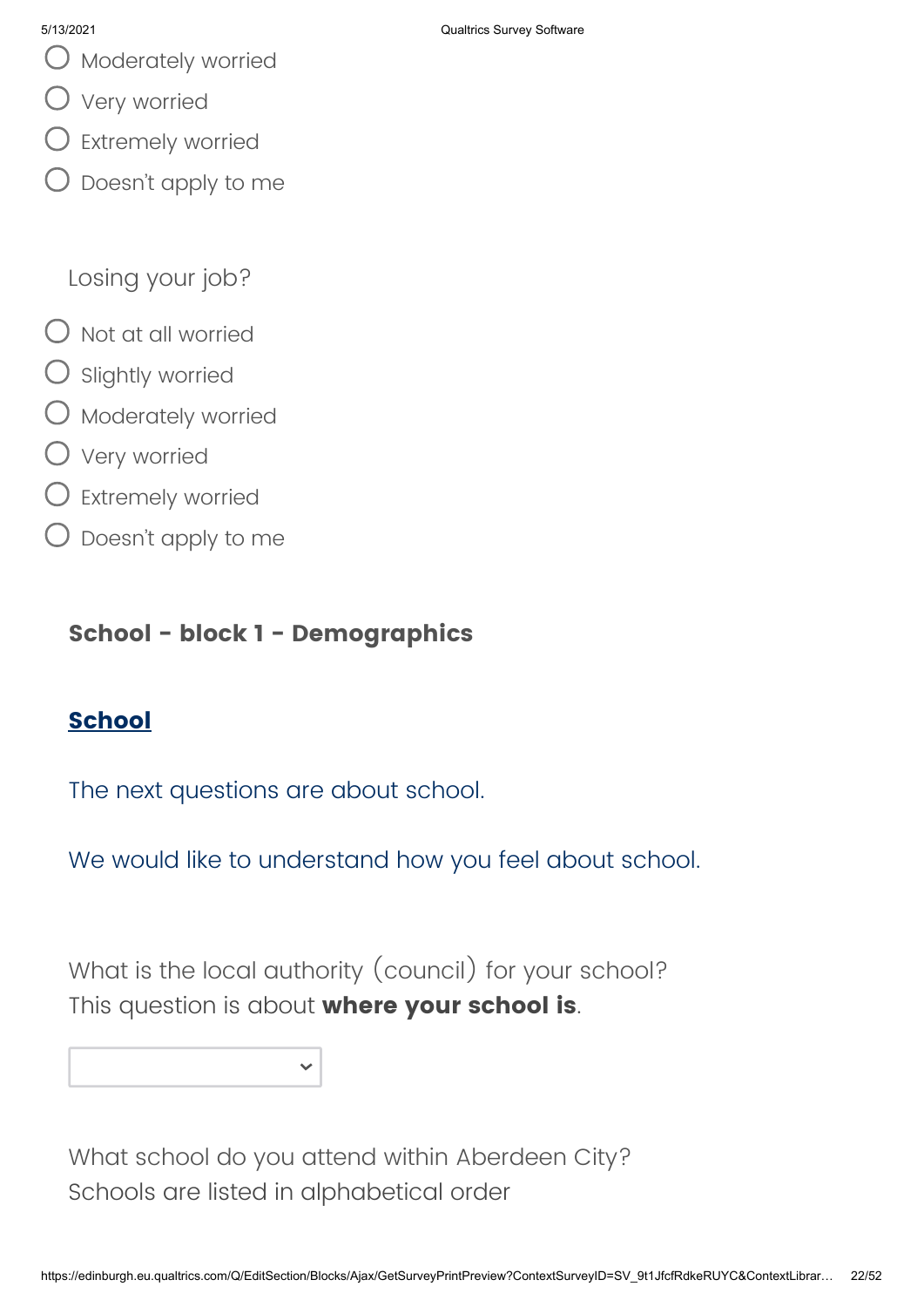What school do you attend within Aberdeenshire? Schools are listed in alphabetical order

What school do you attend within Angus? Schools are listed in alphabetical order

What school do you attend within Argyll & Bute? Schools are listed in alphabetical order

What school do you attend within Clackmannanshire? Schools are listed in alphabetical order

What school do you attend within Dumfries & Galloway? Schools are listed in alphabetical order

What school do you attend within Dundee City? Schools are listed in alphabetical order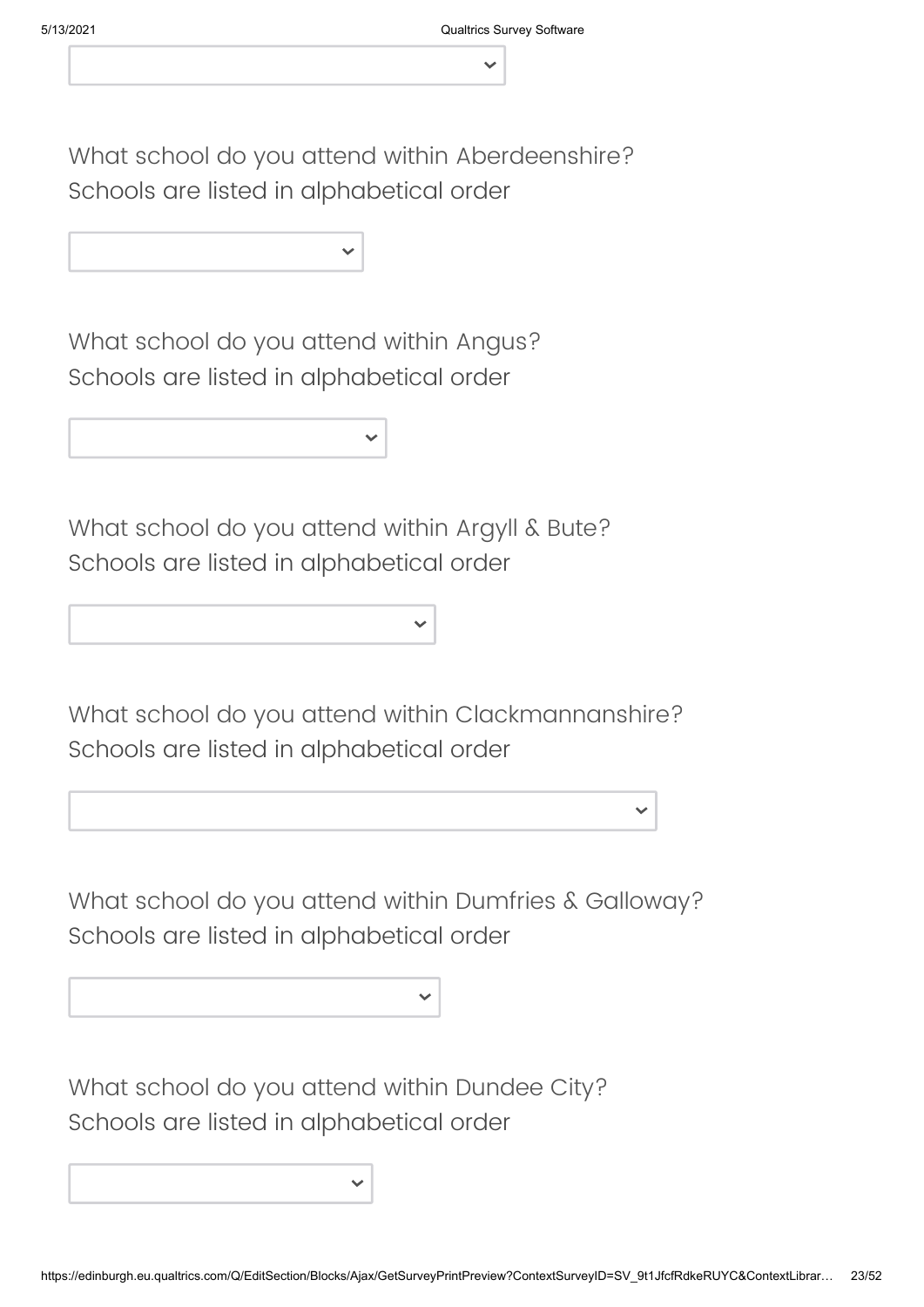What school do you attend within East Ayrshire? Schools are listed in alphabetical order

What school do you attend within East Dunbartonshire? Schools are listed in alphabetical order

What school do you attend within East Lothian? Schools are listed in alphabetical order

What school do you attend within East Renfrewshire? Schools are listed in alphabetical order

What school do you attend within Edinburgh City? Schools are listed in alphabetical order

What school do you attend within Falkirk? Schools are listed in alphabetical order

What school do you attend within Fife? Schools are listed in alphabetical order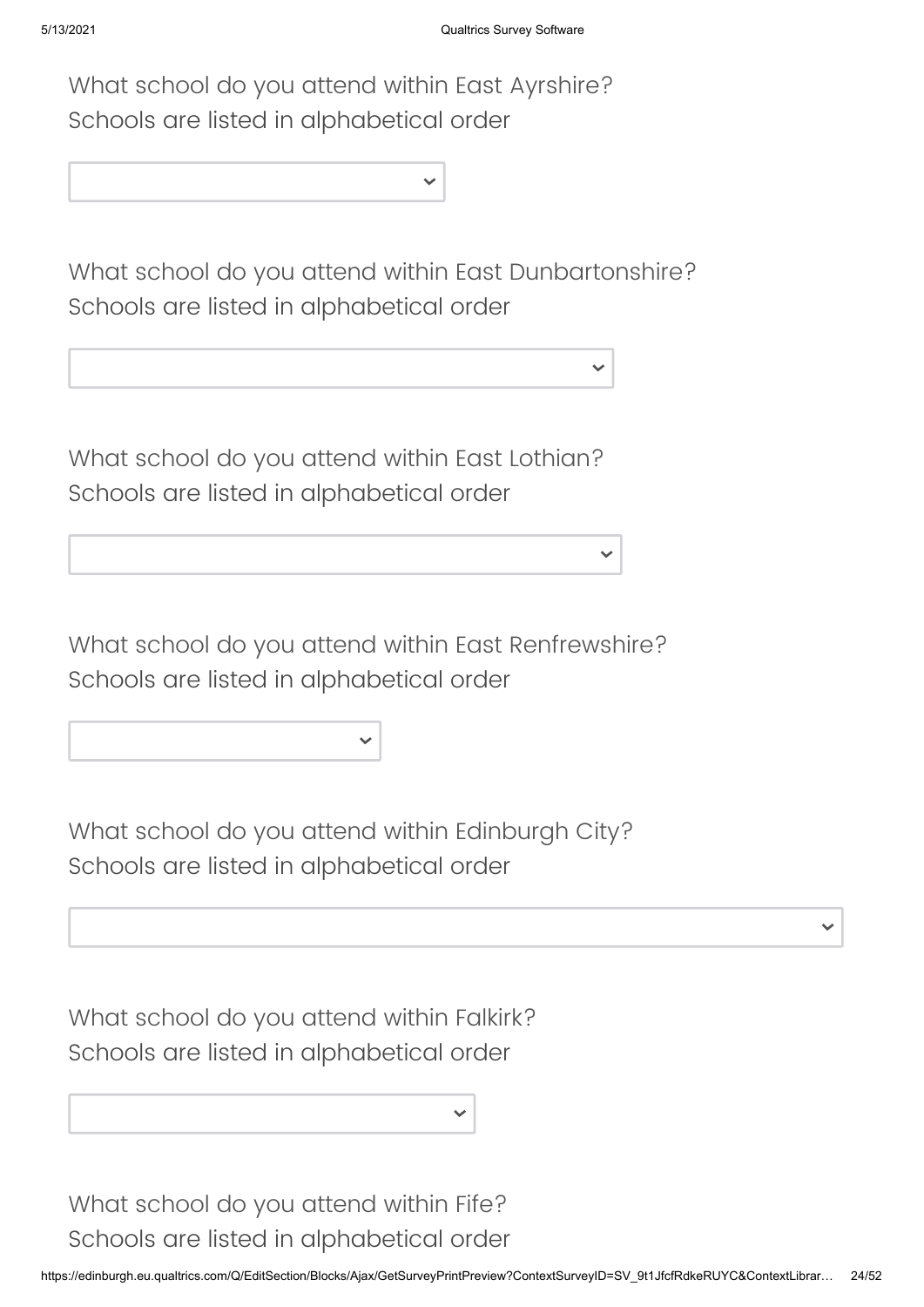What school do you attend within Glasgow City? Schools are listed in alphabetical order

What school do you attend within the Highlands? Schools are listed in alphabetical order

|--|

What school do you attend within Inverclyde? Schools are listed in alphabetical order

What school do you attend within Midlothian? Schools are listed in alphabetical order

What school do you attend within Moray? Schools are listed in alphabetical order

What school do you attend within Na h-Eileanan Siar? Schools are listed in alphabetical order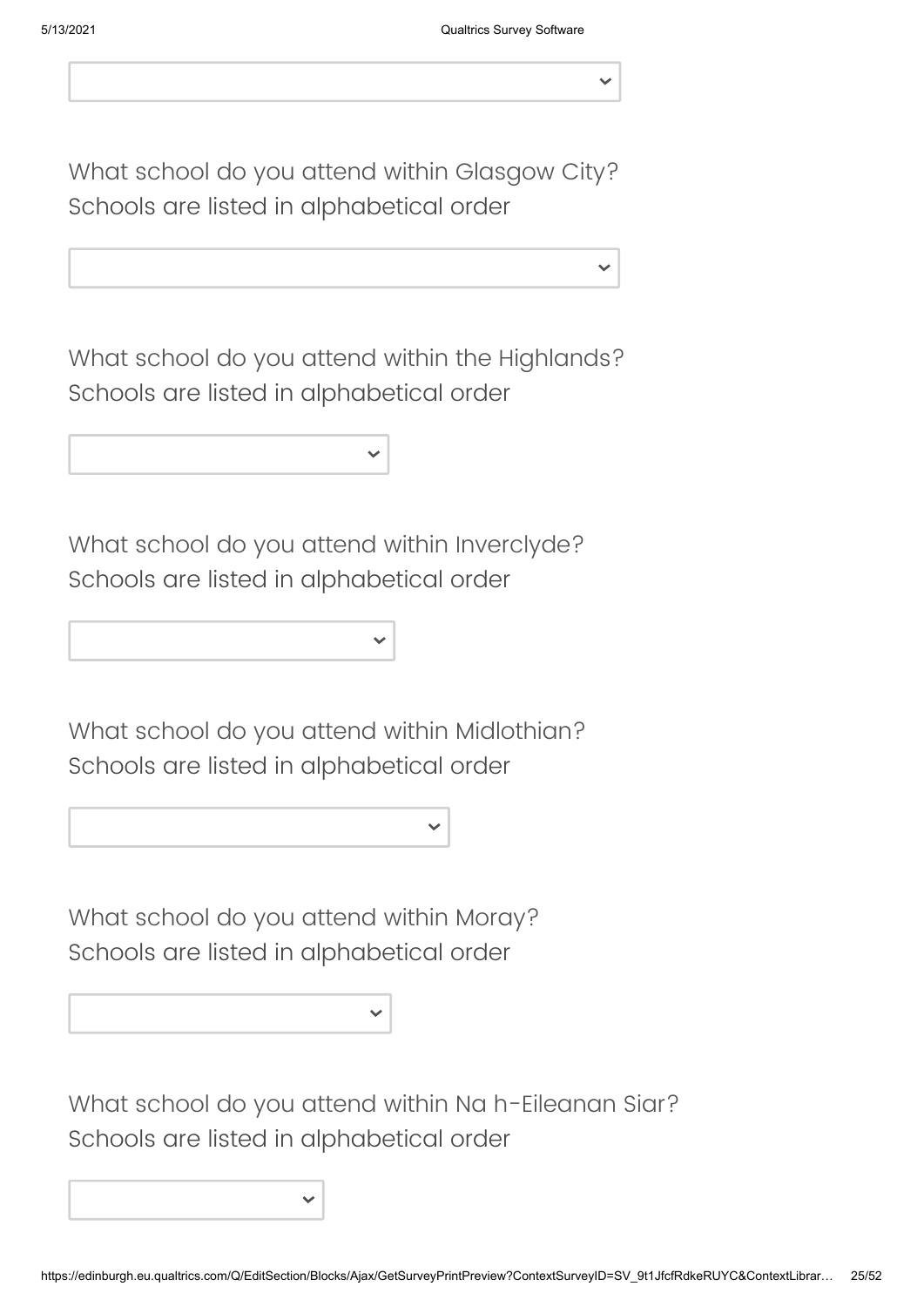What school do you attend within North Ayrshire? Schools are listed in alphabetical order

What school do you attend within North Lanarkshire? Schools are listed in alphabetical order

What school do you attend within Orkney Islands? Schools are listed in alphabetical order

What school do you attend within Perth & Kinross? Schools are listed in alphabetical order

What school do you attend within Renfrewshire? Schools are listed in alphabetical order

What school do you attend within the Scottish Borders? Schools are listed in alphabetical order

What school do you attend within the Shetland Islands? Schools are listed in alphabetical order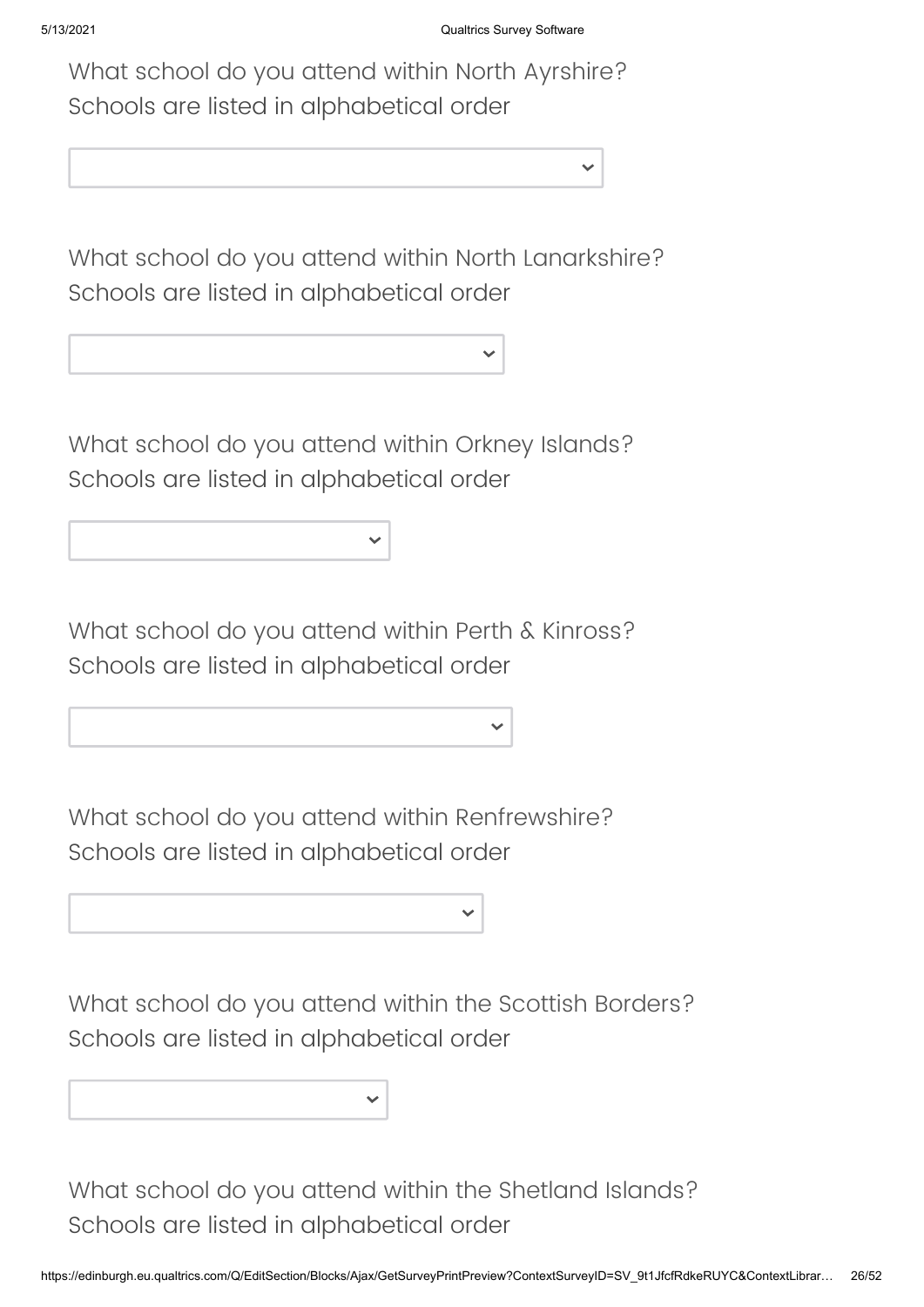What school do you attend within South Ayrshire? Schools are listed in alphabetical order

What school do you attend within South Lanarkshire? Schools are listed in alphabetical order

What school do you attend within Stirling? Schools are listed in alphabetical order

What school do you attend within West Dunbartonshire? Schools are listed in alphabetical order

What school do you attend within West Lothian? Schools are listed in alphabetical order

Do you attend any of the following schools? Schools are listed in alphabetical order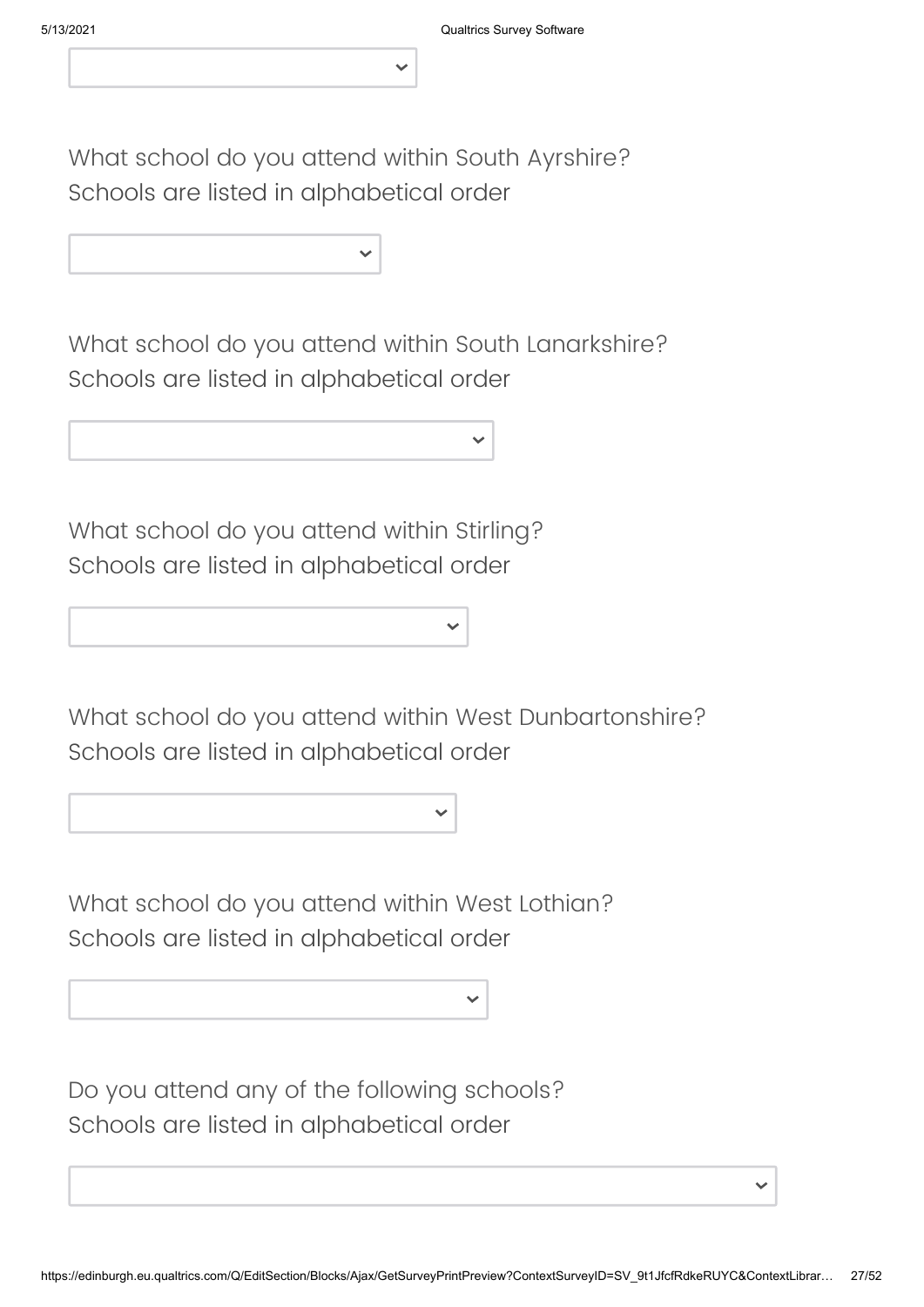### **School - block 2 - Feelings**

We are going to ask you about bullying at school. We are asking this because we want to understand how you find school.

How often do other children or young people bully you in school?

- $\bigcap$  All of the time
- Some of the time
- Never bullied
- Prefer not to say

We've collected some trusted webpages to provide help and advice for young people. These can be found at the link below, and include resources for young people who are being bullied.

## **[Useful COVID-19 Support Links | The University of Edinburgh](https://www.ed.ac.uk/generation-scotland/generation-scotland-volunteers/covidlife-volunteers/useful-covid19-support-links)**

How do you feel about school at present?

 $\bigcap$  I like it a lot

- $\bigcap$  I like it a bit
- ) I don't like it very much
- $\bigcirc$  I don't like it at all
- Prefer not to say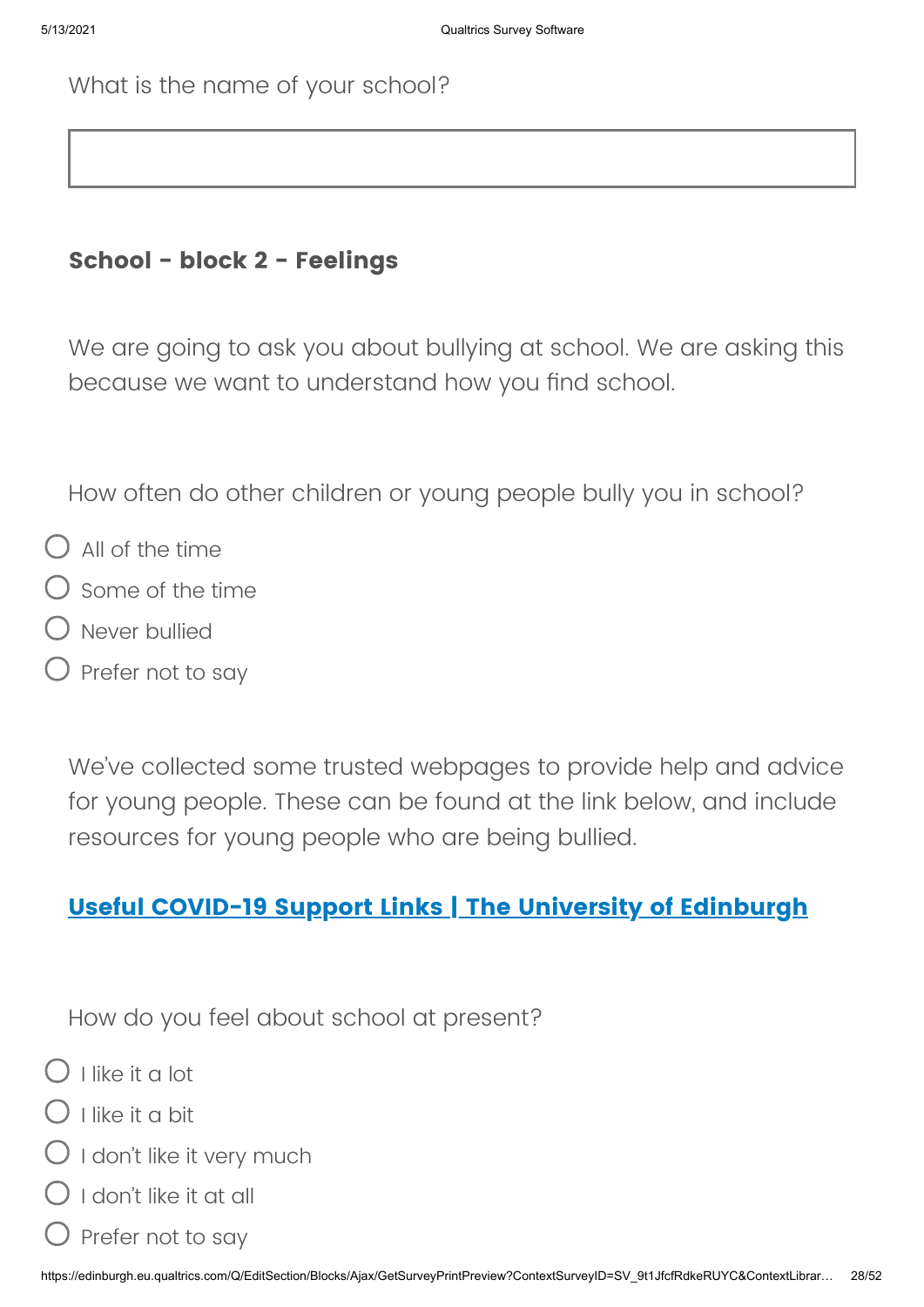How pressured (stressed) do you feel by the schoolwork you have to do?

- Not at all
- $\bigcup$  A little
- ) some
- $O$  A lot
- $\bigcirc$  Prefer not to say

## **School - block 3 - Online\_F2F**

We would like to learn how you feel about the different types of schooling you may have taken part in over the past year.

What type of schooling have you **most preferred** over the past year?

- Fully remote (all lessons are online and schoolwork is completed at home)
- $\bigcirc$  "Hybrid" partly remote and partly in person
- $\bigcirc$  Fully in person

What is the main reason you preferred **fully remote schooling**?

- $\bigcirc$  I don't like the social environment at school
- $\bigcirc$  I learn better remotely
- $\bigcirc$  I have more technology resources at home than I do at school
- $\bigcirc$  I think COVID-19 is too much of a threat
- I can study my subjects at home easily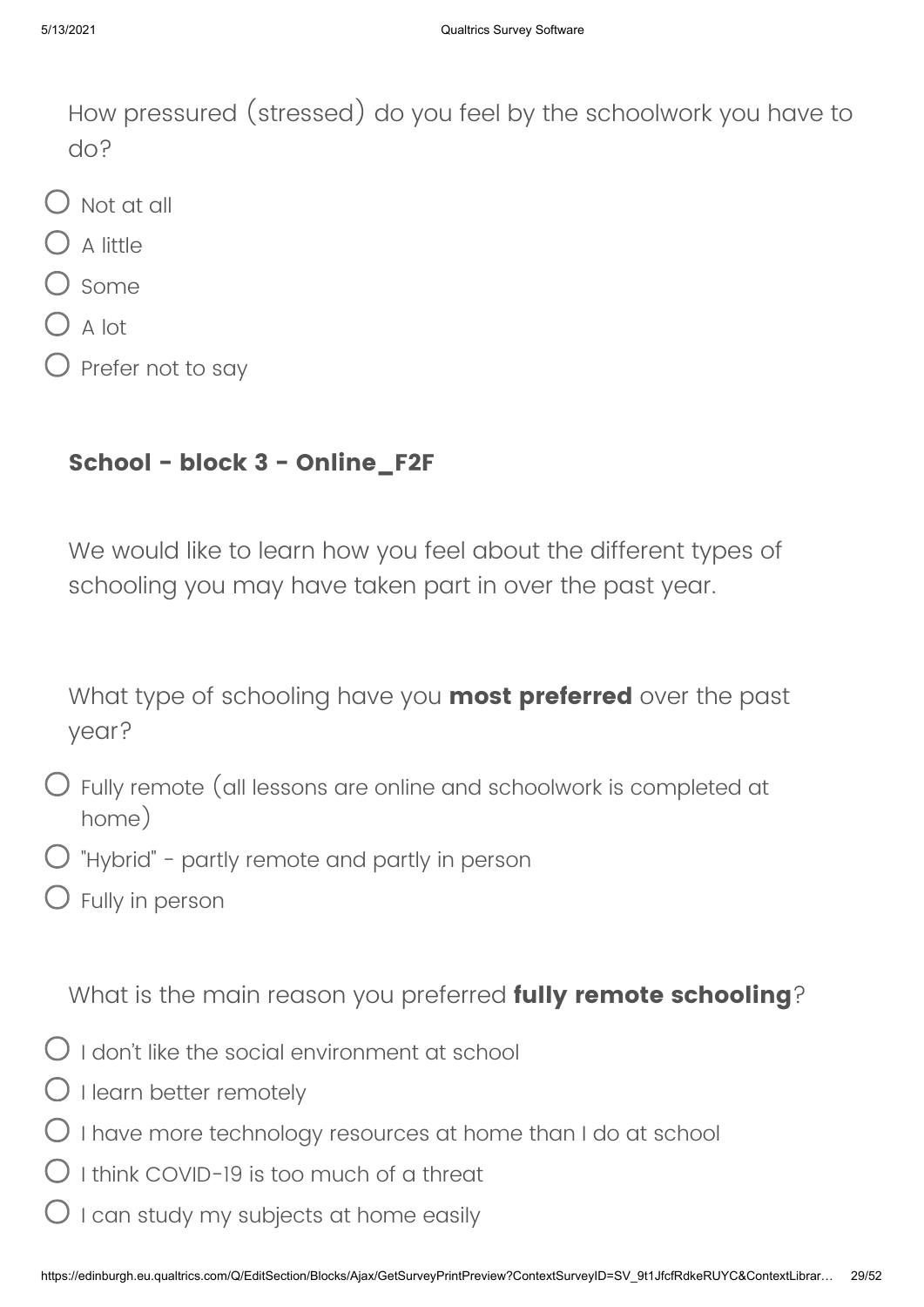- $\bigcup$  It gives me more time for my hobbies
- $O$  I can spend more time with my family

What is the main reason you preferred **fully in-person schooling**?

- $\bigcirc$  I miss social interaction with friends and other students
- $\bigcirc$  I learn better in person
- $O$  My school has more technology resources than I do at home
- $\bigcirc$  I participate in a free breakfast or lunch programme at school
- $\bigcirc$  I don't think COVID-19 is much of a threat
- $O$  My subjects are difficult to study at home
- $\bigcirc$  I want to take part in extracurricular activities, such as sports and afterschool clubs
- $\bigcirc$  It gets me out of the house

Do you have the technology you need to be able to do your schoolwork remotely, if needed? For example, a laptop, internet access.

Yes

) No

Over the past year, have you been given a device to do your schoolwork at home by your school or initiatives such as Connecting Scotland?

Yes

 $\bigcup$  No

How much better or worse do you think online learning is compared to in-person schooling?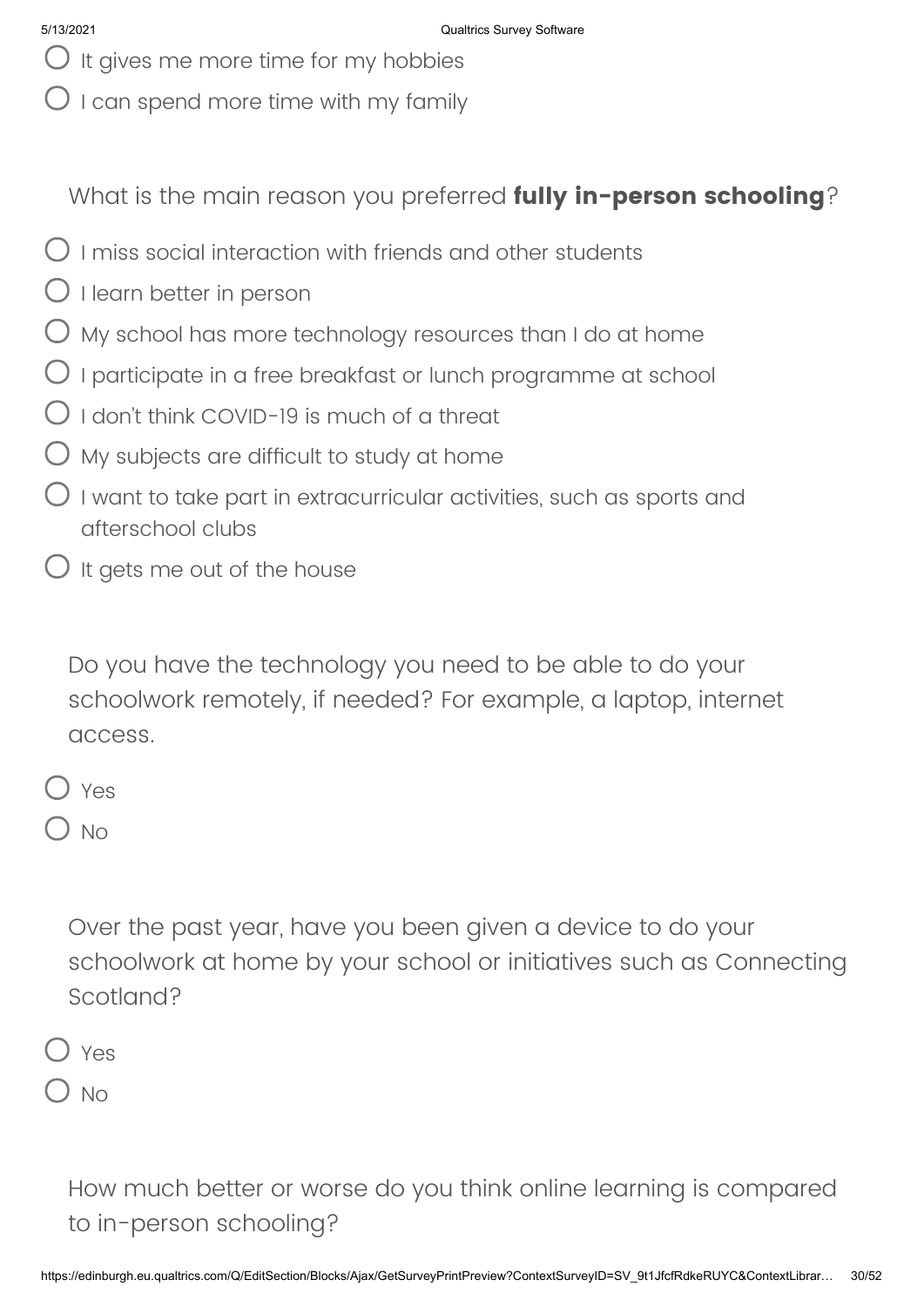- O Online learning is much worse
- $\bigcirc$  online learning is worse
- $\bigcirc$  They're about the same
- Online learning is better
- Online learning is much better

What have been the biggest challenges for you with managing your schoolwork this school year?

 $\Box$  Learning remotely

- Uncertainty of pandemic
- $\Box$  Emotional upheaval
- $\sf J$  Being unable to access my teacher $(s)$
- Unreliable internet
- Access to books and other school supplies
- Access to devices
- Cancelled exams
	- None

## **School - block 4 - Returning**

We are interested in how the COVID-19 pandemic has impacted young people's experience of school.

Please tell us how much you **agree or disagree** with the following statement:

It is safe for me and other pupils to return to school full-time

Strongly agree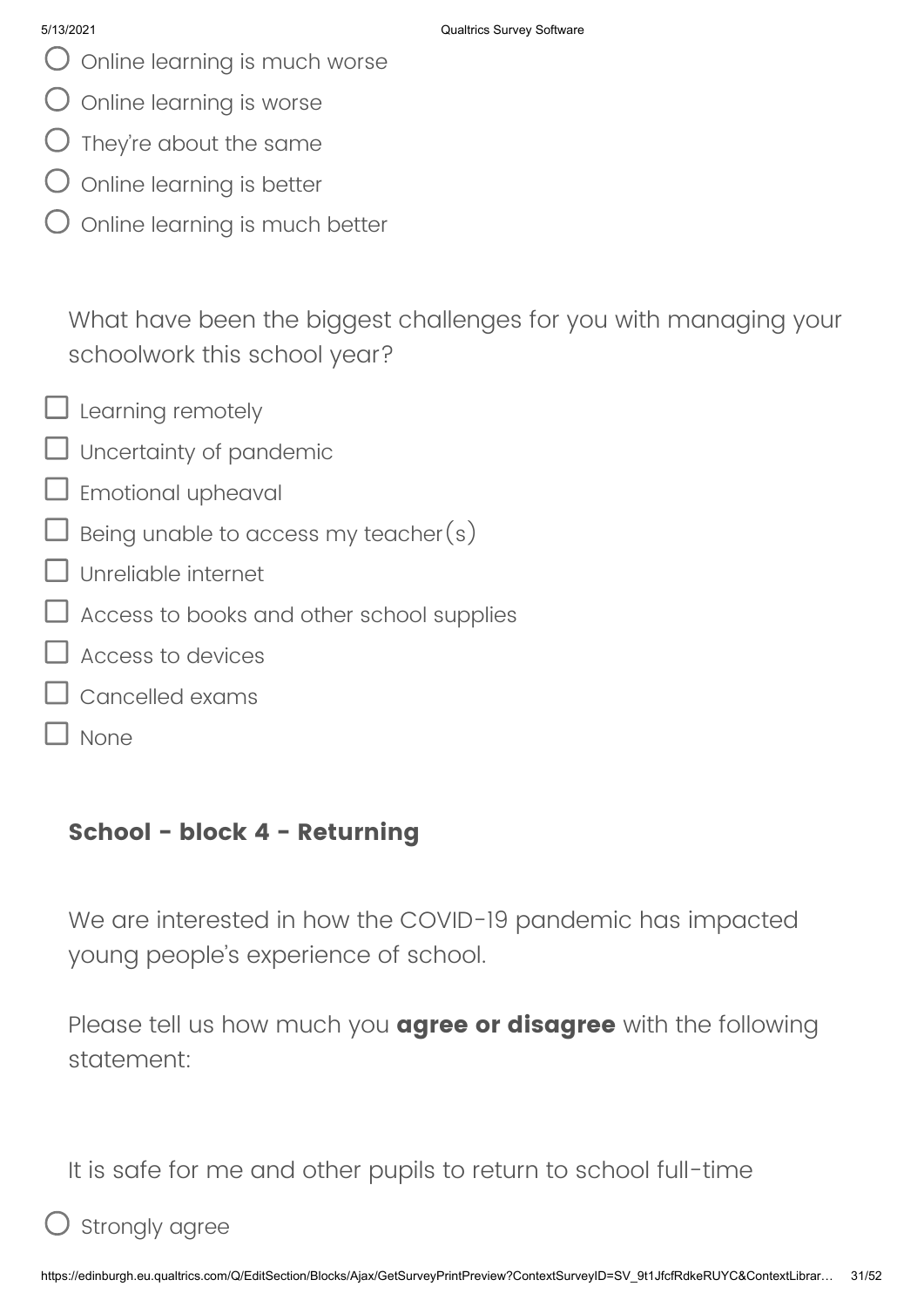- O Agree
- Neither agree nor disagree
- Disagree
- Strongly disagree

I worry that I am not on track with my studies

- $\bigcap$  Not at all true of me
- $\bigcirc$  A little true of me
- $\bigcup$  Pretty much true of me
- $\bigcirc$  Very much true of me
- $\bigcirc$  Prefer not to say

I worry that my future grades will be affected by COVID-19

- $\bigcirc$  Not at all true of me
- $\bigcirc$  A little true of me
- Pretty much true of me
- Very much true of me
- $\bigcirc$  Prefer not to say

I worry that returning to school will increase the risk of **me** getting COVID-19

- $\bigcap$  Not at all true of me
- $\bigcirc$  A little true of me
- ) Pretty much true of me
- Very much true of me
- $\bigcirc$  Prefer not to say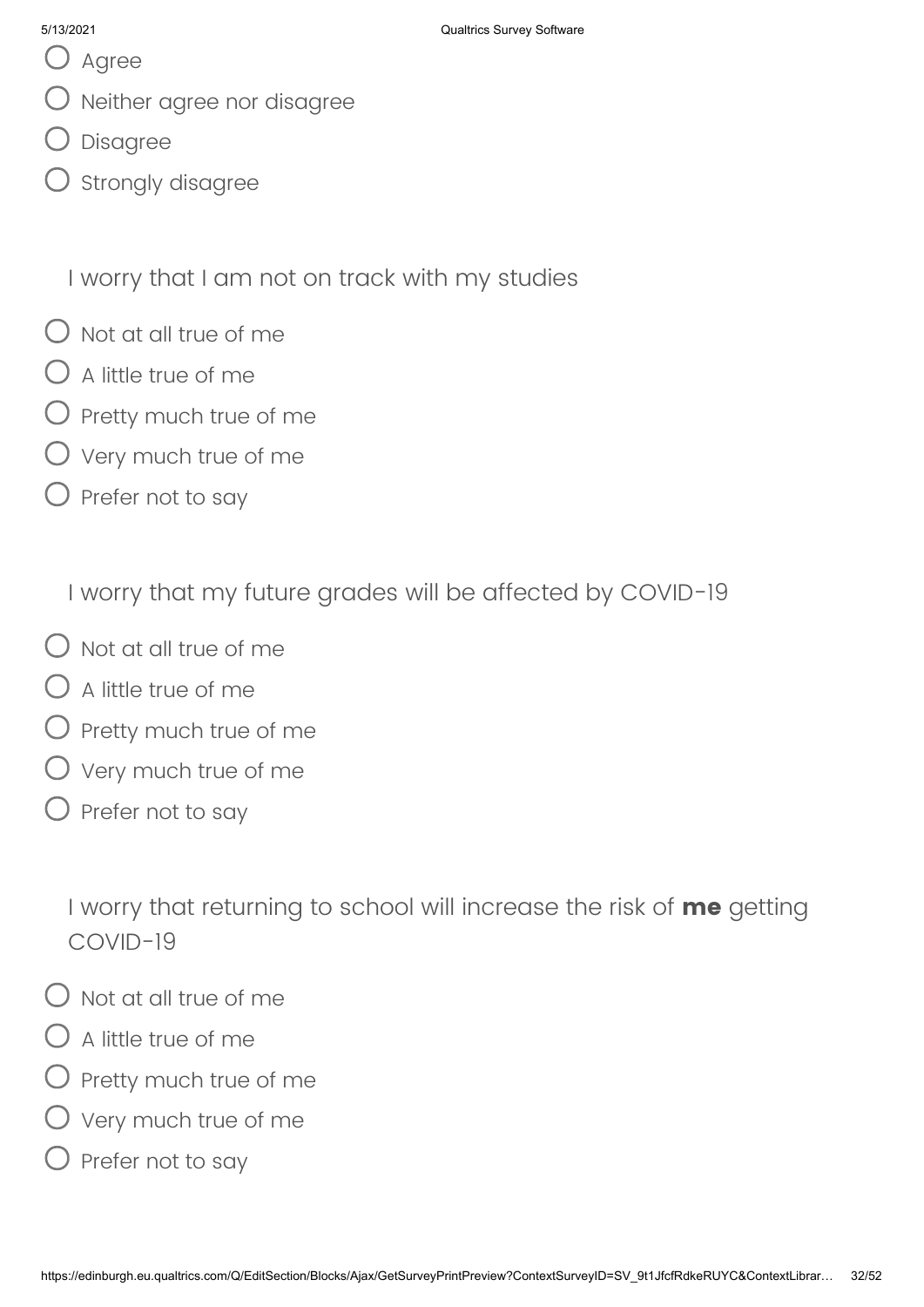I worry that returning to school will increase **my family's** risk of getting COVID-19

- $\bigcup$  Not at all true of me
- $\bigcirc$  A little true of me
- $\bigcirc$  Pretty much true of me
- $\bigcirc$  Very much true of me
- $\bigcirc$  Prefer not to say

I worry that returning to school will increase **school staff and teachers'** risk of getting COVID-19

- Not at all true of me
- $\bigcirc$  A little true of me
- $\bigcirc$  Pretty much true of me
- $\bigcirc$  Very much true of me
- $\bigcirc$  Prefer not to say

### **School - block 5 - Testing**

School staff and pupils in S4 and above in Scotland are being offered twice-weekly COVID-19 tests to be completed at home.

Has your school offered any at-home COVID-19 testing?

Yes

 $\sum$  No

Have you taken part in any at-home COVID-19 testing offered by your school?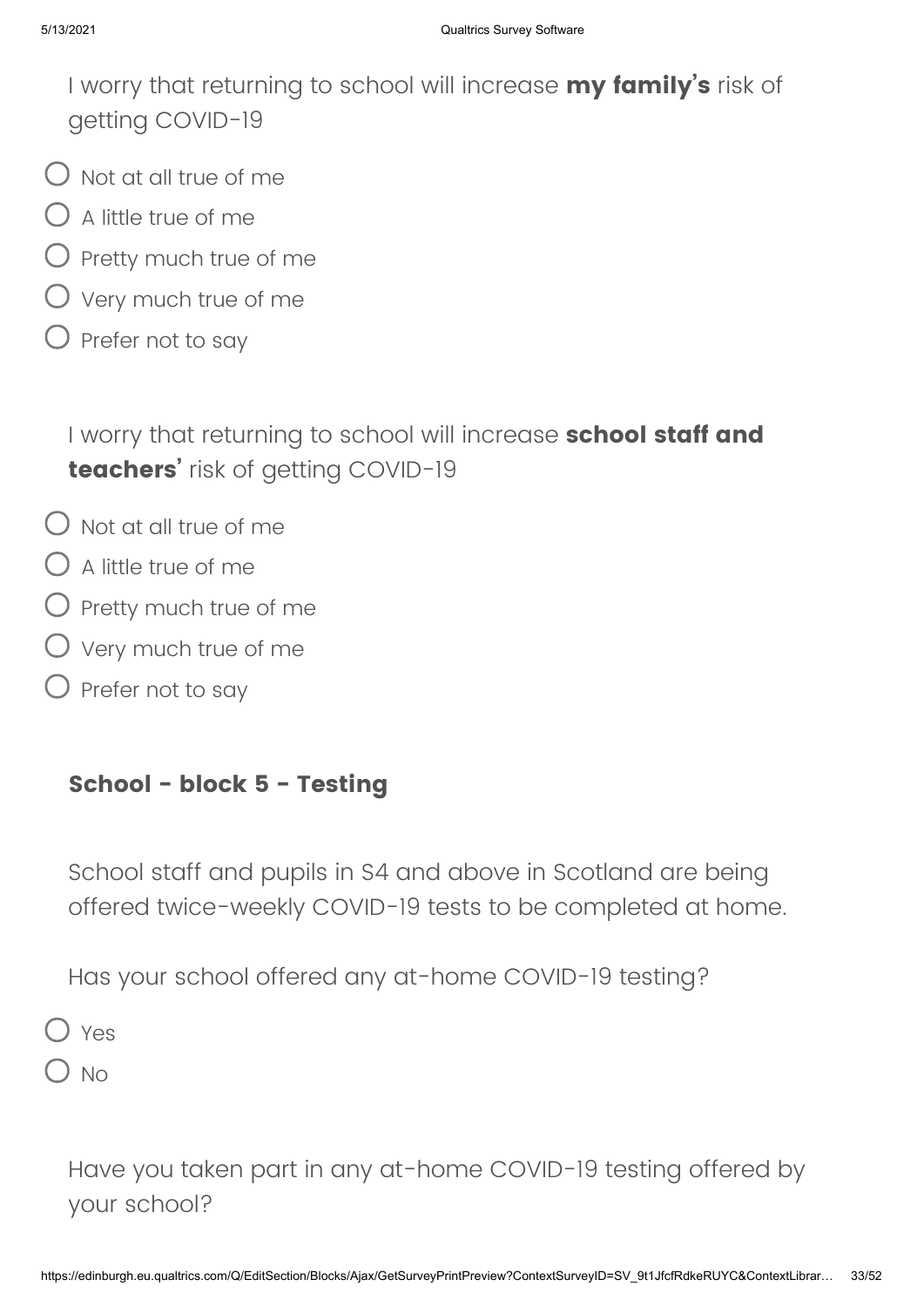| 5/13/2021 |     |
|-----------|-----|
|           | Yes |
|           |     |

Have you ever received a **positive** result from the at-home tests offered by your school?

|--|--|

 $O$  No

Was this positive result **confirmed** by a second, different type of COVID-19 test?

If you have received more than one positive result from these tests, please think about the one that happened most recently.

- $\bigcirc$  Yes, I was tested in another way and it was positive
- $\bigcirc$  No, I was tested in another way and it was negative
- No, I was not tested again
- Don't know

What are the main reasons you **agreed** to take part in COVID-19 testing for school? Please select up to three.

- $\Box$  It is socially responsible
- $\Box$  I do not want others to get sick
- $\Box$  I do not want to personally get sick
- $\Box$  My parents are making me
- My teachers told me I should
- My friends are doing it
- It makes me feel safer in school
- I do not want to be socially judged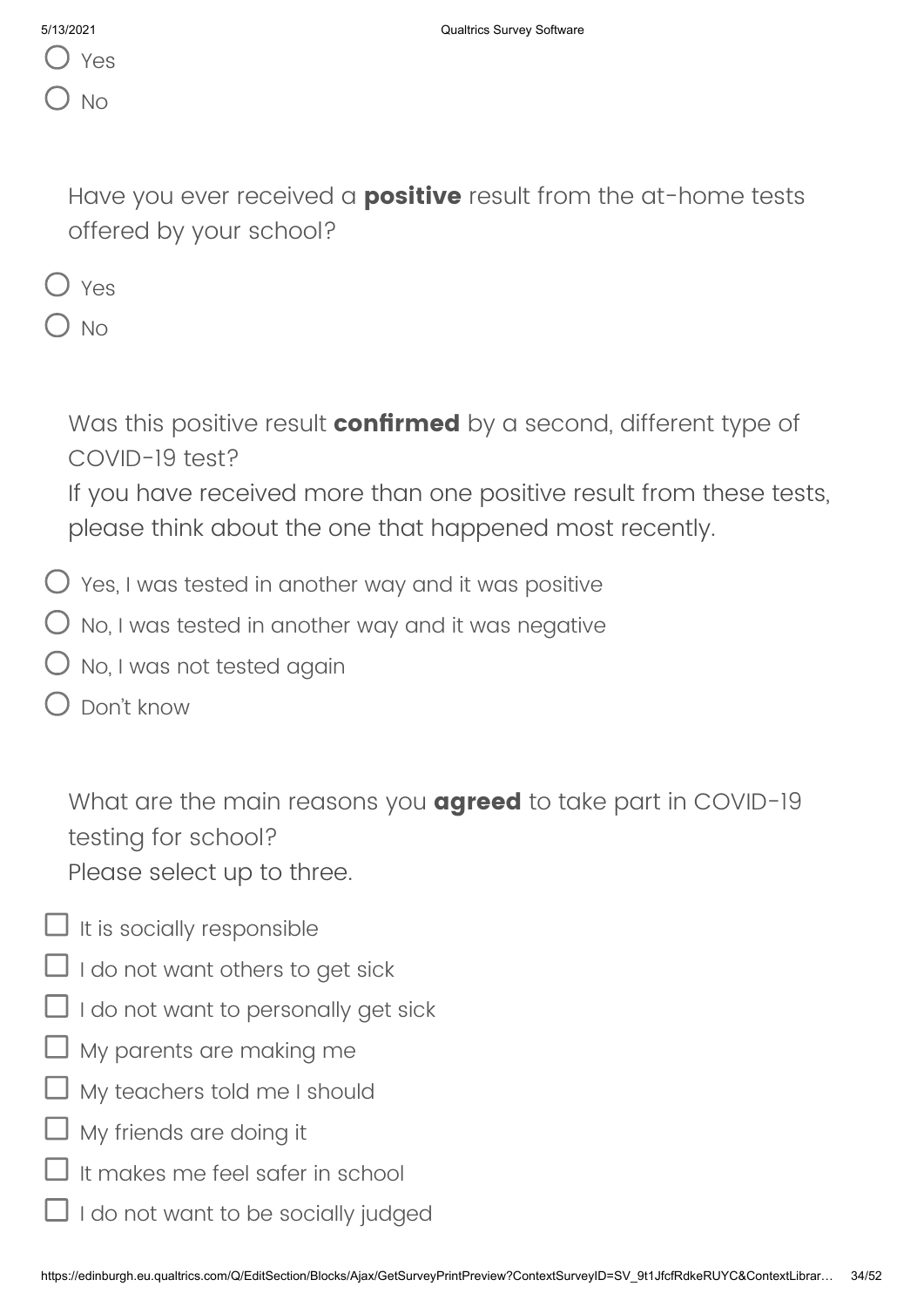What are the main reasons you **have not** taken part in COVID-19 testing for school? Please select up to three.

- $\Box$  I do not think it makes a difference
- $\Box$  I do not think the tests are accurate
- $\Box$  I think I will be able to tell if I develop COVID without a test
- $\Box$  The test itself sounds unpleasant
- $\Box$  I am not confident I could do the test correctly
- My friends are not doing it
- I I do not want to be socially judged
- $\Box$  I am getting regular COVID-19 tests in another way
- $\Box$  I do not want to have to self-isolate if receive a positive result
- T Other

### **Exams - block 1**

Due to the COVID-19 pandemic, exams have been cancelled in 2021. Instead, teachers will be asked to estimate the grade they think pupils would have received in their exams.

To what extent do you agree or disagree with the following statements:

Teachers estimating grades is a fair way to assess pupils in 2021.

 $\bigcirc$  strongly agree

- Agree
- Neither agree nor disagree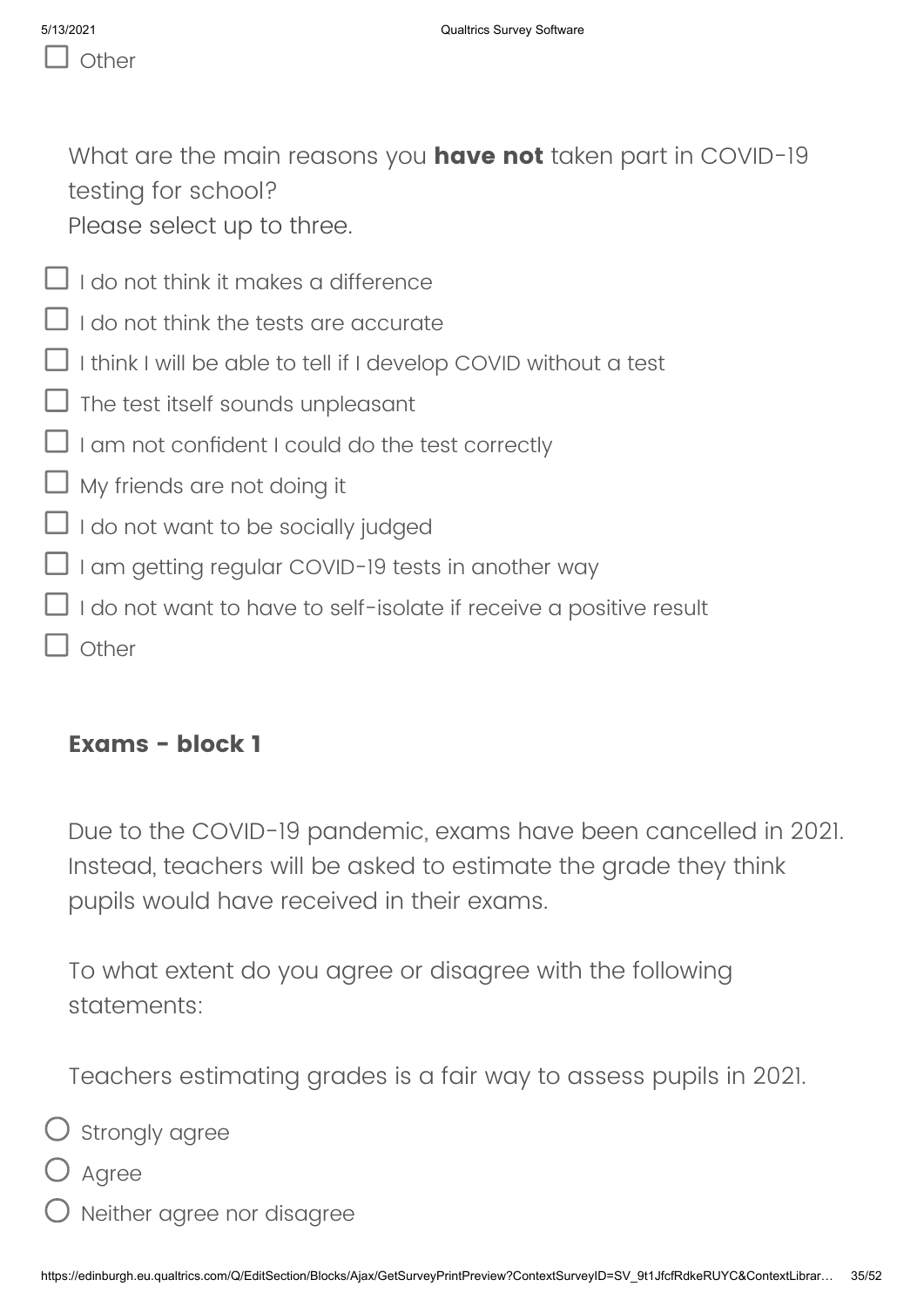Disagree

Strongly disagree

On a scale from 0 to 10, where 0 means 'not worried at all' and 10 means 'very worried'...

How worried are you that exam cancellations will negatively affect **your own** grades?

How worried are you that exam cancellations will negatively affect **other students'** grades?

On a scale of 0 to 10, where 0 means 'not worried at all', and 10 means 'extremely worried'...

How worried are you that exam cancellations will affect your chances of going on to further or higher education?

How worried are you that exam cancellations will affect your chances of getting a job in the future?

**New Skills - block 1**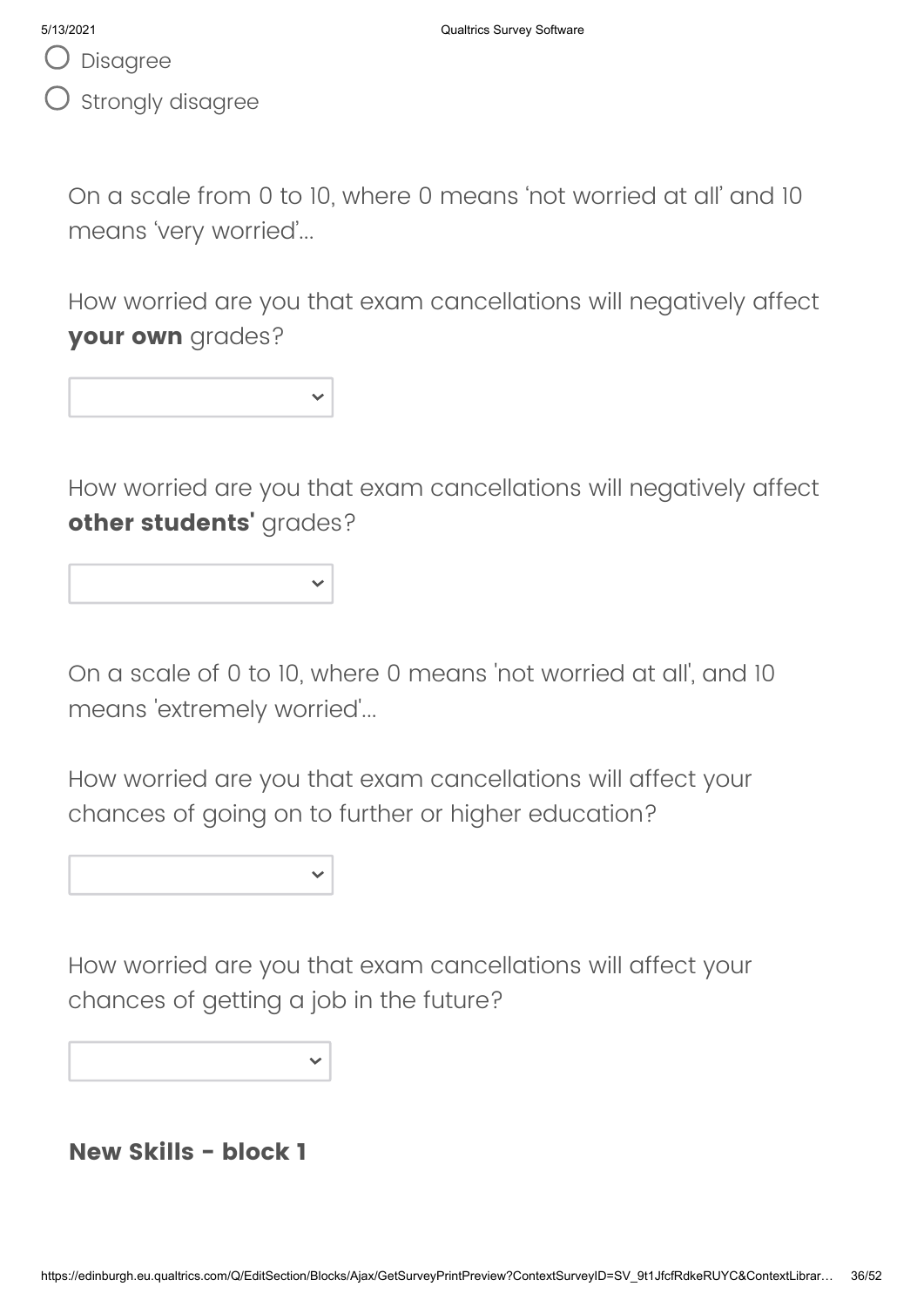Many people have been finding ways to do things differently or have started something new since the COVID-19 pandemic began.

Over the past year, have you returned to or started up a new hobby that you can do from home?

- $\Box$  Working out or exercise
- $\Box$  Relaxation or meditation
- $\Box$  Cooking
- $\Box$  Language learning
- Arts and crafts
- Singing or playing music
- $\Box$  Listening to music
- $\Box$  Reading
- $\Box$  Board or card games
- □ Video games
- $\Box$  Writing
- $\mathsf{\mathsf{I}}$  Gardening
- $\overline{\mathsf{J}}$  Other activity not listed above
- None of the above

**Sleep - block 1**

### **Sleep**

Now we are going to ask you some questions about your sleep.

Using the statements below, please indicate how often the following things have happened **during the past month**.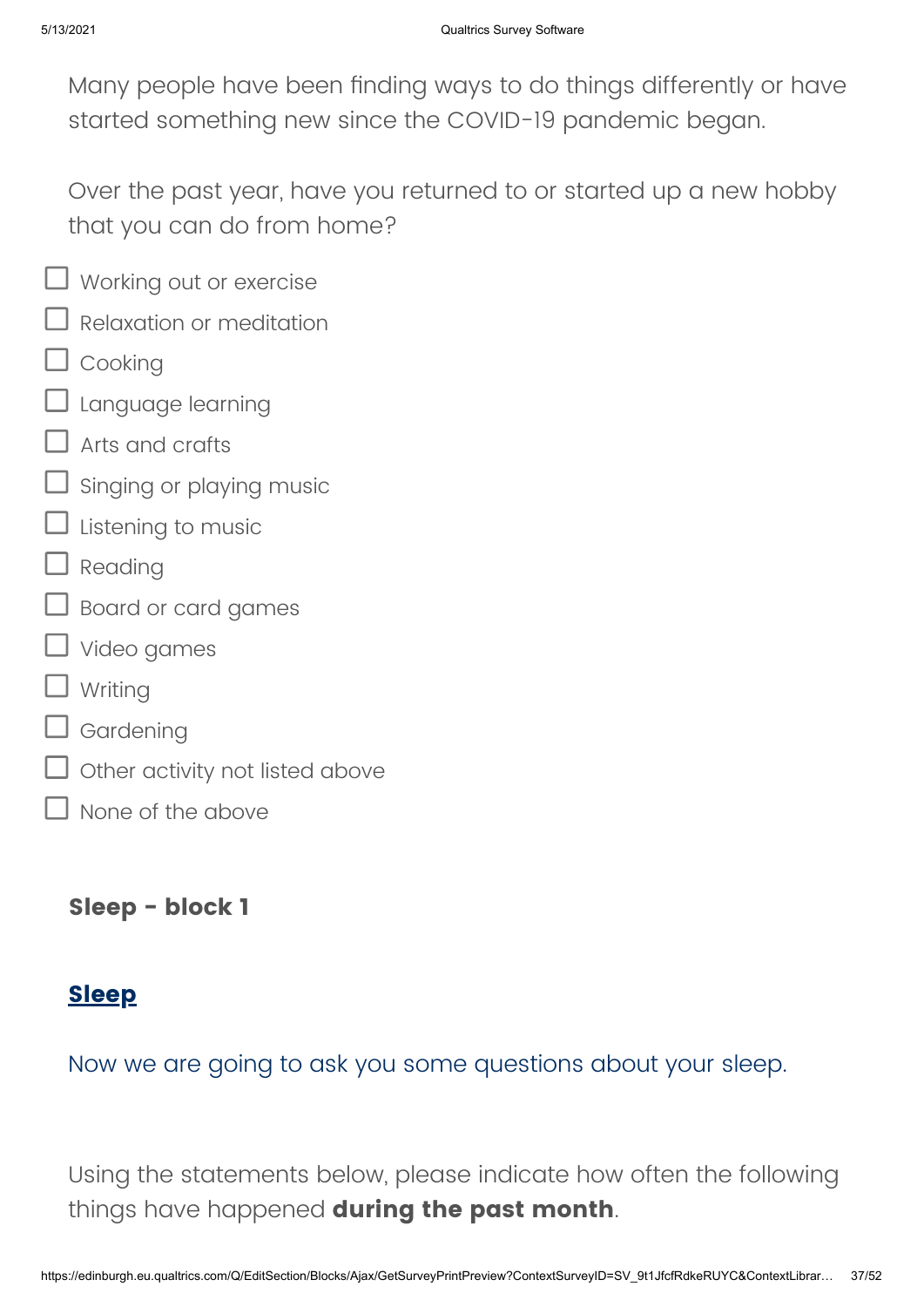When it's time to go to bed, I want to stay up and do other things

- O Never
- $\bigcirc$  once in a while
- $\supset$  Sometimes
- Q Quite often
- $\bigcirc$  Frequently, but not always
- Always

In general, I am ready for bed at bedtime

- O Never
- $\mathsf D$  Once in a while
- Sometimes
- Q Quite often
- $\bigcirc$  Frequently, but not always
- $\bigcirc$  Always

In general, I try to "put off" or delay going to bed

- O Never
- Once in a while
- Sometimes
- Q Quite often
- $\bigcirc$  Frequently, but not always
- Always

When it's time to go to sleep, I have trouble settling down

- ) Never
- Once in a while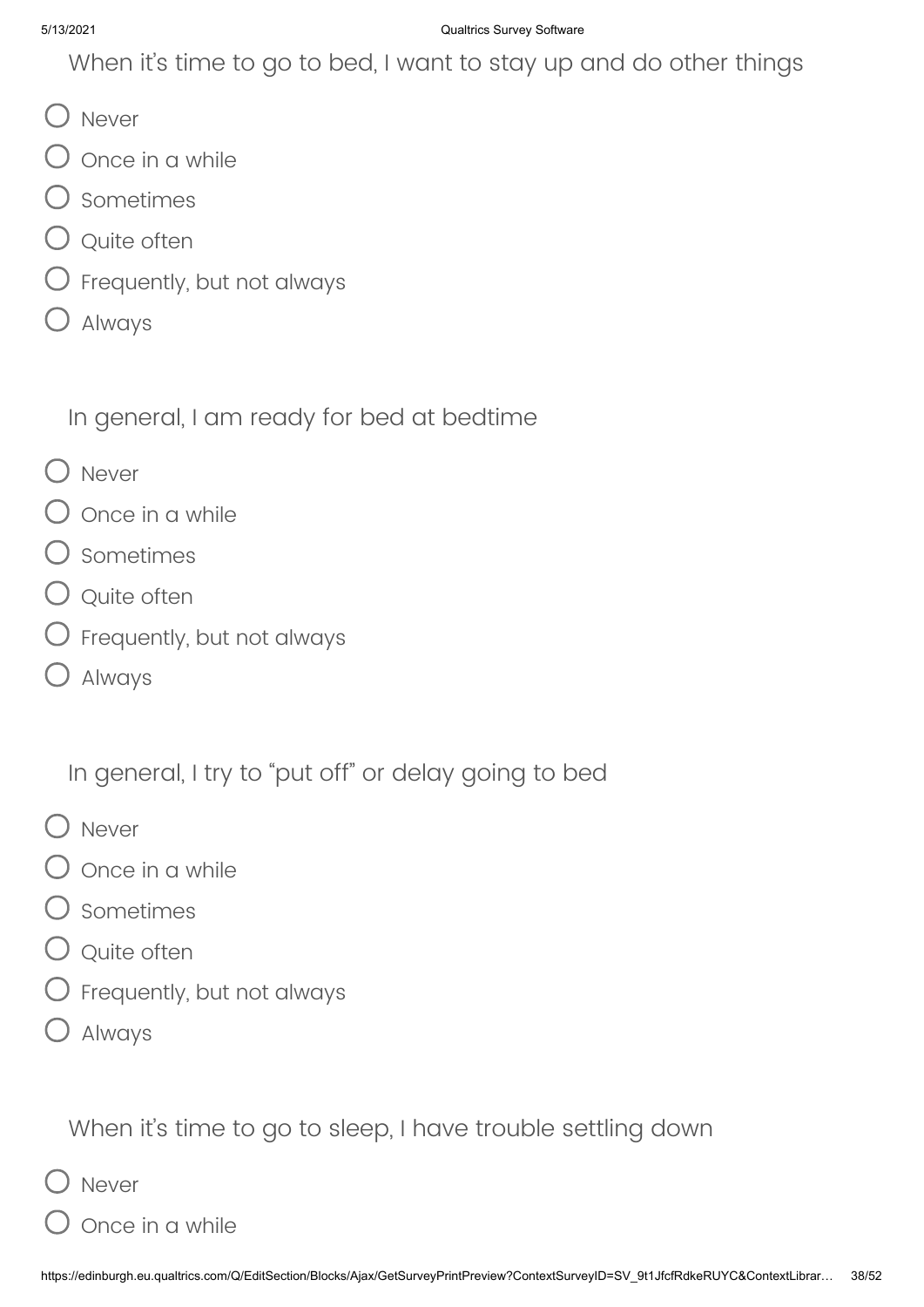Sometimes

- Q Quite often
- $\bigcirc$  Frequently, but not always
- Always

In general, I need help getting to sleep (for example, I need to listen to music, watch TV or take medication)

- O Never
- $\overline{\mathcal{O}}$  Once in a while
- Sometimes
- Q Quite often
- $\bigcirc$  Frequently, but not always
- Always

After waking up during the night, I have trouble going back to sleep

- O Never
- Once in a while
- Sometimes
- $\bigcirc$  Quite often
- $\bigcirc$  Frequently, but not always
- Always

After waking up during the night, I have trouble getting comfortable

- Never
- Once in a while
- O sometimes
- $\overline{\mathsf{)}\,}$  Quite often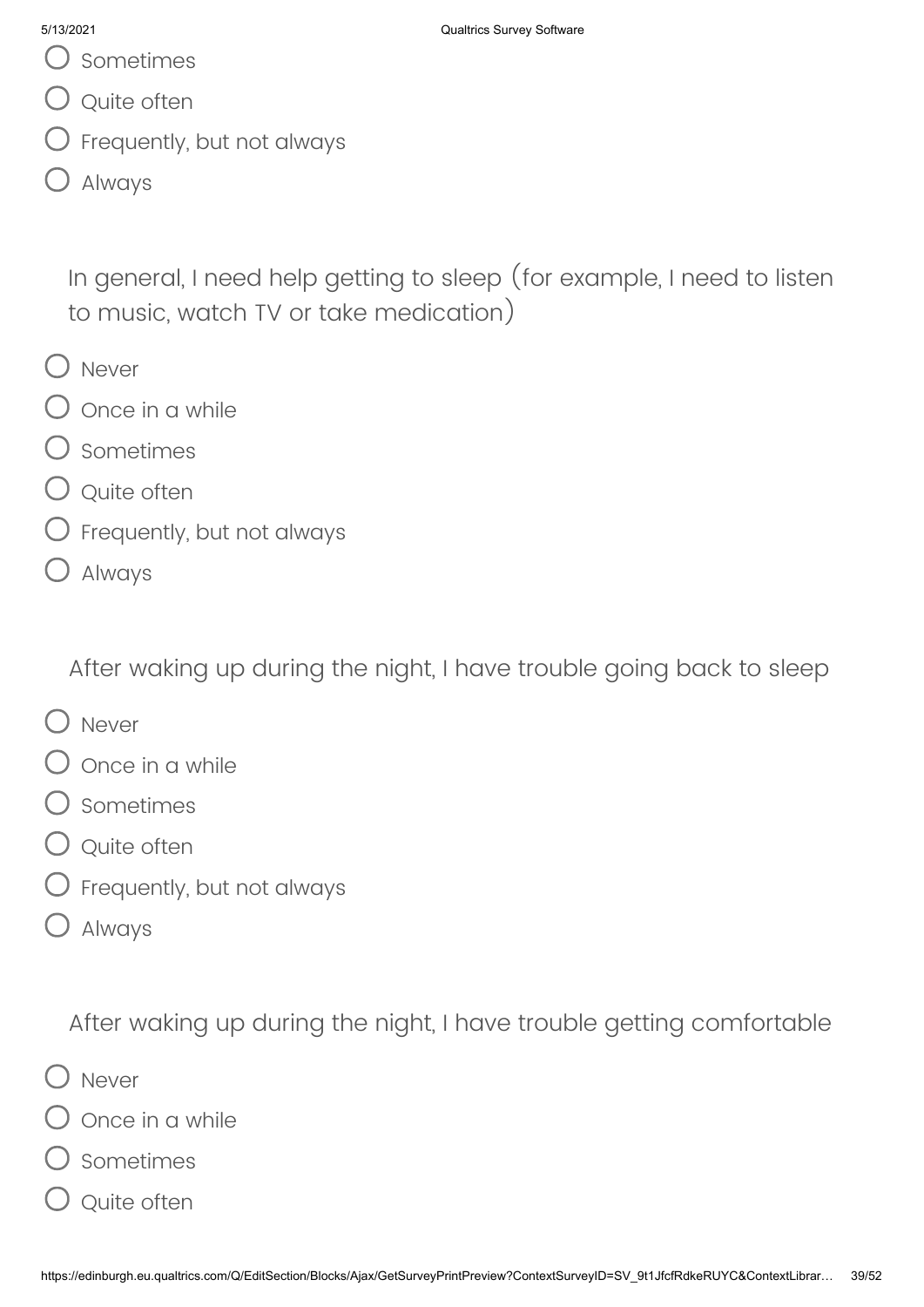- $\bigcup$  Frequently, but not always
- Always

After waking up during the night, I need help to go back to sleep (for example, I need to watch TV or read)

- O Never
- Once in a while
- Sometimes
- Q Quite often
- $\bigcirc$  Frequently, but not always
- Always

In the morning, I wake up and feel ready to get up for the day

- O Never
- $\bigcirc$  once in a while
- O sometimes
- Q Quite often
- $\bigcirc$  Frequently, but not always
- Always

In the morning, I wake up feeling rested and alert

- O Never
- Once in a while
- Sometimes
- Q Quite often
- $\bigcirc$  Frequently, but not always
- Always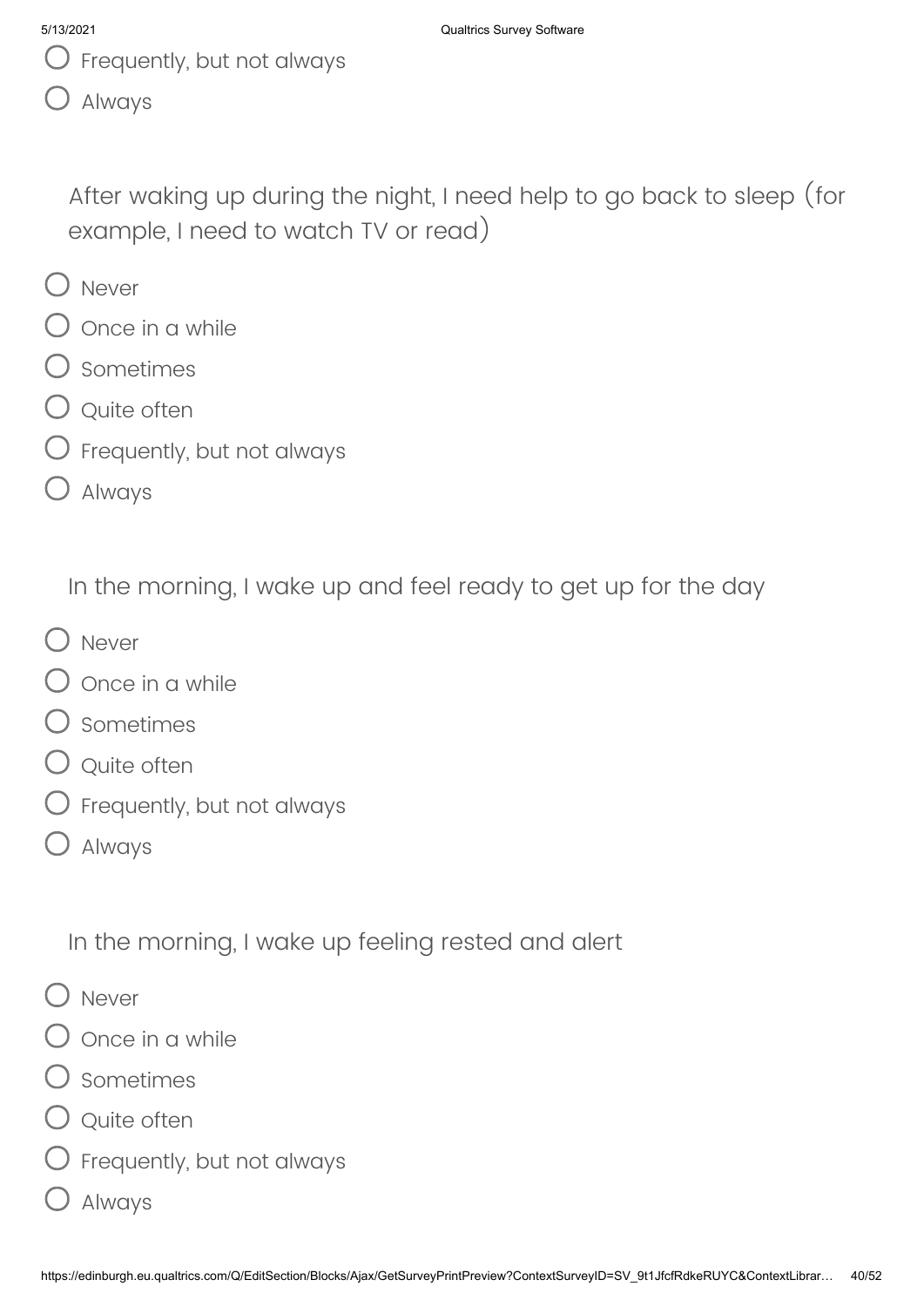## **Social Media & Happiness - block 1**

## **How you spend your time**

This question is about how much time youspend **looking at and using** social media.

### **Compared to January and February 2021**, do you spend:

- More time using social media **now**
- The same amount of time using social media **now**
- Less time using social media **now**
- Don't use social media
- Don't know

### **Compared to this time last year**, how do you feel overall now?

- A lot happier **this year**
- A little happier **this year**
- About the same **this year**
- A little sadder **this year**
- A lot sadder **this year**

### **COVID-19 measures - block 1**

## **Your feelings on health advice**

We have heard lots of new health advice during the COVID-19 pandemic.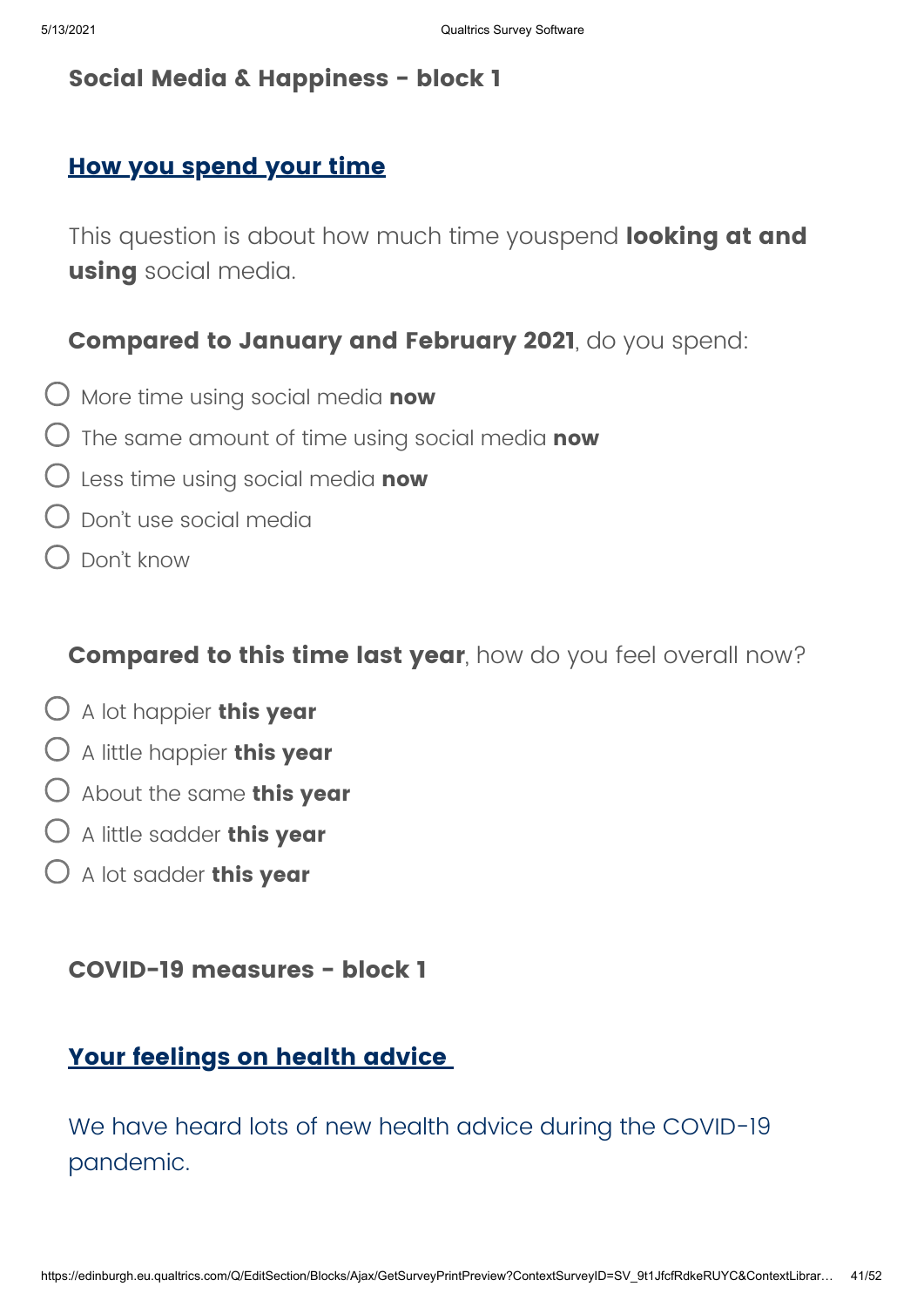We would like to know how you feel about this health advice. We would also like to know how you feel about vaccines.

Are you following government guidance on handwashing?

- Always
- Most of the time
- Some of the time
- Never

Are you trying to keep your distance from other people who don't live with you when leaving your home?

- Always
- $\bigcirc$  Most of the time
- Some of the time
- Never

What is the main reason you keep your distance from other people when leaving your home?

- $O$  It is socially responsible
- $\bigcirc$  I do not want others to get sick
- $\bigcirc$  I do not want to personally get sick
- My parents are making me
- $\bigcirc$  I prefer to stay at home anyway
- $O$  There is nothing else going on
- $\bigcirc$  My friends told me I should
- $\bigcirc$  I do not want to be socially judged
- **Other**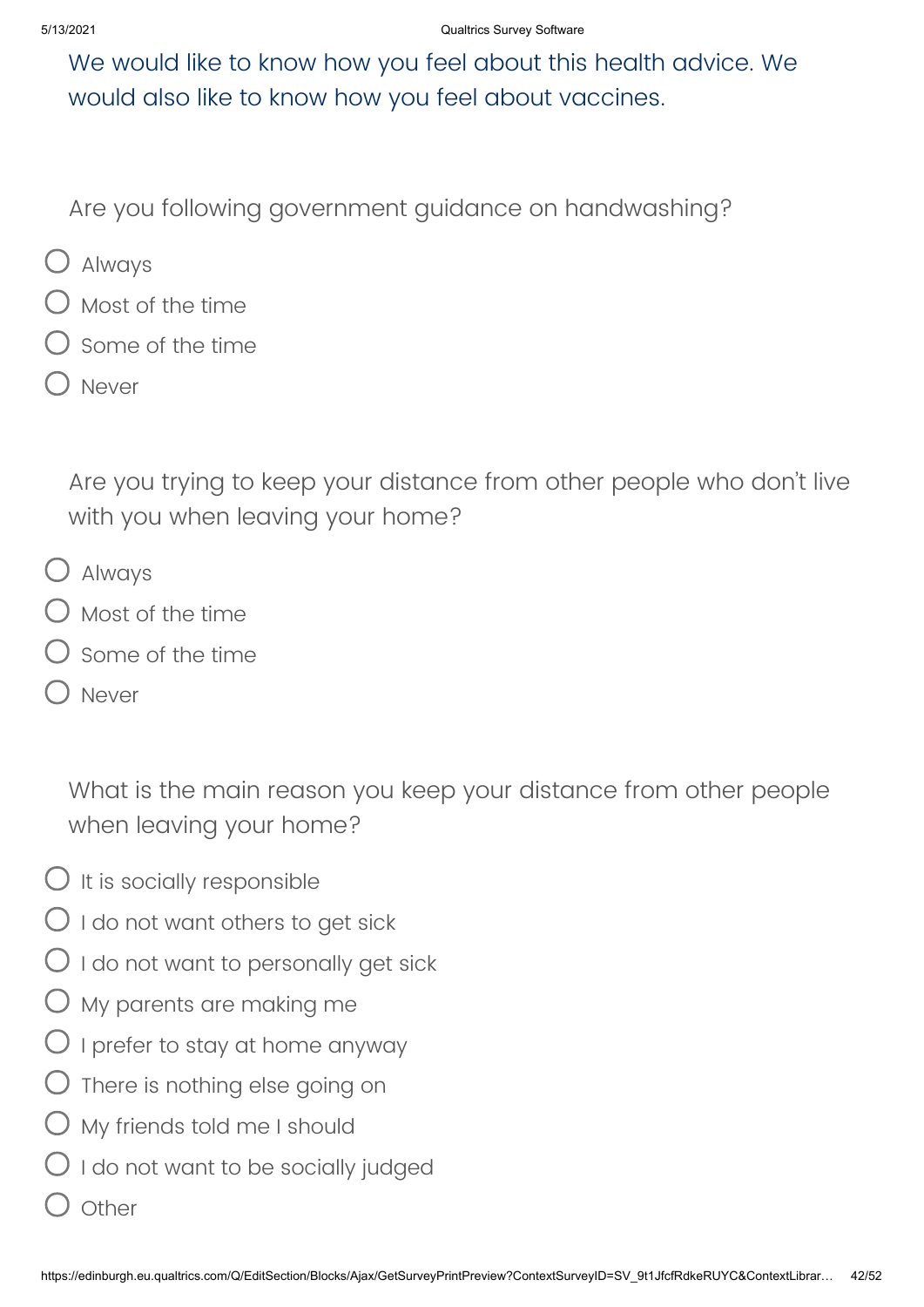How often do you wear face coverings on public transport and in shops?

- Always
- Most of the time
- Some of the time
- D Never
- $O$  I don't go on public transport or in shops

How much do you agree or disagree with the following statements.

People should wear a face covering when entering enclosed spaces (e.g., on public transport or in shops).

- $\bigcirc$  strongly agree
- O Agree
- $\bigcirc$  Neither agree nor disagree
- Disagree
- Strongly disagree

People should wear a face covering when entering school buildings.

- $\bigcirc$  Strongly agree
- O Agree
- Neither agree nor disagree
- Disagree
- Strongly disagree

People who have been in close contact with someone who tested positive for COVID-19 are told to stay at home (self-isolate) for up to 10 days. They must stay home even if they feel well.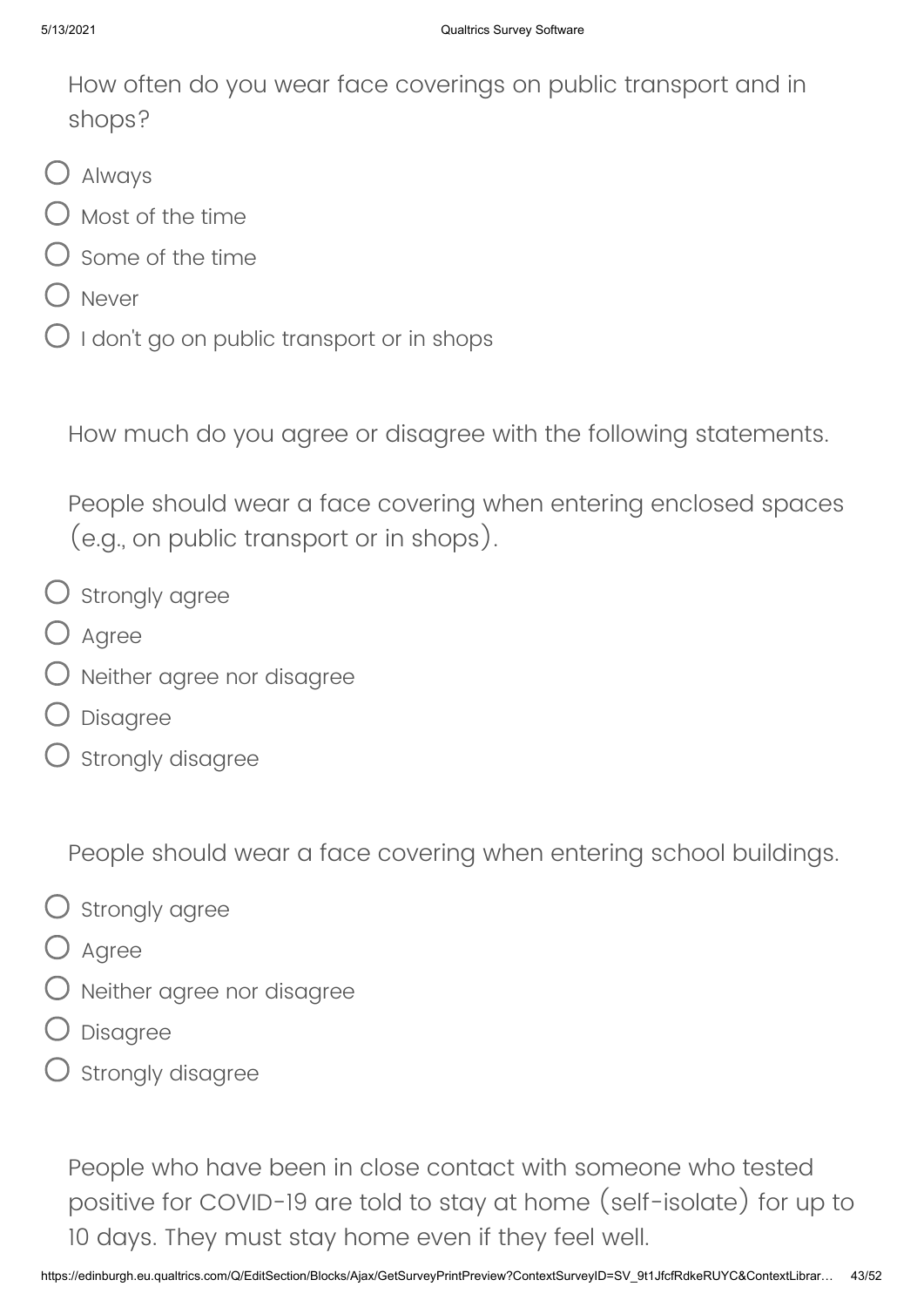If you are asked to stay at home because you have been in **close contact** with someone who **tested positive for COVID-19**, how likely are you to stay at home, **even if you feel well**?

- Very likely
- $\bigcirc$  Quite likely
- $\bigcirc$  Not that likely
- $\bigcup$  Not at all likely

## **Covid-19 Vaccines - Block 1**

## **COVID-19 Vaccines**

In Scotland, the COVID-19 vaccines are going to be offered to adults aged over 18 or those aged over 16 with an underlying health condition.

At the moment, there is no plan for COVID-19 vaccines to be given to people under 16. This is because evidence suggests that people under 16 have low risk of getting seriously ill from COVID-19.

We would like to know how much you agree or disagree with the following statement regarding the Scottish vaccine rollout.

How worried at you about…

People under 16 **not** being included on the current vaccine roll-out plans.

Not at all worried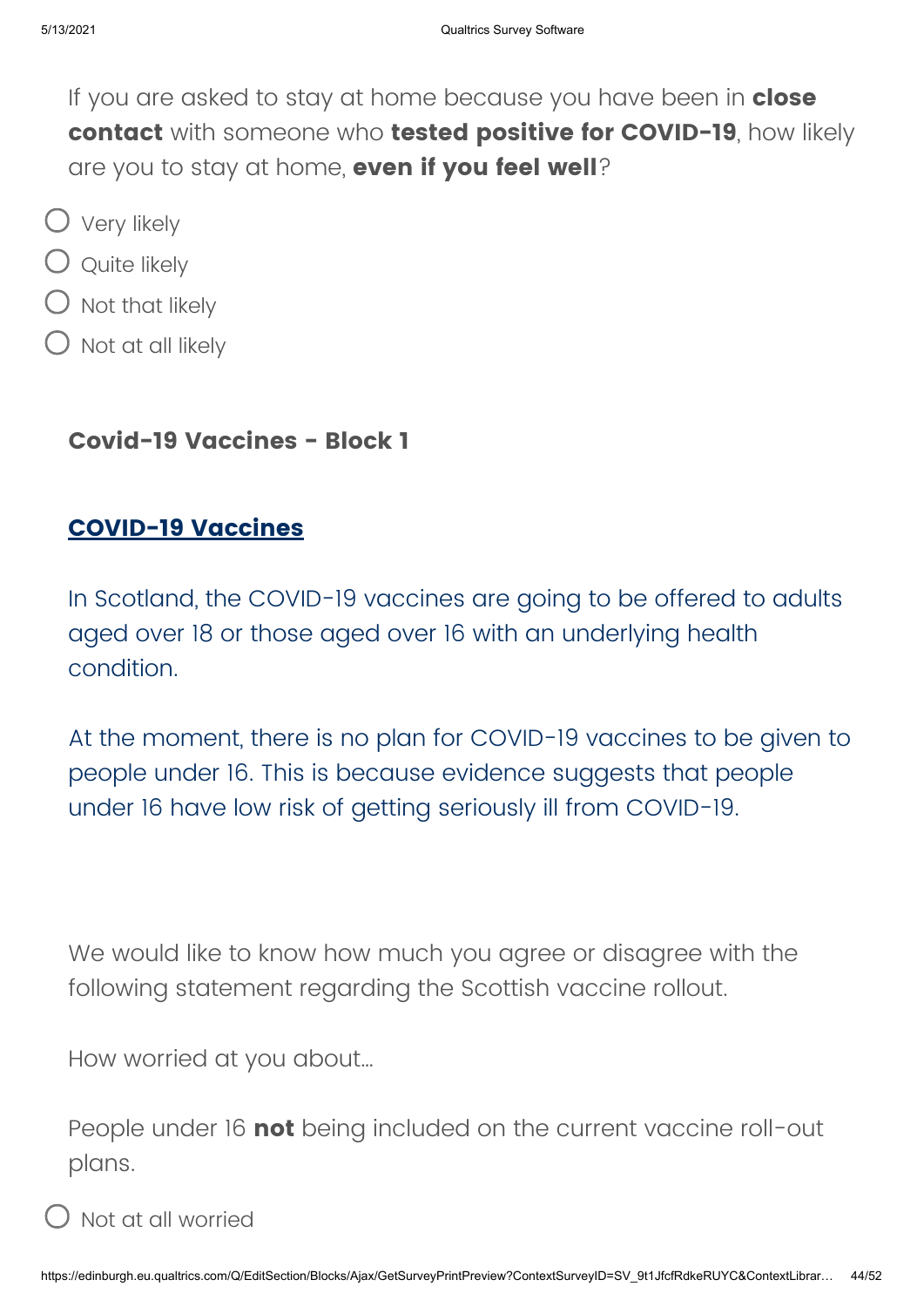- $O$  Slightly worried
- Moderately worried
- Very worried
- $\bigcirc$  Extremely worried

## **More about you - block 1**

## **More about you**

We have a few more questions about you.

What is your ethnic origin? Please select one option

- $\bigcup$  White Scottish
- $\bigcup$  White English
- White Welsh
- $\bigcirc$  White Northern Irish
- $\bigcirc$  White Irish
- White Gypsy or Irish Traveller
- White Polish
- $\bigcirc$  Any other White background
- $\bigcap$  Asian or Asian British Indian
- Asian or Asian British Pakistani
- $\bigcirc$  Asian or Asian British Bangladeshi
- $\bigcirc$  Asian or Asian British Chinese
- $\bigcirc$  Any other Asian background
- Black or Black British African
- Black or Black British Caribbean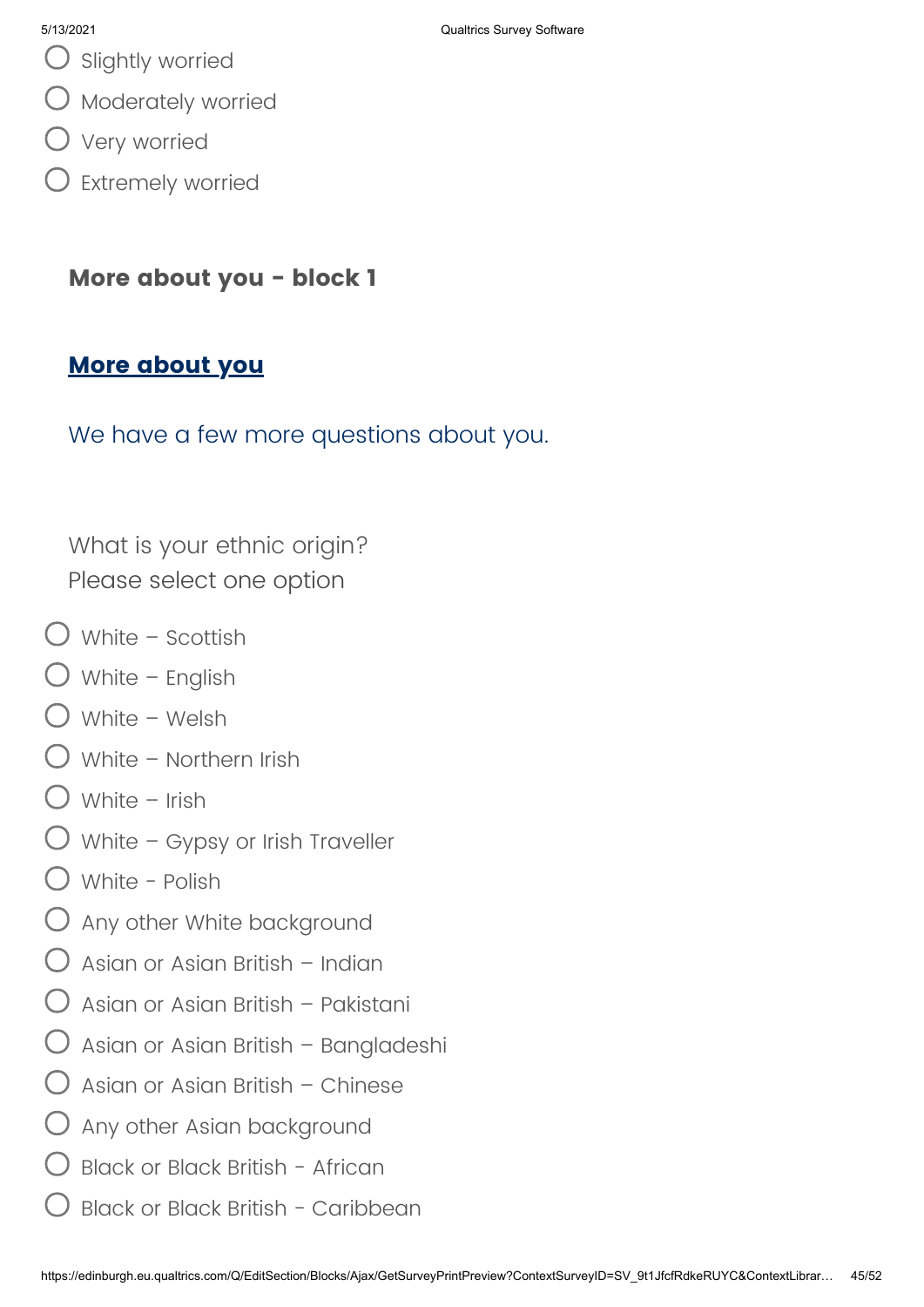- Any other Black/African/Caribbean background
- Arab or Arab British
- $\bigcirc$  Mixed White and Black Caribbean
- Mixed White and Black African
- $\bigcirc$  Mixed White and Asian
- $\bigcirc$  Any other Mixed/Multiple ethnic background
- $\bigcirc$  Any other ethnic group
- Prefer not to answer

In general, would you say your health is

- Excellent
- Very good
- O Good
- Fair
- Poor

Do you have a long-term illness, disability or medical condition (like diabetes, arthritis, allergy, or cerebral palsy) that has been diagnosed by a doctor?

- O Yes
- $\bigcup$  No
- $\bigcirc$  Prefer not to say

Has a doctor or health professional ever told you that you have attention deficit hyperactivity disorder (ADHD)?

| Yes       |
|-----------|
| <b>No</b> |

Don't know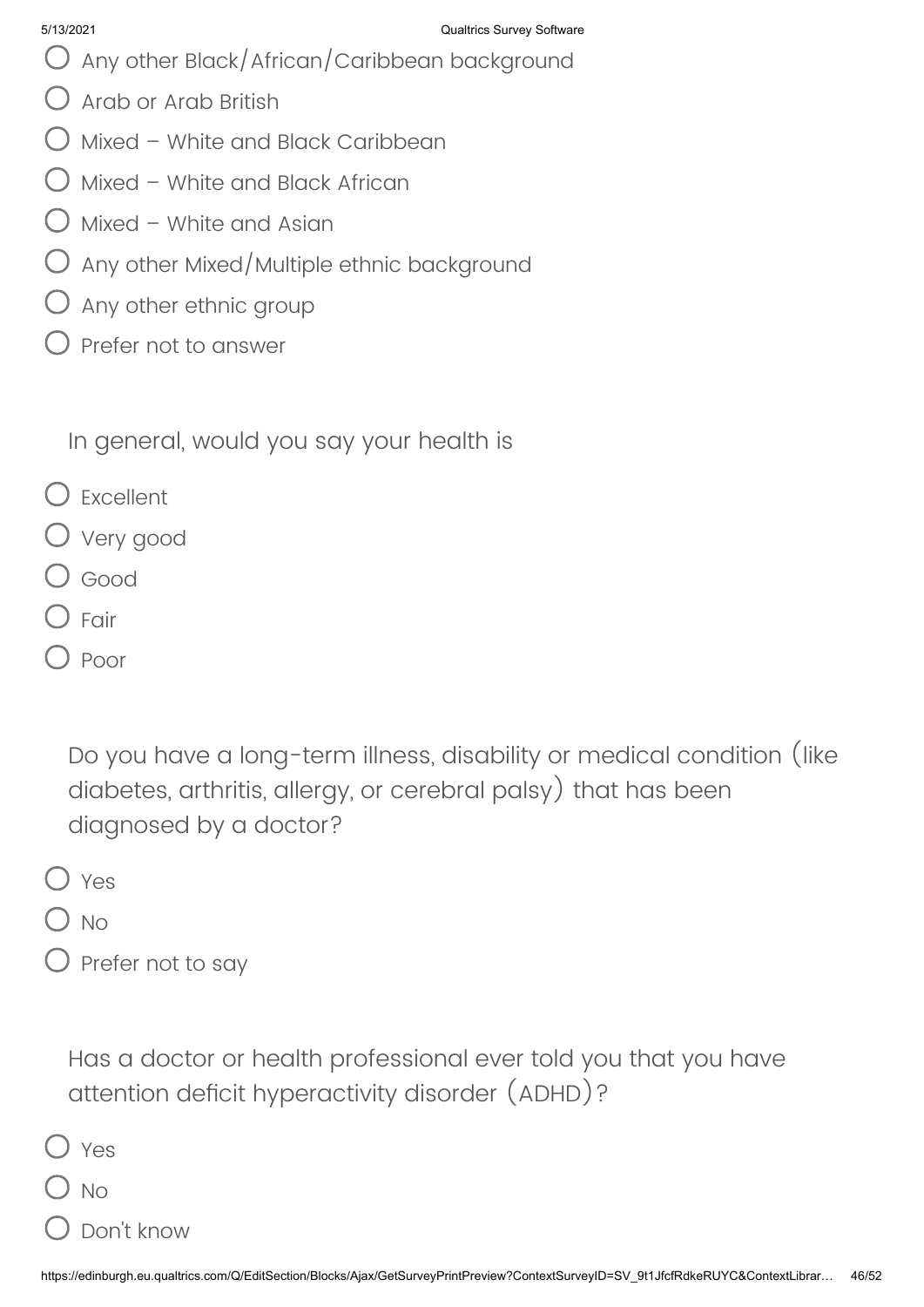$\bigcup$  Prefer not to say

Has a doctor or health professional ever told you that you have Autism, Asperger's syndrome or autistic spectrum disorder?

- O Yes
- ) No
- Don't know
- $\bigcirc$  Prefer not to say

Do you have caring responsibilities for any of the following people who live with you?

Select all that apply, or select None of the above

- $\Box$  Parent(s)
- $\Box$  stepparent(s)
- $\Box$  Parent's girlfriend or boyfriend
- $\Box$  Guardian(s) for example a foster carer
- $\Box$  Brother(s) and/or sister(s)
- $\Box$  stepbrother(s) and/or stepsister(s)
- $\Box$  Grandparent $(s)$
- $\exists$  Other family member(s)
- $\Box$  Child/children
- $\Box$  Friend(s) or other non-family member(s)
- Prefer not to answer
- None of the above

What type of accommodation do you live in?

- House or bungalow
- Flat or apartment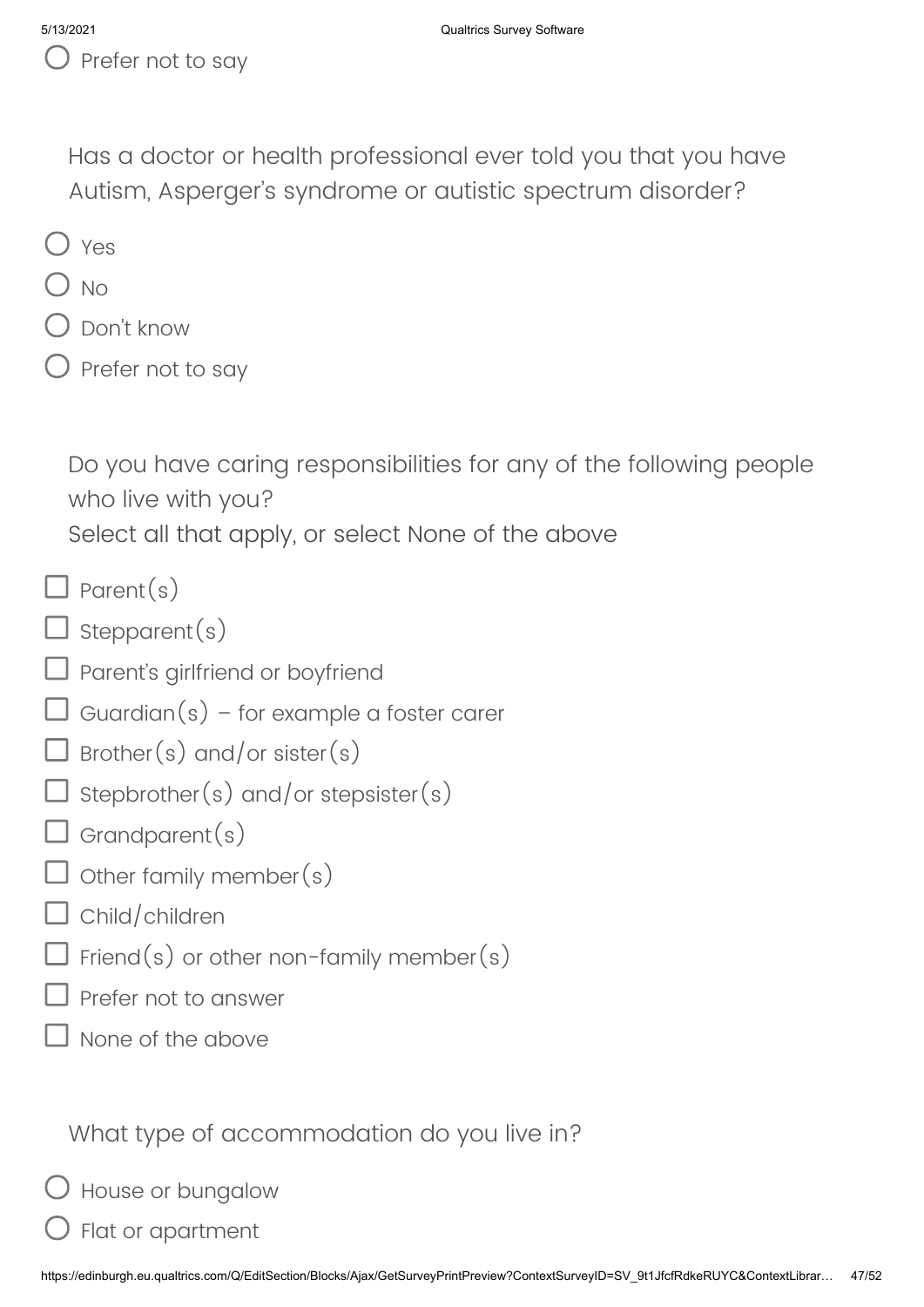- Hostel
- Mobile home or caravan
- $\bigcirc$  Sheltered housing
- Homeless
- **Other**
- Don't know
- Prefer not to answer

## **Social Emotional Health - block 1**

# **Almost finished!**

### We just have a few more questions.

Here are some statements about how you think and feel **now**.

Read each sentence and select the answers that best says how true the sentence is for you.

I can work out my problems

- $\bigcap$  Not at all true of me
- $\bigcup$  A little true of me
- $\bigcirc$  Pretty much true of me
- Very much true of me
- $\bigcirc$  Prefer not to say

I can do most things if I try

 $\bigcirc$  Not at all true of me

A little true of me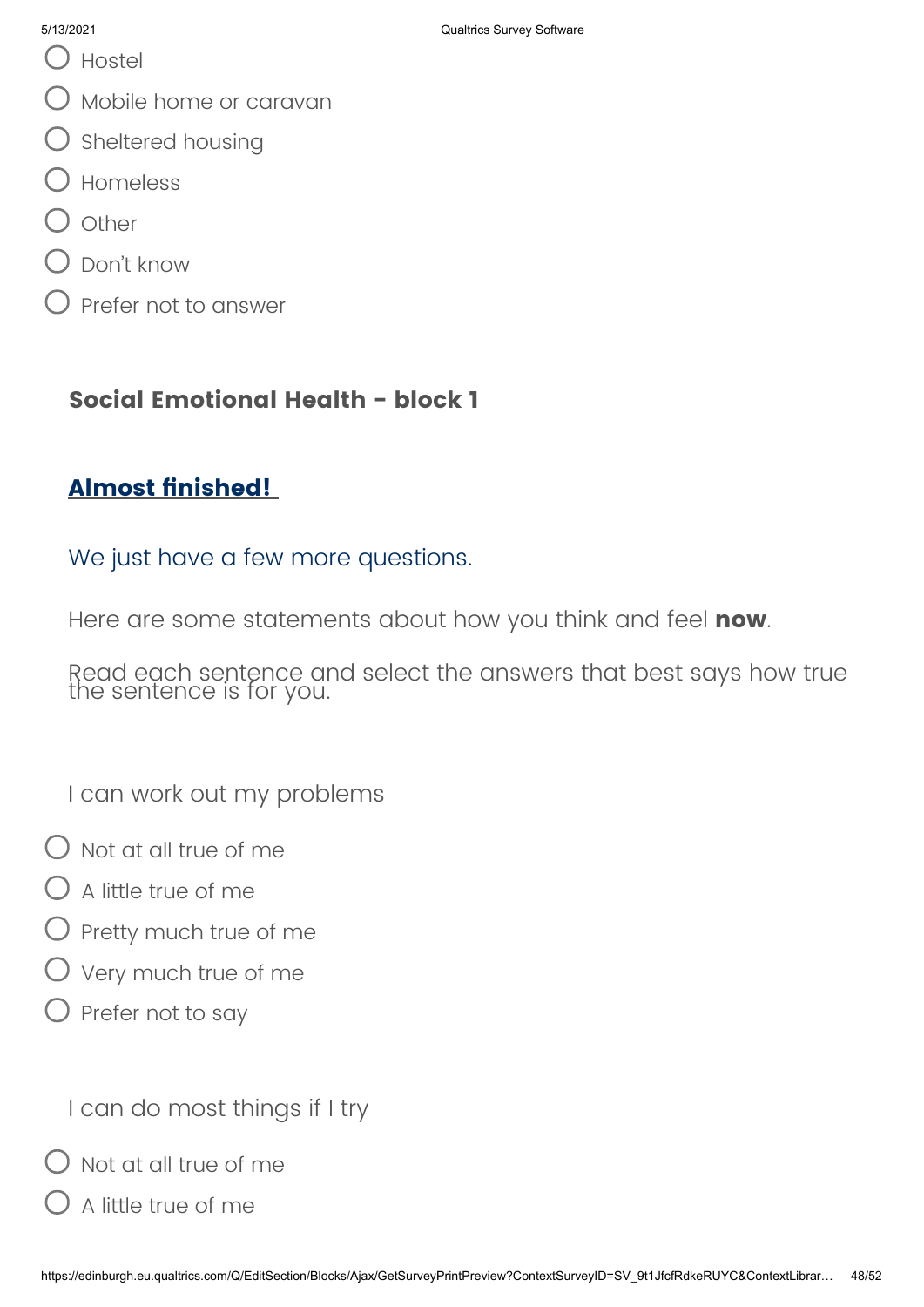- $\bigcirc$  Pretty much true of me
- Very much true of me
- $\bigcirc$  Prefer not to say

There are many things that I do well

- $\Omega$  Not at all true of me
- $\bigcap$  A little true of me
- $\bigcirc$  Pretty much true of me
- Very much true of me
- $\bigcirc$  Prefer not to say

At my school, there is a teacher or some other adult who always wants me to do my best

- $\bigcap$  Not at all true of me
- $\bigcirc$  A little true of me
- $\bigcirc$  Pretty much true of me
- Very much true of me
- $\bigcirc$  Prefer not to say

At my school, there is a teacher or some other adult who listens to me when I have something to say

- $\overline{\phantom{a}}$  Not at all true of me
- $)$  A little true of me
- Pretty much true of me
- Very much true of me
- Prefer not to say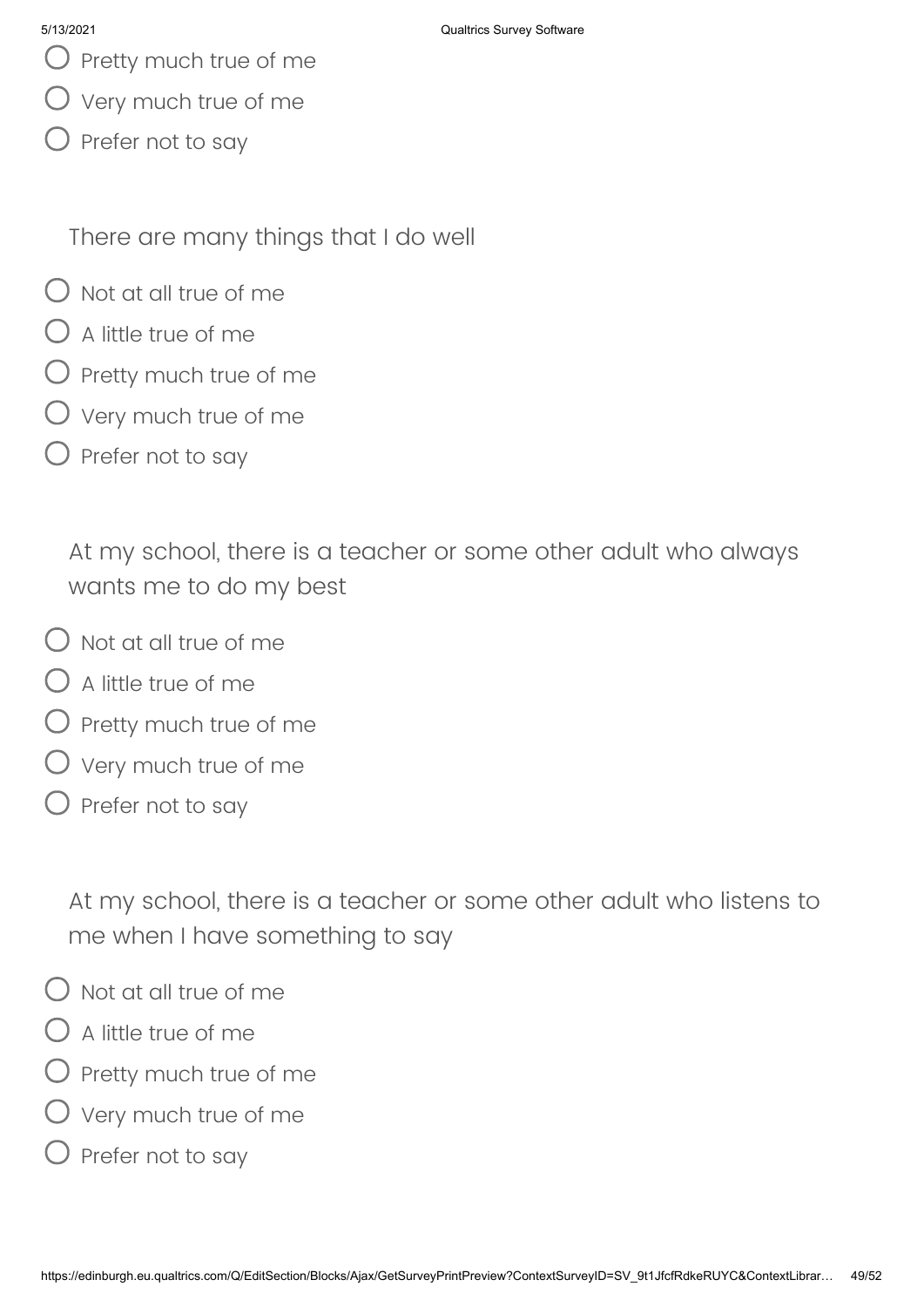At my school, there is a teacher or some other adult who believes that I will be a success

- $\bigcup$  Not at all true of me
- $\bigcirc$  A little true of me
- ) Pretty much true of me
- $\bigcirc$  Very much true of me
- $\bigcirc$  Prefer not to say

My family members really help and support one another

- $\bigcirc$  Not at all true of me
- $\bigcirc$  A little true of me
- $\bigcirc$  Pretty much true of me
- $\bigcirc$  Very much true of me
- $\bigcirc$  Prefer not to say

There is a feeling of togetherness in my family

- $\bigcirc$  Not at all true of me
- $\bigcirc$  A little true of me
- $\bigcirc$  Pretty much true of me
- $\bigcirc$  Very much true of me
- $\bigcirc$  Prefer not to say

My family really gets along well with each other

- Not at all true of me
- $\bigcirc$  A little true of me
- Pretty much true of me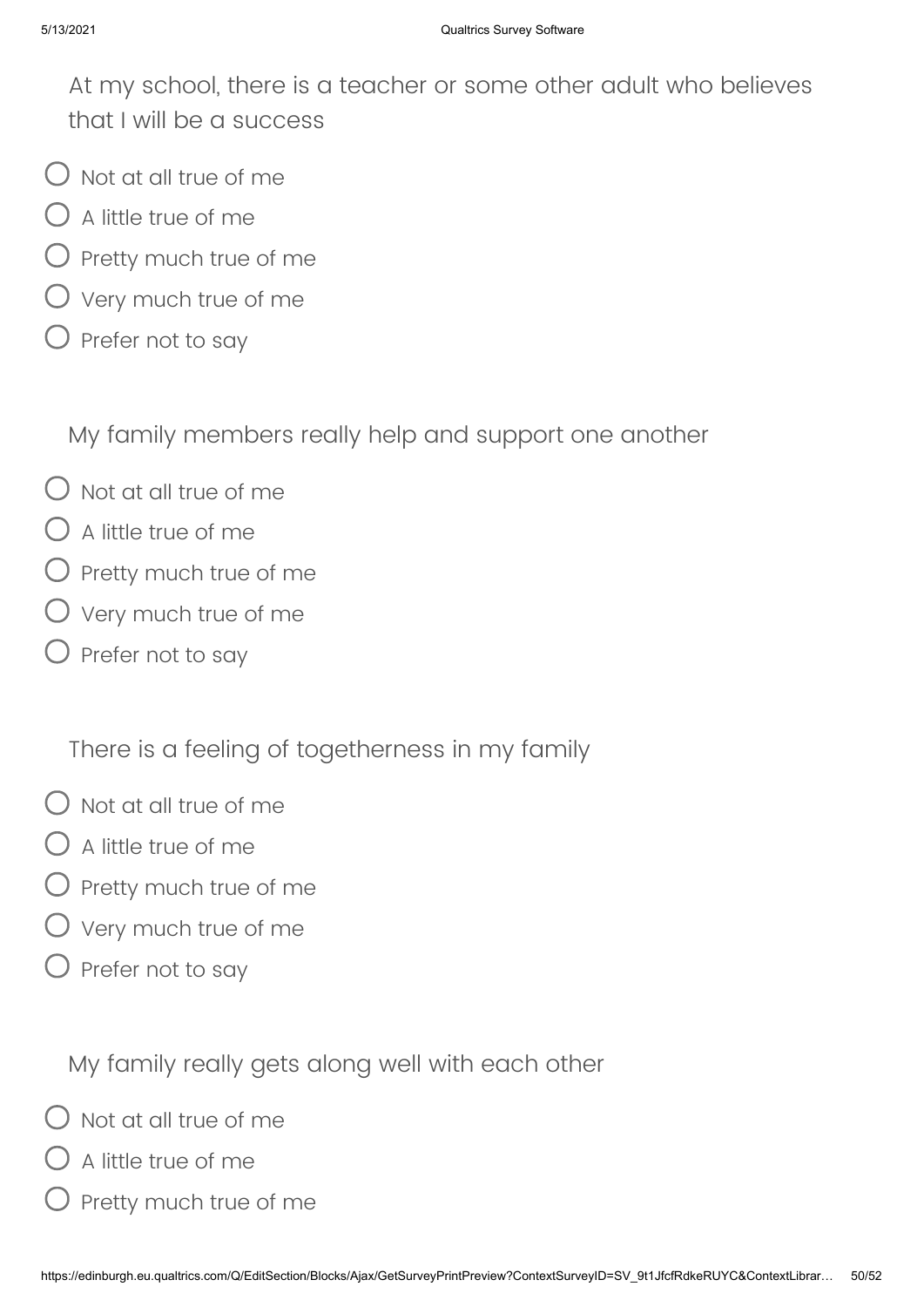- $\bigcup$  Very much true of me
- $\bigcirc$  Prefer not to say

I have a friend my age who really cares about me

- $\bigcap$  Not at all true of me
- $\bigcirc$  A little true of me
- $\bigcirc$  Pretty much true of me
- $\bigcirc$  Very much true of me
- $\bigcirc$  Prefer not to say

I have a friend my age who talks with me about my problems

- $\bigcirc$  Not at all true of me
- $\bigcirc$  A little true of me
- $O$  Pretty much true of me
- $\bigcirc$  Very much true of me
- $\bigcirc$  Prefer not to say

I have a friend my age who helps me when I'm having a hard time

- $\bigcirc$  Not at all true of me
- $\bigcirc$  A little true of me
- $\bigcirc$  Pretty much true of me
- $\bigcirc$  Very much true of me
- $\bigcirc$  Prefer not to say

Each day I look forward to having a lot of fun

 $O$  Not at all true of me

A little true of me